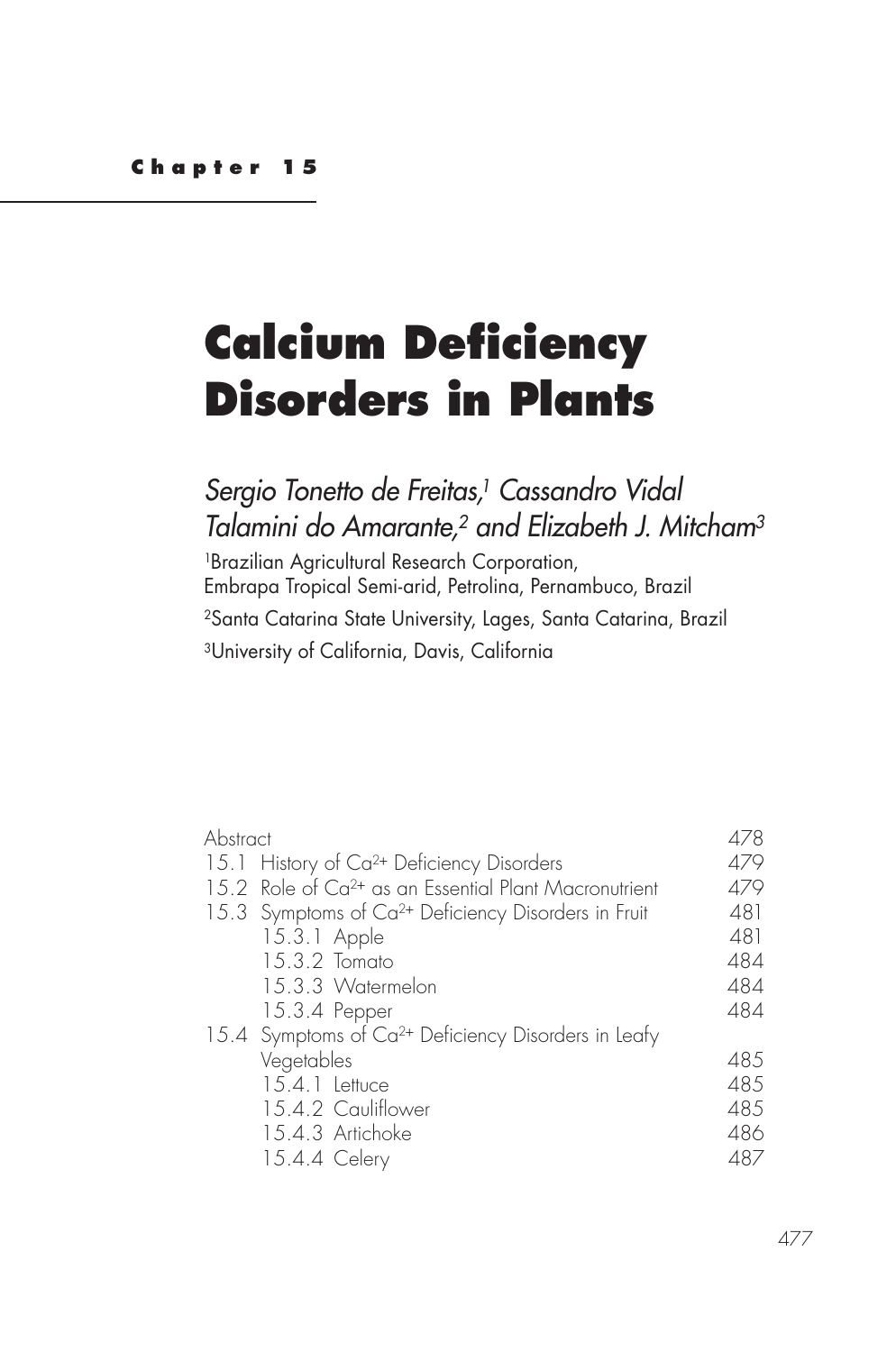#### POSTHARVEST RIPENING PHYSIOLOGY

|                                  | 15.5 Potential Mechanisms Regulating Ca <sup>2+</sup> Deficiency |     |
|----------------------------------|------------------------------------------------------------------|-----|
| Disorders                        |                                                                  | 488 |
|                                  | 15.5.1 Total Tissue Ca <sup>2+</sup> Content                     | 488 |
|                                  | 15.5.2 Cellular Regulation of Ca <sup>2+</sup> Partitioning and  |     |
| Distribution                     |                                                                  | 490 |
| 15.5.3 Other Nutrients           |                                                                  | 492 |
|                                  | 15.5.3.1 Nitrogen                                                | 492 |
|                                  | 15.5.3.2 Potassium and Magnesium                                 | 493 |
|                                  | 15.5.3.3 Boron                                                   | 494 |
|                                  | 15.5.3.4 Phosphorus                                              | 494 |
|                                  | 15.5.4 Reactive Oxygen Species                                   | 495 |
| 15.5.5 Growth Regulators         |                                                                  | 495 |
|                                  | 15.5.5.1 Growth Regulators Affecting Total                       |     |
|                                  | Tissue Ca <sup>2+</sup> Content                                  | 496 |
|                                  | 15.5.5.2 Growth Regulators Influencing                           |     |
|                                  | Cellular Ca <sup>2+</sup> Distribution                           | 498 |
|                                  | 15.5.5.3 Growth Regulator Effect on                              |     |
|                                  | Oxidative Metabolism                                             | 499 |
| 15.6 Possible Control Strategies |                                                                  | 500 |
| 15.6.1 At the Tissue Level       |                                                                  | 500 |
| 15.6.2 At the Cellular Level     |                                                                  | 501 |
|                                  | 15.7 Final Considerations and Future Research Needs              | 501 |
| References                       |                                                                  | 502 |

# **Abstract**

Physiological disorders, such as bitter pit in apple; blossom-end rot in tomato, watermelon, and pepper; tipburn in lettuce, cauliflower, artichoke; and blackheart in celery are believed to be triggered by  $Ca^{2+}$  deficiency and can strongly reduce crop quality and yield. These disorders are characterized by dark brown lesions on distal young and fast-growing tissue. In leafy vegetables, stunted growth and curling are also common symptoms. The conserved symptoms and factors leading to  $Ca^{2+}$  deficiency disorders suggest the existence of conserved mechanisms regulating these disorders in fruits and vegetables. Suggested mechanisms triggering these disorders are involved in the inhibition of  $Ca^{2+}$  accumulation or abnormal regulation of cellular  $Ca^{2+}$  partitioning in affected tissues. Interactions between  $Ca^{2+}$  and other nutrients in affected tissue have also been suggested to be involved. Although recent ideas have suggested that oxidative stress may play an important role in  $Ca^{2+}$  deficiency disorder development, they remain to be experimentally analyzed. Considering the complexity of  $Ca<sup>2+</sup>$  deficiency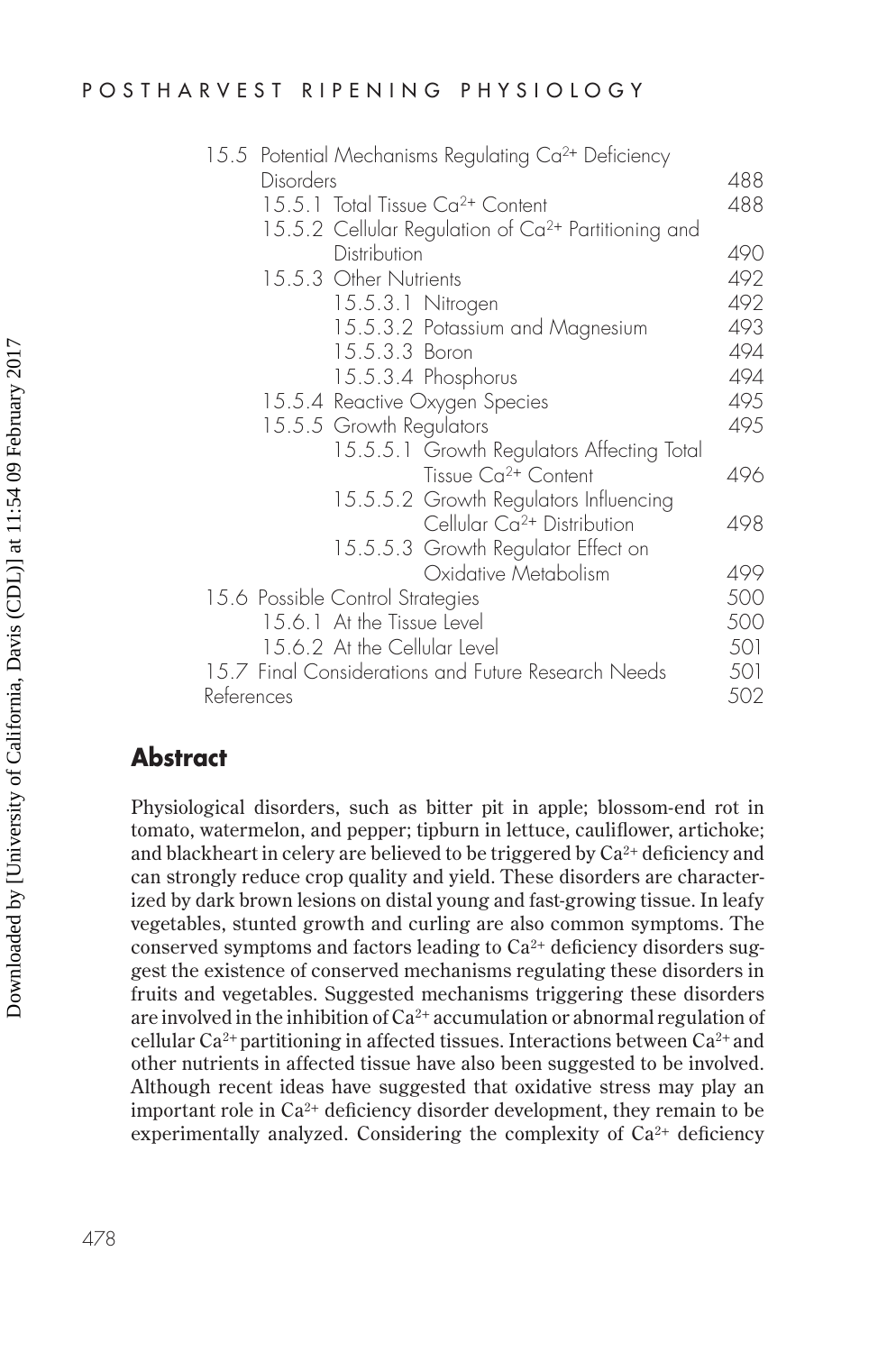disorders, control strategies should first identify the genetic and environmental factors triggering mechanisms leading to symptom development. Based on the factors involved, specific approaches can be identified to effectively inhibit Ca2+ deficiency disorder development.

# **15.1 History of Ca2+ Deficiency Disorders**

The symptoms of  $Ca^{2+}$  deficiency disorders in plants have been reported in the literature for more than a hundred years for different crop species (Jager, 1869; Galloway, 1888; Cobb, 1895; Brooks, 1914). Earlier named only as physiological disorders due to unknown causes, these disorders were first suggested to be the result of pathogen infection, toxicity, and plant stress conditions (Smith, 1926; Wedgworth et al., 1926; Chamberlain, 1933; Atanasoff, 1934; Carne and Martin, 1934). Later studies focusing on plant nutrient requirements revealed that growing plants under low or high levels of Ca2<sup>+</sup> could increase or decrease the incidence of these disorders, respectively, which were then named  $Ca^{2+}$  deficiency disorders (Raleigh and Chucka, 1944; Bussler, 1962; Hewitt, 1963; Shear, 1975; Chiu and Bould, 1977). Further studies have been focused on practical methods to reduce or predict the incidence of Ca2+ deficiency disorders in crop plants (Ferguson and Watkins, 1989; Taylor and Locascio, 2004). More recent studies have improved our understanding of the mechanisms regulating  $Ca^{2+}$  deficiency disorders in plants, setting the stage for the development of more efficient control strategies (Ho and White, 2005; Saure, 2005; Freitas and Mitcham, 2012).

# **15.2 Role of Ca2+ as an Essential Plant Macronutrient**

Significant improvements in our understanding of the mechanisms regulating  $Ca^{2+}$  deficiency disorders in plants must follow a better understanding of the roles of  $Ca^{2+}$  at the cellular level. Calcium has a large ion radius that facilitates ion dehydration and, consequently, binding to several anionic substances (Hauser et al., 1976; Jaiswal, 2001; Batistic and Kudla, 2010). This property allows  $Ca^{2+}$  to form noncovalent bonds within the pectin matrix of the cell wall, contributing to cell wall structure and strength (Marschner, 1995). One type of noncovalent bond, known as a coordination bond, is formed between  $Ca^{2+}$  and oxygen or nitrogen present in pectic polysaccharides (Marschner, 1995). Another type of noncovalent bond, known as an electrostatic bond, is formed when  $Ca^{2+}$  is attracted to a negatively charged group, such as carboxylate (−COO–) on pectates and polygalacturonic acid (Marschner, 1995). The high abundance of  $Ca^{2+}$  in the cell wall has a strong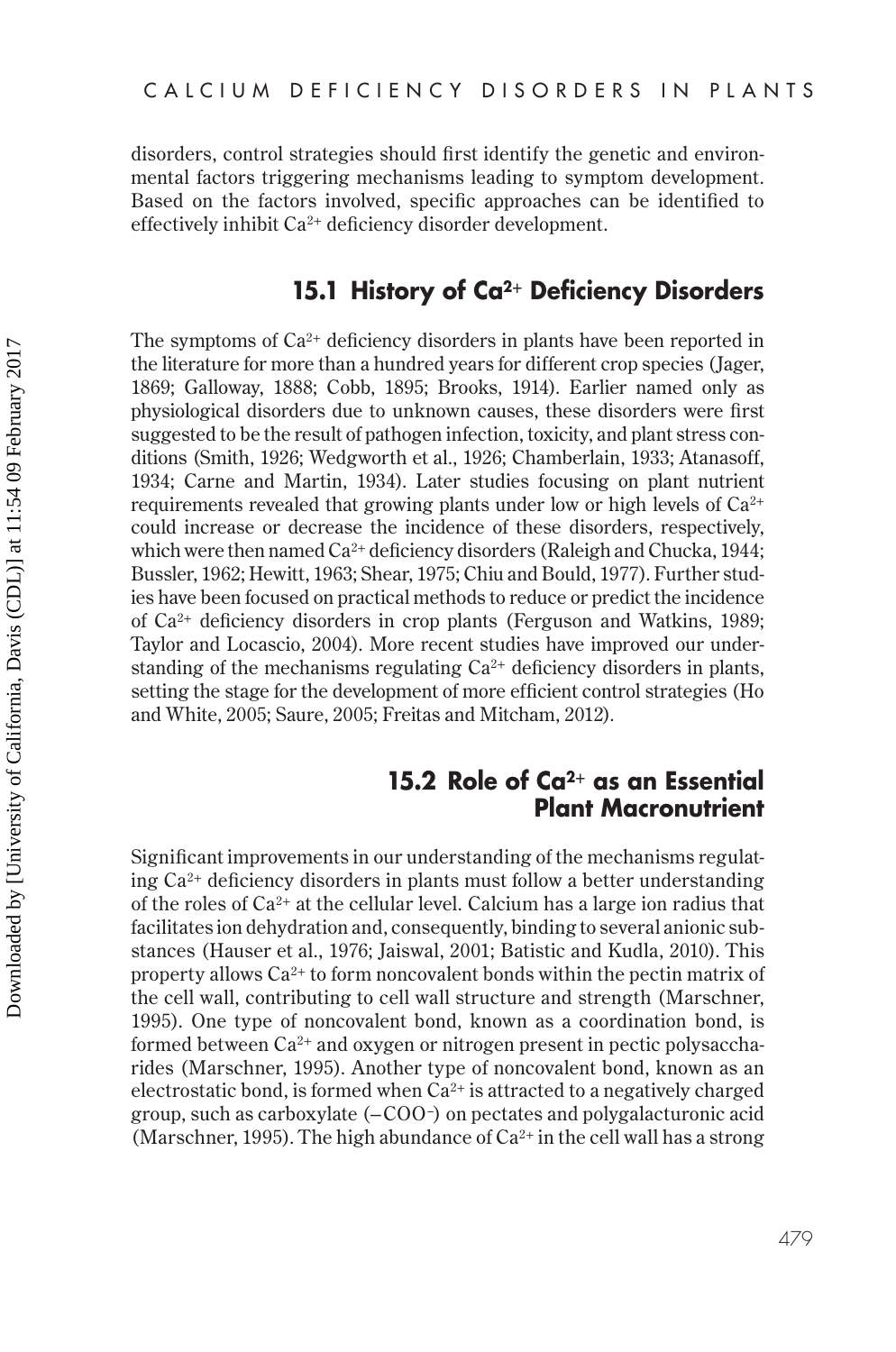effect not only on cell wall strength, but also on cell wall pH due to its cation effect on the cell wall medium (Demarty et al., 1984). In addition,  $Ca^{2+}$  has also been reported to affect the synthesis of cell wall polysaccharides, such as 1,3-β-glucan (Kauss, 1987; Brett and Waldron, 1996).

The high binding capacity of  $Ca^{2+}$  makes this ion an important signaling molecule in the cytosol (Hepler and Wayne, 1985; White and Broadley, 2003; Batistic and Kudla, 2010). Indeed,  $Ca^{2+}$  plays an important role in cytosolic signal transduction pathways involved in cell responses to a wide range of biotic and abiotic factors (Scrase-Field and Knight, 2003; White and Broadley, 2003). In the resting or quiescent state, cytosolic  $Ca^{2+}$  ranges between 100 and 200 nM, reaching about  $2 \mu$ M under stimulus (Rudd and Franklin-Tong, 1999). Changes in cytosolic  $Ca^{2+}$  concentrations may take the form of single calcium transients (Knight et al., 1996), oscillations (McAinsh et al., 1995), or repeated spikes (Ehrhardt et al., 1996). The spatial and temporal characteristics of these stimuli-specific  $Ca^{2+}$  transients have become known as  $Ca^{2+}$  signatures (Scrase-Field and Knight, 2003). Specific  $Ca^{2+}$  signatures have been suggested to encode information about the type and severity of the input stimulus (Dolmetsch et al., 1997), which is then decoded by downstream components of the signaling pathway, eventually leading to the specific and appropriate cellular response (Scrase-Field and Knight, 2003). After raising cytosolic  $Ca^{2+}$  levels, the resting state must be reestablished to avoid Ca2+ toxicity and, potentially, cell death. At high concentrations in the cytosol,  $Ca^{2+}$  can become toxic due to its precipitation with inorganic phosphate and other ionic substances, as well as its competition for binding sites with other cations, such as  $Mg^{2+}$ , that are required for enzyme activation and proper cellular metabolism (Hepler and Wayne, 1985; Batistic and Kudla, 2010). For these reasons, cytosolic  $Ca^{2+}$  must be under strict biochemical and physiological control. After cytosolic oscillations, the resting state of cytosolic Ca<sup>2+</sup> is reestablished by the activity of Ca-ATPases and  $H^+$ /Ca<sup>2+</sup> exchangers, which are proteins that transport  $Ca^{2+}$  from the cytosol into the apoplast or into storage organelles in the cell (White and Broadley, 2003).

Calcium is needed at high concentrations inside cellular organelles so it is available to be loaded into the cytosol during signaling responses, and as a counterion to inorganic and organic anions (Jones and Bush, 1991; White and Broadley, 2003). The vacuole is the largest pool of  $Ca^{2+}$  in the cell, with 90%–95% of the cell's volume and  $1-10$  mM  $Ca^{2+}$  (Bush, 1995; White and Broadley, 2003). In the endoplasmic reticulum, Ca<sup>2+</sup> concentration can range from 1 to 5 mM (Kendall et al., 1992). Chloroplasts and mitochondria also contribute, with the  $Ca^{2+}$  being stored inside these cellular organelles at concentrations ranging between  $0.1-10 \mu M$  and  $0.2-1.2 \mu M$ , respectively (Johnson et al., 1995; Logan and Knight, 2003). Inside these organelles,  $Ca<sup>2+</sup>$  can be present as a free ion that can be used for cytosolic signaling responses or as a countercation to inorganic and organic anions forming complexes with substances such as organic acids, proteins, peptides, and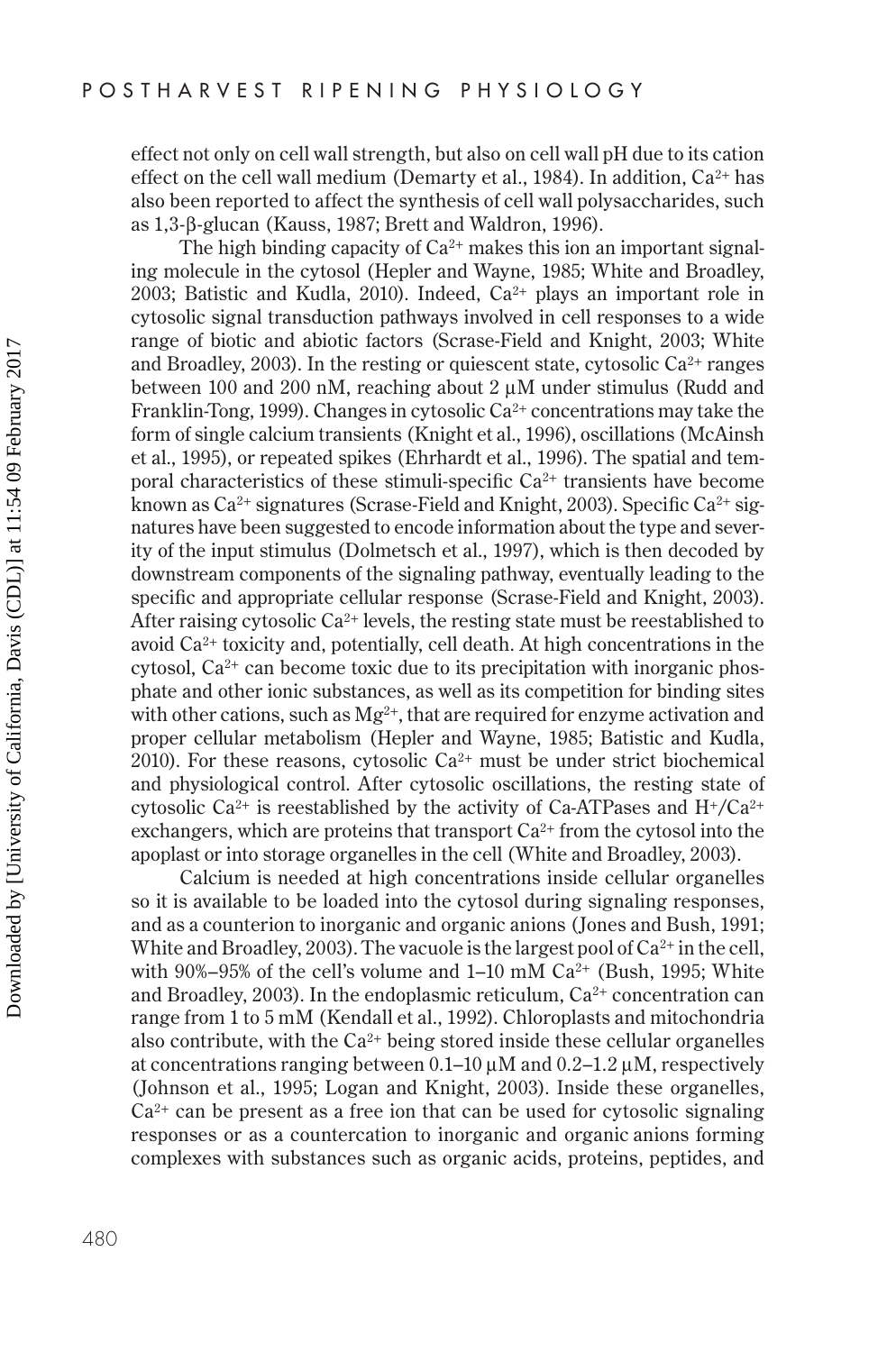The high affinity of  $Ca^{2+}$  for anionic phosphate and carboxylate groups of lipids and proteins at the membrane surface makes  $Ca^{2+}$  an important regulator of membrane structure and function (Hanson, 1960; Hauser et al., 1976; Clarkson and Hanson, 1980; Legge et al., 1982; Kirby and Pilbeam, 1984; Picchioni et al., 1998; Jaiswal, 2001; Hirschi, 2004; Batistic and Kudla, 2010). Calcium binding reduces membrane fluidity by tightly packing the membrane lipids and proteins, which reduces the passive flow of monovalent ions such as H<sup>+</sup>, Na<sup>+</sup>, and K<sup>+</sup> (Williams, 1970; Jaiswal, 2001; White and Broadley, 2003; Plieth, 2005). Since cytosolic  $Ca^{2+}$  must be maintained at extremely low levels to avoid toxicity, apoplastic free  $Ca^{2+}$  has been suggested to be the most important pool to regulate proper membrane structure and function (Hanson, 1960; Steveninck, 1965; Wallace et al., 1966; Lund, 1970; Kirby and Pilbeam, 1984; Picchioni et al., 1998).

# **15.3 Symptoms of Ca2+ Deficiency Disorders in Fruit**

The visual symptoms of  $Ca^{2+}$  deficiency disorders are highly conserved across different fruit species ([Figure 15.1,](#page-5-0) [Table 15.1\)](#page-6-0). The symptoms usually start as water-soaked tissue caused by plasma membrane breakdown that leads to cell death and tissue dehydration, resulting in dark brown and depressed lesions on the fruit surface (Simon, 1978; Fuller, 1980; Suzuki et al., 2000, 2003; Ho and White, 2005). Since the visual symptoms and causes are similar in different fruit species, it is believed that the mechanisms involved are also highly conserved across different species (White and Broadley, 2003; Saure, 2005).

The symptoms of  $Ca^{2+}$  deficiency can develop in different regions depending on the species ([Figure 15.1,](#page-5-0) [Table 15.1\)](#page-6-0). In fruit, tissue susceptibility to  $Ca^{2+}$  deficiency disorders is believed to be determined by  $Ca^{2+}$ accumulation and cellular Ca<sup>2+</sup> localization (Adams and Ho, 1993; Nonami et al., 1995; Marcelis and Ho, 1999). In that case, tissue that accumulates less  $Ca^{2+}$  is more susceptible to  $Ca^{2+}$  deficiency disorders than tissue with higher levels of Ca<sup>2+</sup> content (Adams and Ho, 1993; Nonami et al., 1995; Marcelis and Ho, 1999). Some examples of  $Ca^{2+}$  deficiency disorders in fruit are described below.

# *15.3.1 Apple*

The symptoms of Ca<sup>2+</sup> deficiency disorder in apple, known as bitter pit (BP), start as water-soaked spots in the outer cortical flesh of the fruit, frequently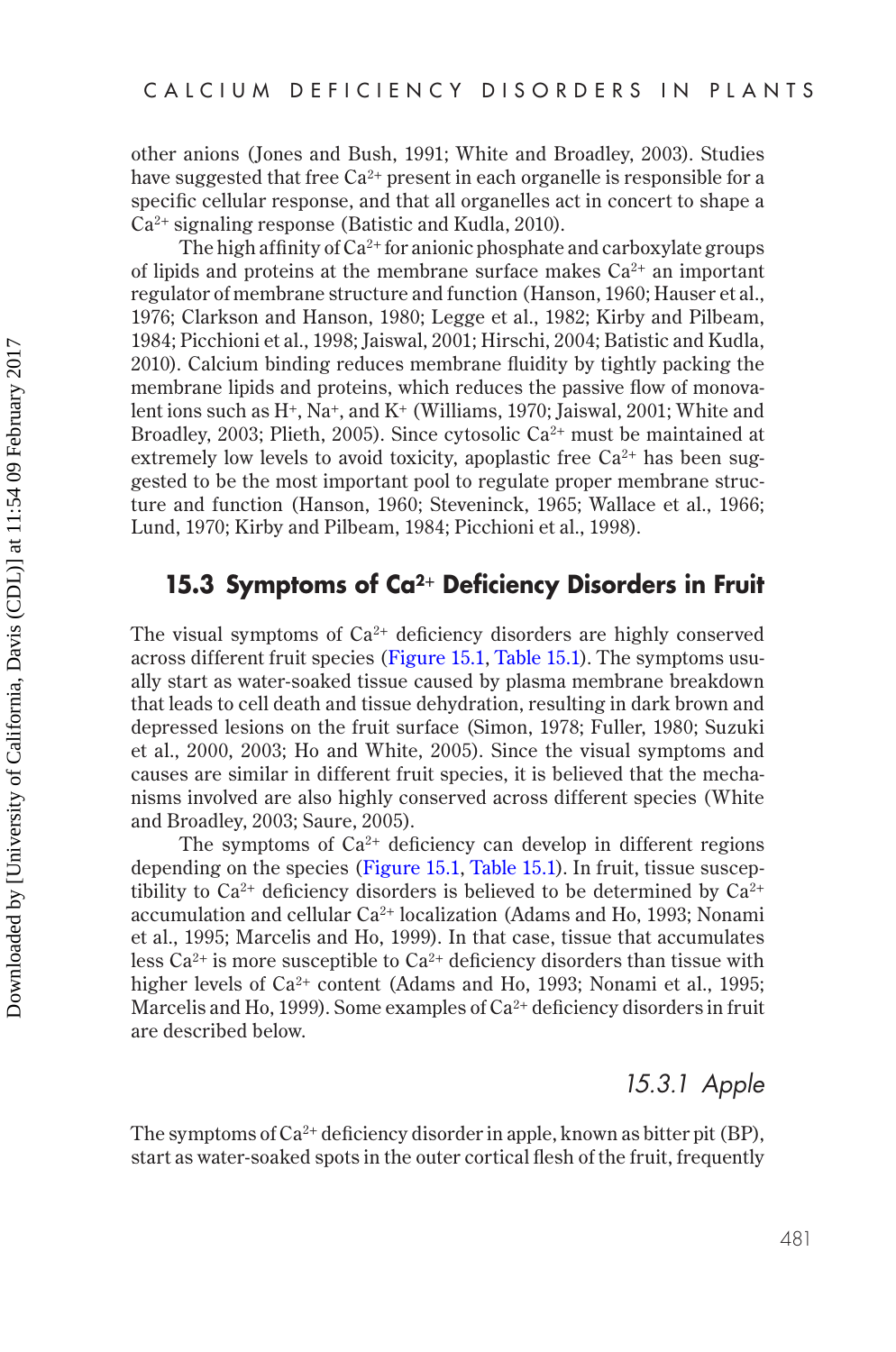<span id="page-5-0"></span>

**Figure 15.1** Calcium deficiency disorders in fruit: (a, b) apple with BP initial water-soaked symptoms that become dark brown, depressed on the fruit surface; (c) blossom-end rot symptoms in tomato fruit; (d) watermelon; and (e) bell pepper. (Panel c from Freitas and Mitcham, 2011a. Copyright © American Society of Plant Biologists, www.plantphysiol.org. Panel d from Ontario Crop Integrated Pest Management (IPM), Blossom-end rot, 2009, Queen's Printer for Ontario, [http://www.omafra.gov.on.ca/IPM/english/](http://www.omafra.gov.on.ca) [cucurbits/diseases-and-disorders/blossom-end-rot.html.](http://www.omafra.gov.on.ca) Copyright © 2015 Queen's Printer for Ontario, image courtesy of John G. Strang, Department of Horticulture, University of Kentucky. Panel e from Hochmuth, G.J., and Hochmuth, R.C., Blossom-end rot in bell pepper: causes and prevention, Institute of Food and Agricultural Sciences, University of Florida, Gainesville, 2012, [http://edis.ifas.ufl.edu/ss497#FIGURE%203.](http://edis.ifas.ufl.edu) Copyright © 2015 University of Florida, Institute of Food and Agricultural Sciences.)

just under the skin (Figure 15.1a, [Table 15.1](#page-6-0)). Later, cell dehydration and death result in the collapse of the outermost cells, causing small dark brown depressed lesions (pits) on the surface (Figure 15.1b). BP lesions have also been associated with vascular elements and in severe cases may coalesce to form larger necrotic areas (MacArthur, 1940). Although pitting of the flesh also occurs, symptoms are not always visible from the outside. The frequency of pitting is often greater toward the calyx end of the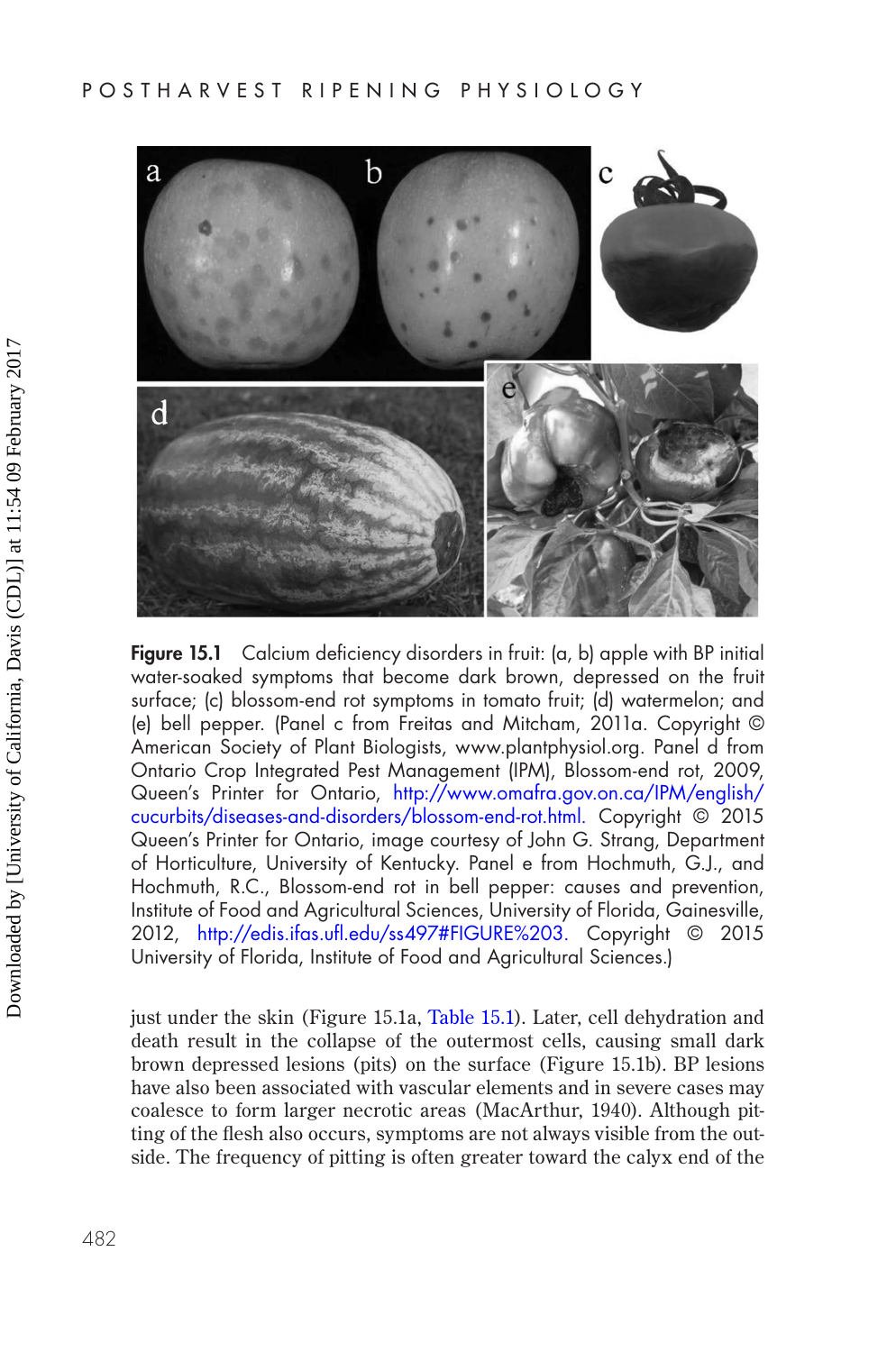<span id="page-6-0"></span>

|                              |          |                                                                                            | Table 15.1 Calcium Deficiency Disorders in Fruits: Symptoms and Mechanisms Involved                                                                                                                                                                            |                                                                                                                                                                    |
|------------------------------|----------|--------------------------------------------------------------------------------------------|----------------------------------------------------------------------------------------------------------------------------------------------------------------------------------------------------------------------------------------------------------------|--------------------------------------------------------------------------------------------------------------------------------------------------------------------|
| Fruit                        | Disorder | Symptoms                                                                                   | Mechanisms                                                                                                                                                                                                                                                     | References                                                                                                                                                         |
| Apple (A)                    | a<br>B   | becomes dark brown<br>$(A)$ or tissue $(I, W, P)$<br>Water-soaked spots<br>that eventually | 1. Reduction of total fruit Ca <sup>2+</sup><br>concentration (A, T, W, P)<br>concentration at specific<br>2. Reduction of Ca <sup>2+</sup>                                                                                                                    | Bangerth, 1979; Ferguson and<br>Natkins, 1989; Saure, 1996;<br>White and Broadley, 2003;<br>$\frac{1}{2}$ reitas et al., 2010, 2013                                |
| Tomato [T]                   | BER      | mainly (A) or always<br>T, W, P) at the distal<br>fruit tissue                             | cellular compartments (A, T)<br>and other nutrients $(\mathsf{N},\,\mathsf{K}^{\scriptscriptstyle{+}},\,$<br>homeostasis at the whole-<br>3. Interaction between Ca <sup>2+</sup><br>$Mg^{2+}$ ) in the fruit $(A)$<br>4. Growth regulator                     | Locascio, 2004; Ho and White,<br>et al., 2011a, 2011b, 2012b,<br>2005; Saure, 2005; Freitas<br>Broadley, 2003; Taylor and<br>Saure, 2001; White and<br>2012c, 2014 |
| Watermelon (W)<br>Pepper (P) |          |                                                                                            | peroxidation in the fruit [T, P)<br>plant and fruit-specific levels<br>ROS accumulation and lipid<br>concentration that results in<br>conditions (A, T, W, P)<br>5. Environmental stress<br>6. Reduction of Ca <sup>2+</sup><br>$(\overline{A}, \overline{T})$ | Marcelis and Ho, 1999; Aktas<br>Maynard and Hopkins, 1999<br>et al., 2005; Hochmuth and<br>Hochmuth, 2012                                                          |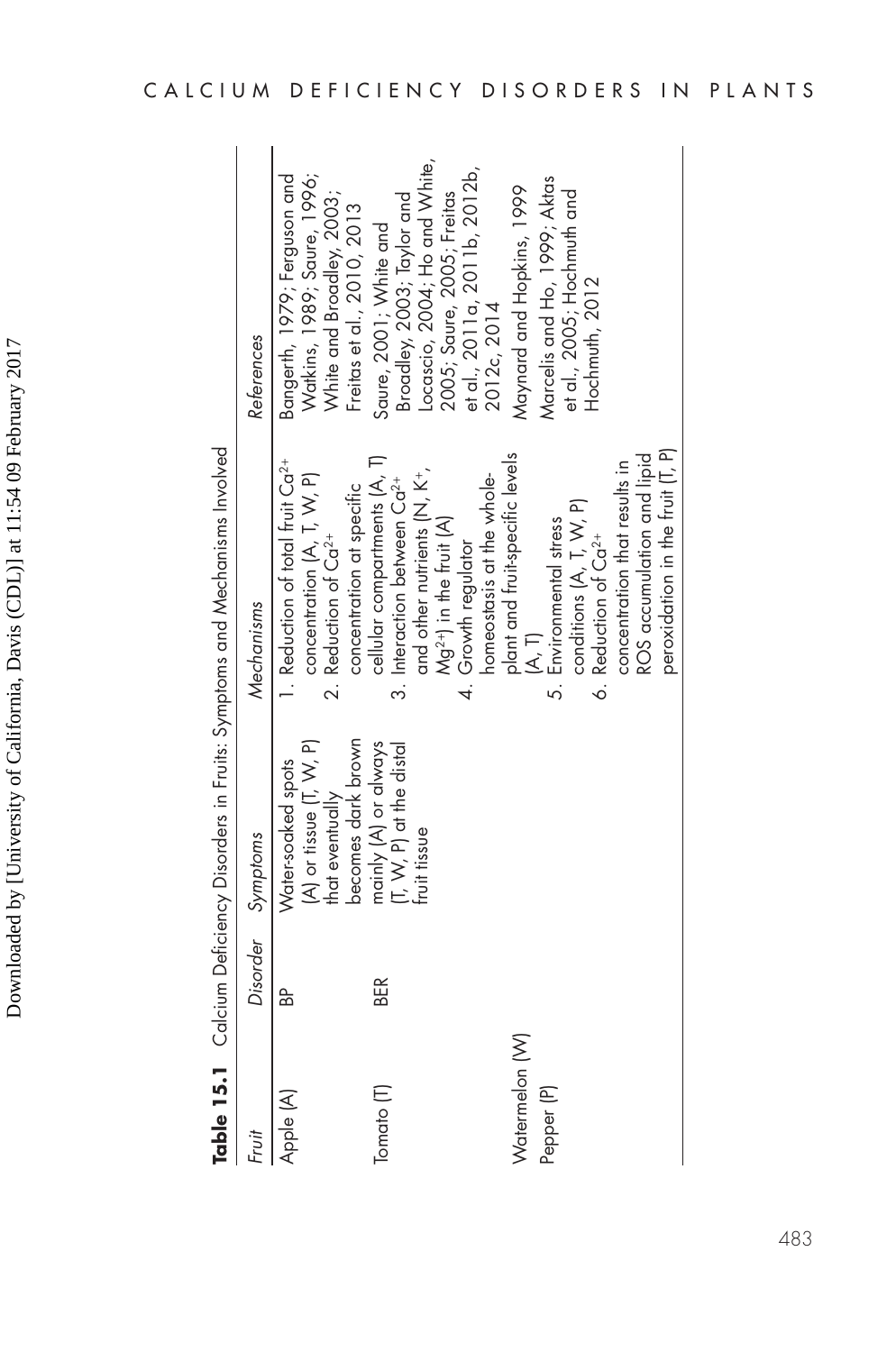fruitw(Ferguson and Watkins, 1989). Fruit pitting usually takes place after harvest, but in severe cases, it can also develop before harvest (Ferguson and Watkins, 1989).

#### *15.3.2 Tomato*

In tomato fruit, Ca<sup>2+</sup> deficiency disorder was named blossom-end rot (BER) due to its appearance: decay at the blossom end of the fruit (Figure 15.1c, [Table 15.1\)](#page-6-0). During BER development, blossom end tissue shows water-soaked symptoms that become dark brown on the fruit surface at later stages. In severe cases, BER can expand from the blossom end tissue toward the calyx end tissue, affecting the whole fruit (Ho and White, 2005; Freitas et al., 2011a). During BER development, death of fruit tissue can favor pathogen infection, which also contributes to the rot symptoms. The initial water-soaked symptoms are believed to be caused by high membrane leakage, leading to cell dehydration and death that trigger phenol oxidation and the dark brown color development (Suzuki et al., 2000, 2003; Ho and White, 2005). In tomato,  $Ca^{2+}$  deficiency symptoms usually occur early during fruit growth and development, when limited  $Ca<sup>2+</sup>$  moves into rapidly expanding fruit (Ho and White, 2005).

#### *15.3.3 Watermelon*

Calcium deficiency disorder in watermelon is also known as BER due to its visual symptoms, as previously described for tomato. The symptoms are characterized by softening and shriveling of the fruit blossom end tissue, which eventually becomes dark brown, sunken, and leathery (Figure 15.1d, [Table 15.1\)](#page-6-0) (Maynard and Hopkins, 1999). Genotypes with elongated fruit have been reported to be more susceptible to BER than round fruit genotypes (Hammouda, 1987).

# *15.3.4 Pepper*

The symptoms of  $Ca<sup>2+</sup>$  deficiency disorder in pepper are quite similar to those of tomato fruit, which is also known as BER (Figure 15.1e, [Table 15.1\)](#page-6-0). The symptoms usually occur early during fruit growth and development, starting as water-soaked tissue in the blossom end region, which becomes brown, with necrotic areas at later stages (Marcelis and Ho, 1999). In severe cases, BER can expand to the entire pepper fruit (Aktas et al., 2005). Fruit tissue close to the BER symptoms tends to lose green color faster than the rest of the pepper. In addition, BER favors tissue infection with saprophytic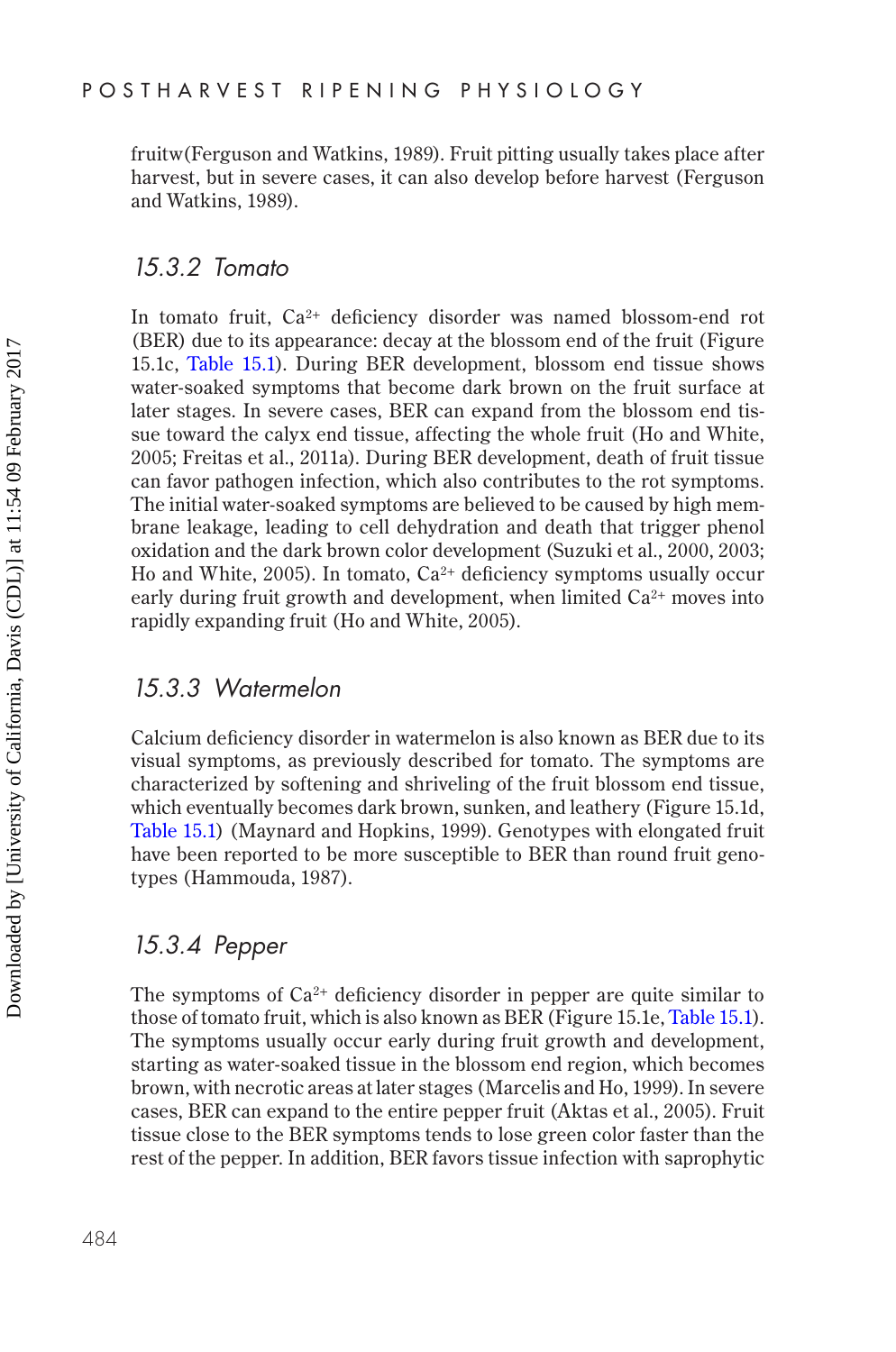fungi and soft-rot bacteria species that enhance the rot-like appearance (Hochmuth and Hochmuth, 2012).

# **15.4 Symptoms of Ca2+ Deficiency Disorders in Leafy Vegetables**

Water movement into mature leaves takes place exclusively through the xylem, whereas water uptake into young, low-transpiring leaves takes place though both the phloem and xylem (Taylor and Locascio, 2004). Since  $Ca^{2+}$  is only mobile in the plant through the xylem, and the rate of xylem sap flow is controlled mainly by transpiration and growth rates,  $Ca^{2+}$  accumulation in old and mature leaves is much higher than in low-transpiring, young, and enclosed leaves (Saure, 1998). In the leaf,  $Ca<sup>2+</sup>$  accumulation is higher at the base and lower in the tip tissue (Barta and Tibbitts, 2000). Therefore, the symptoms of  $Ca^{2+}$  deficiency in leafy vegetables usually take place at the tip of low-transpiring young and enclosed leaves, due to low  $Ca<sup>2+</sup>$  accumulation triggered by low transpiration rates. In addition, high tipburn incidence is always associated with environmental conditions favoring plant growth (Collier and Tibbitts, 1982), which is believed to reduce young leaf Ca2+ concentration and increase leafy vegetables' susceptibility to  $Ca^{2+}$  deficiency disorders. The symptoms of  $Ca^{2+}$  deficiency disorders are highly conserved among leafy vegetables, which are characterized by stunted growth, curling, and the appearance of brown spots and necrosis associated with phenol oxidation of young leaves, leaf tips, and primarily meristematic cells ([Figure 15.2,](#page-9-0) [Table 15.2\)](#page-10-0) (Bussler, 1962; Simon, 1978; Saure, 1998; Koike and Smith, 2010). Some examples of  $Ca^{2+}$  deficiency disorders in leafy vegetables are described below.

#### *15.4.1 Lettuce*

Calcium deficiency disorder in lettuce, known as tipburn, is characterized by dark brown lesions and necrosis on the margins of young developing leaf tips (Figure 15.2a, [Table 15.2](#page-10-0)) (Saure, 1998; Koike and Smith, 2010). In some genotypes, tipburn is first seen on the small veins along the margin of young leaves. Inner and younger leaves are more susceptible to tipburn incidence than outer and older leaves (Koike and Smith, 2010).

# *15.4.2 Cauliflower*

Calcium deficiency disorder in cauliflower, also called tipburn, is characterized by a light brown coloration and tip necrosis of young inner wrapper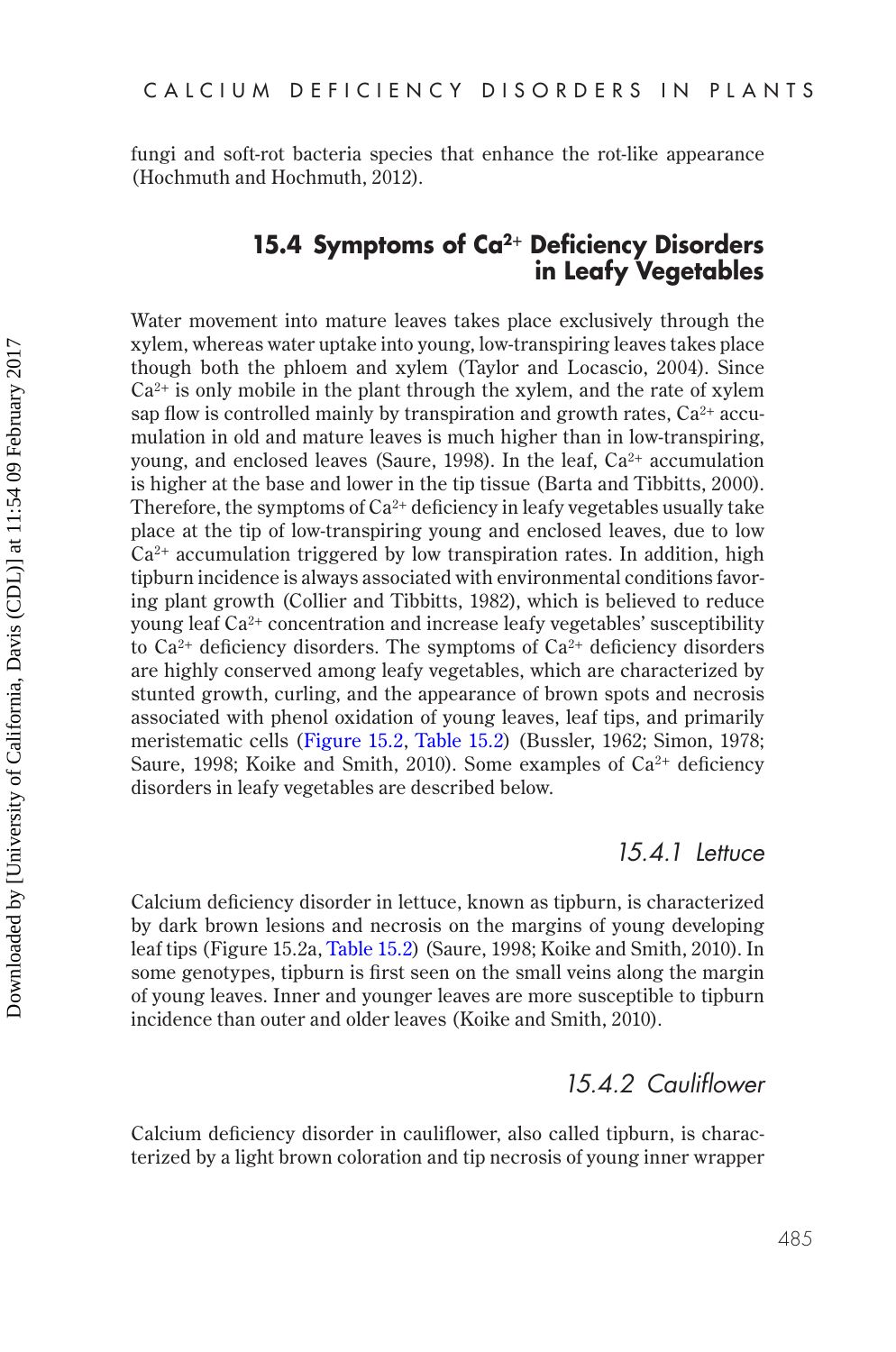<span id="page-9-0"></span>leaves that enclose the cauliflower head (Figure 15.2b, [Table 15.2\)](#page-10-0) (Rosen, 1990; Koike and Smith, 2010). In severe cases,  $Ca^{2+}$  deficiency symptoms can also result in curd discoloration due to secondary pathogen infection (Maynard et al., 1981).

# *15.4.3 Artichoke*

Calcium deficiency disorder in artichoke is also known as tipburn and is characterized by brown discoloration and the death of leaf margins. In addition, immature flower buds can also develop black lesions along the



**Figure 15.2** Calcium deficiency development in leafy vegetables. Tipburn development in (a) lettuce, (b) cauliflower, and (c) artichoke, and (d) blackheart in celery. (From Koike, S., and Smith, R., Calcium deficiency disorders hit vegetable crops in central coast, Regents of the University of California, Agriculture and Natural Resources, Oakland, CA, 2010, [http://ucanr.org/](http://ucanr.org) [blogs/blogcore/postdetail.cfm?postnum=3407.](http://ucanr.org) Copyright © 2015 Regents of the University of California, Agriculture and Natural Resources.)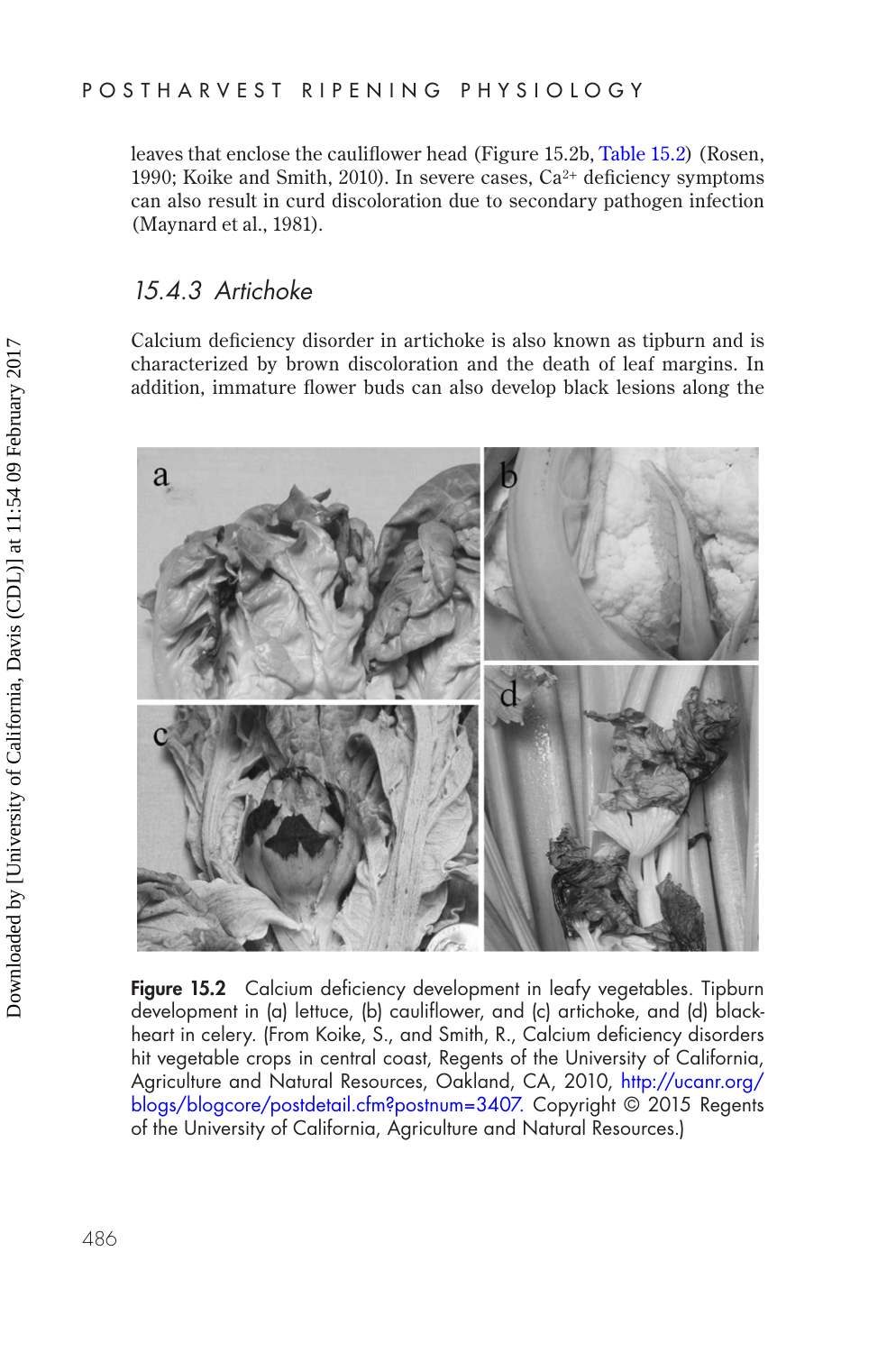| Vegetable   | Disorder   | Symptoms                                                                                                                                                  | Mechanisms                                                              | References                                                                  |
|-------------|------------|-----------------------------------------------------------------------------------------------------------------------------------------------------------|-------------------------------------------------------------------------|-----------------------------------------------------------------------------|
| Lettuce     | Tipburn    | Tip necrosis of<br>young leaves<br>and meristems                                                                                                          | Low $Ca^{2+}$<br>accumulation<br>in young leat<br>tips and<br>meristems | Saure, 1998;<br>White and<br>Broadley,<br>2003;<br>Koike and<br>Smith, 2010 |
| Cauliflower |            |                                                                                                                                                           |                                                                         | Rosen, 1990;<br>Koike and<br>Smith, 2010                                    |
| Artichoke   |            |                                                                                                                                                           |                                                                         | Francois<br>et al., 1991;<br>Koike and<br>Smith, 2010                       |
| Celery      | Blackheart | Light to dark<br>brown speckling,<br>lesions and<br>necrosis on the<br>margins of<br>developing leaf<br>tips deep within<br>the central<br>growing region |                                                                         | White and<br>Broadley,<br>2003;<br>Koike and<br>Smith, 2010                 |

<span id="page-10-0"></span>**Table 15.2** Calcium Deficiency Disorders in Vegetables: Symptoms and Mechanisms Involved

upper tips and edges of the flower bracts. These symptoms appear mainly on bracts in the inner whorls of the bud (Figure 15.2c, Table 15.2) (Francois et al., 1991; Koike and Smith, 2010). In severe cases, Ca<sup>2+</sup>-deficient bracts can also be infected by pathogens (Francois et al., 1991).

# *15.4.4 Celery*

The Ca<sup>2+</sup> deficiency disorder in celery is known as blackheart and is characterized by light to dark brown speckling, lesions, and necrosis on the margins of developing leaf tips deep within the central growing region (Figure 15.2d, Table 15.2) (Koike and Smith, 2010). During plant growth and development, the blackheart symptoms may turn black and expand outward from the inner plant tissues (Koike and Smith, 2010).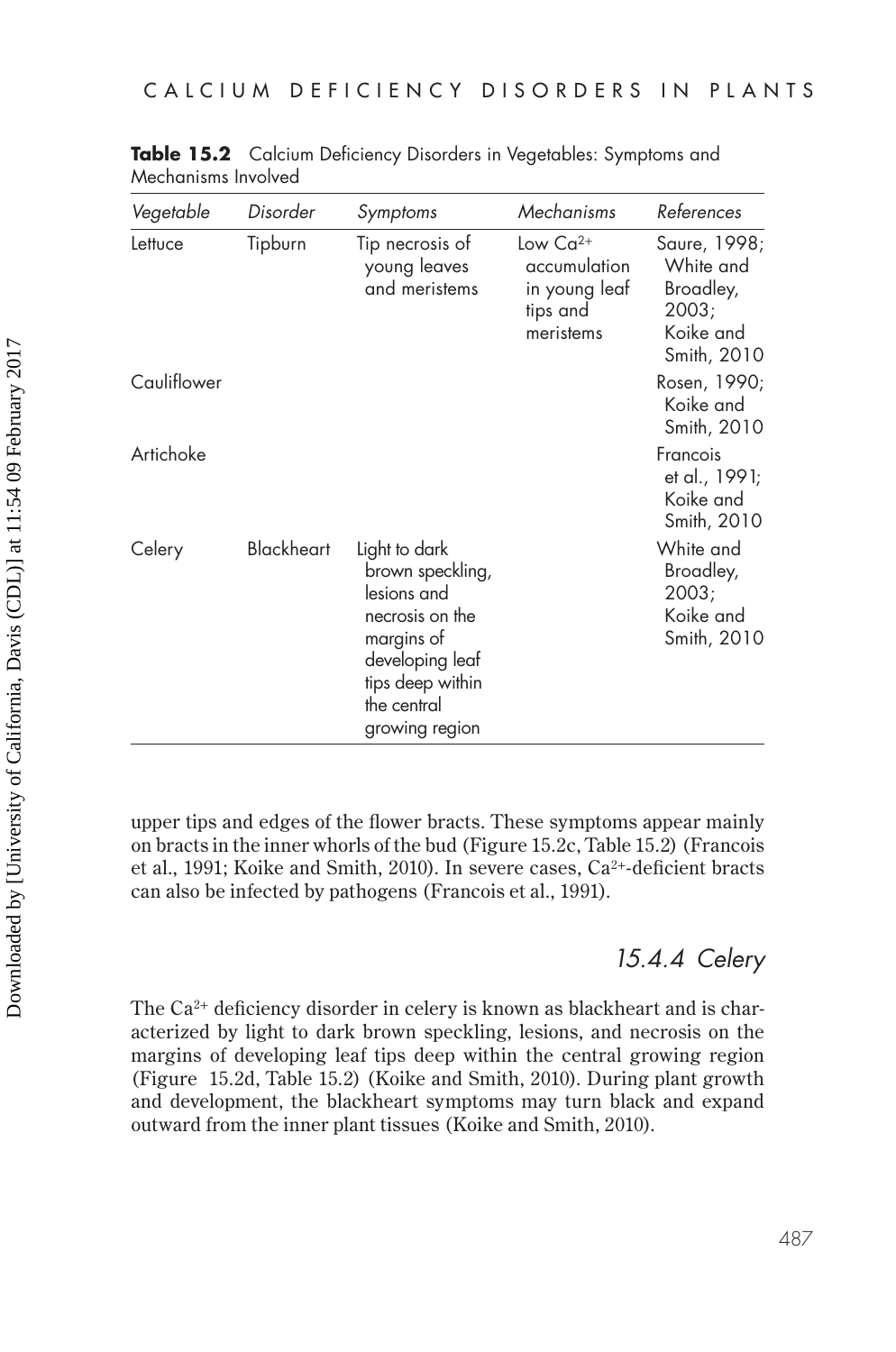# <span id="page-11-0"></span>**15.5 Potential Mechanisms Regulating Ca2+ Deficiency Disorders**

After years of study, it is believed that plant susceptibility to  $Ca^{2+}$  deficiency disorders is affected by genetic and environmental factors regulating tissue  $Ca^{2+}$  content and cellular  $Ca^{2+}$  distribution (Figure 15.3) (Bangerth, 1979; Ferguson and Watkins, 1989; Francois et al., 1991; Saure, 1998, 2005; Taylor and Locascio, 2004; Ho and White, 2005; Freitas and Mitcham, 2012).

# *15.5.1 Total Tissue Ca2***+** *Content*

Calcium accumulation in leaf and fruit tissues is regulated at the whole plant and at the leaf- and fruit-specific levels (Figure 15.3). At the whole-plant level,  $Ca^{2+}$  movement into the leaf or fruit is determined first by  $Ca^{2+}$  availability to the plant and root  $Ca^{2+}$  uptake activity (Taylor and Locascio, 2004).



**Figure 15.3** Potential mechanisms regulating  $Ca^{2+}$  deficiency disorders in fruit and vegetables.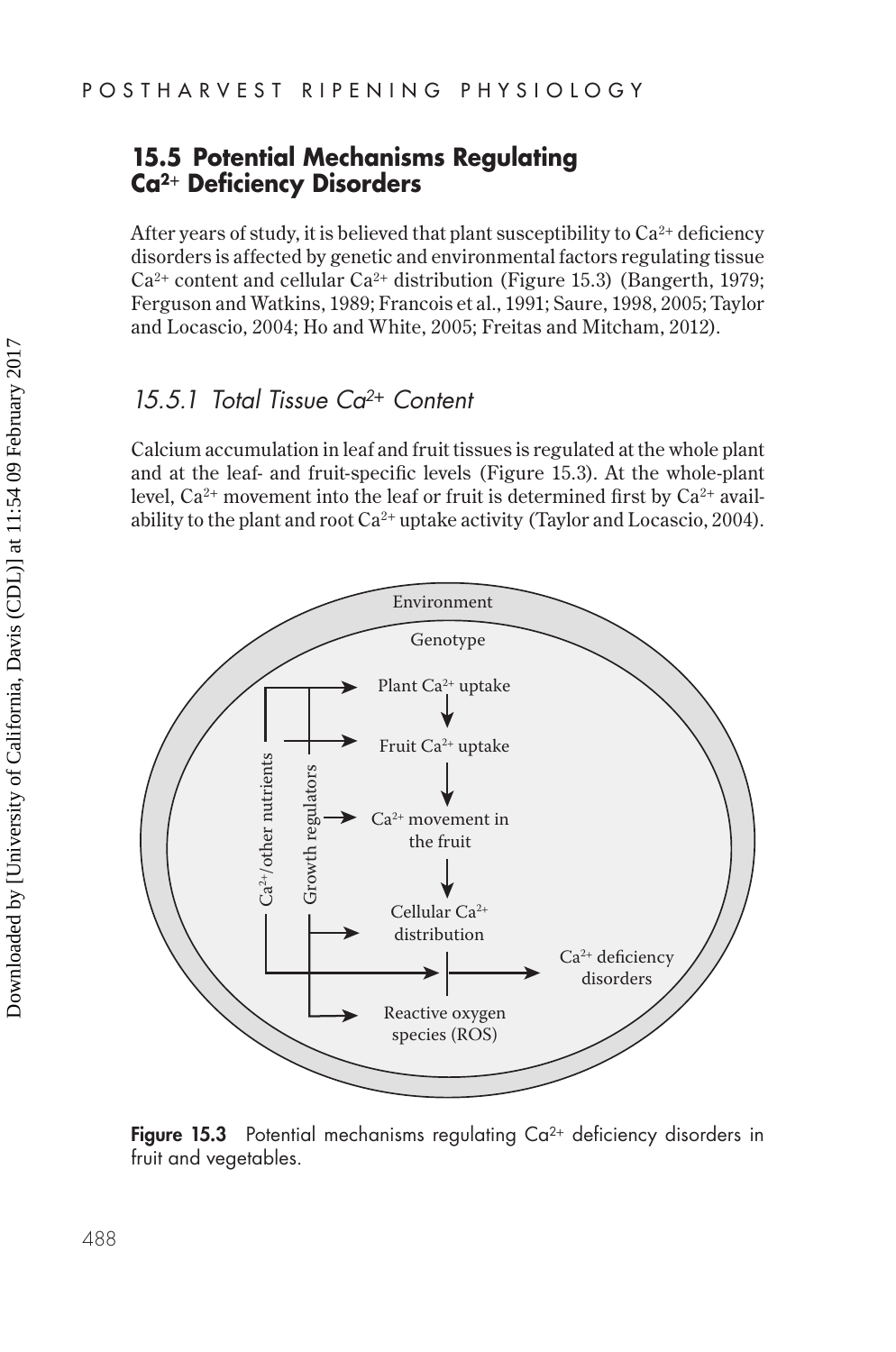Most of the root Ca2+ uptake is believed to take place passively through the apoplast at the root tip and lateral root growth regions where the Casparian band is not present (White, 2001; Taylor and Locascio, 2004). In that case, root growth enhances Ca<sup>2+</sup> uptake by increasing the number of root tips and lateral roots that lead to higher apoplastic  $Ca^{2+}$  movement into the root system (White, 2001). Although root  $Ca^{2+}$  uptake may also take place through the symplastic pathway, the complex mechanisms that have evolved to strictly regulate and maintain low levels of cytosolic  $Ca<sup>2+</sup>$  suggest otherwise (White, 2001). In addition, root  $Ca^{2+}$  uptake is also affected by uptake competition between  $Ca^{2+}$  and other ions available in the soil, as will be discussed later in this chapter on section 15.5.3. (Bangerth, 1979; Ferguson and Watkins, 1989; Saure, 2005). Therefore, soil nutrient composition also influences root  $Ca^{2+}$  uptake and, consequently, leaf and fruit susceptibility to Ca2+ deficiency disorders.

After  $Ca^{2+}$  is taken up by the roots, it moves in the xylem vessels toward the leaves and fruit by mass flow in response to the water potential gradient generated by leaf and fruit transpiration and growth (Saure, 1998; Taylor and Locascio, 2004). Mature leaves have higher transpiration rates than young leaves and fruit, which explain their higher Ca<sup>2+</sup> accumulation (Saure, 1998; Ho and White, 2005; Freitas et al., 2011b). Accordingly, low relative humidity increases  $Ca^{2+}$  uptake into mature high-transpiring leaves, but reduces in low-transpiring fruit and the inner leaves of leafy vegetables with a closed growing point (Olle and Bender, 2009). In addition, mature leaves receive water exclusively from the xylem, whereas young leaves and fruit receive water from both xylem and phloem vessels (Ho and White, 2005; Freitas et al., 2011b). Considering that  $Ca^{2+}$  moves in the plant only through the xylem, water uptake from the phloem further decreases the capacity to uptake  $Ca^{2+}$  through the xylem sap into young leaves and fruit, compared to mature leaves. Similar behavior is also observed in other sink organs, such as meristems that have low transpiration rates and receive water from both the phloem and xylem, making sink organs highly susceptible to Ca2+ deficiency disorders (Saure, 1998; Koike and Smith, 2010). Studies have shown that increasing transpiration of sink organs, without changing whole-plant transpiration, is more efficient to increase  $Ca^{2+}$  content in these organs than increasing  $Ca^{2+}$  availability in the soil (Tadesse et al., 2001). In addition, reducing whole-plant transpiration either by decreasing water vapor pressure deficit (WVPD) or by spraying the plant with abscisic acid (ABA) can reduce xylem sap movement toward mature leaves and increase xylemic flow toward low-transpiring fruit, which has been shown to increase fruit Ca<sup>2+</sup> accumulation and decrease fruit susceptibility to  $Ca^{2+}$  deficiency disorders (Guichard et al., 2005; Freitas et al., 2011b, 2014; Barickman et al., 2014).

Plant water stress has been widely reported to increase Ca2+ deficiency disorder development in both low-transpiring leaves and fruit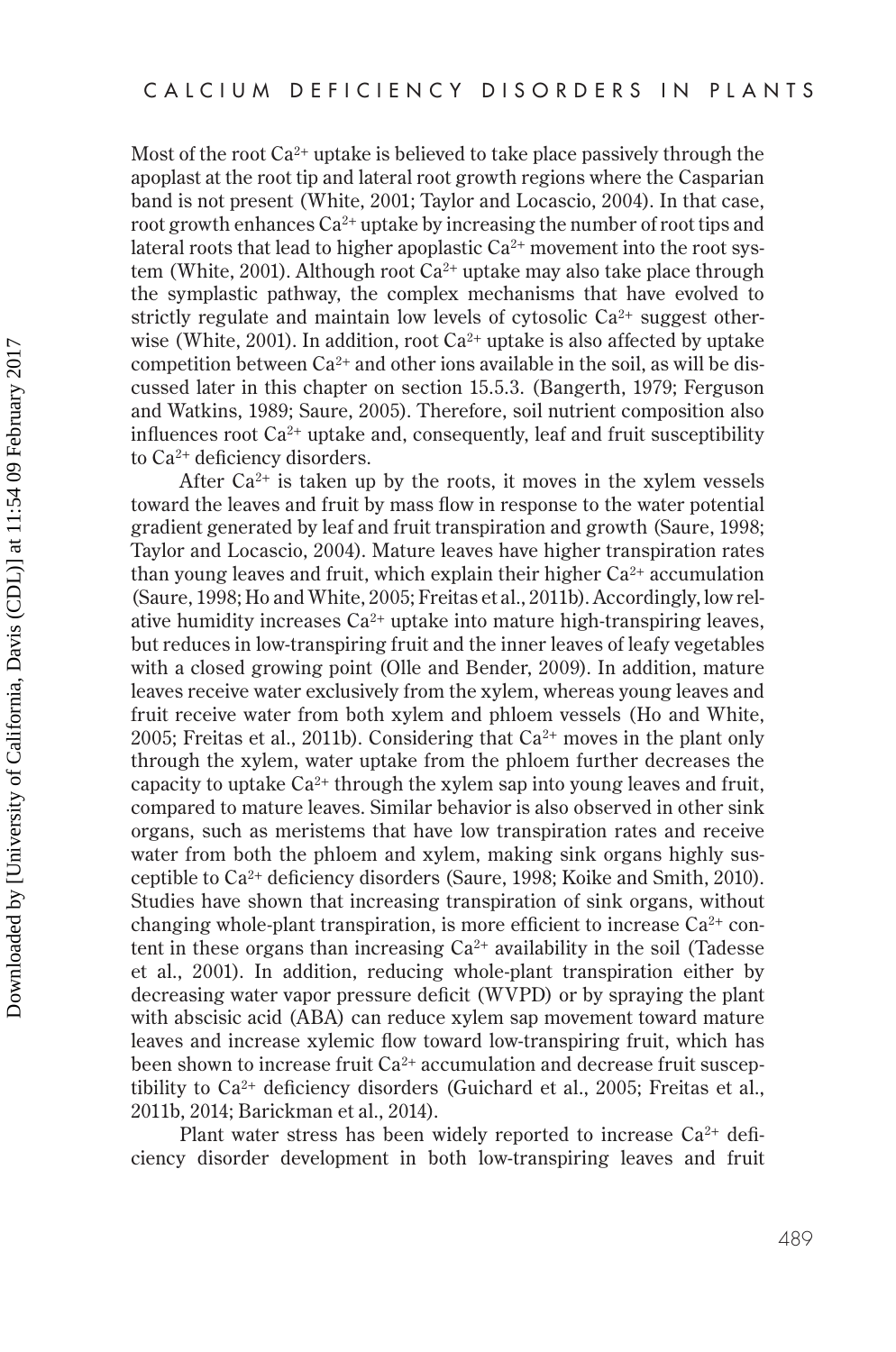(Saure, 1998; Ho and White, 2005; Koike and Smith, 2010). Water stress, triggered by low water availability or high salinity conditions, reduces the water potential gradient between roots and low-transpiring leaves and fruit, consequently decreasing  $Ca^{2+}$  uptake and increasing tissue susceptibility to  $Ca^{2+}$  deficiency disorders (Taylor and Locascio, 2004; Freitas and Mitcham, 2012). This effect is further enhanced by  $Ca^{2+}$  immobility through the phloem, ensuring that the high levels of  $Ca<sup>2+</sup>$  accumulated in older leaves are not redistributed to low-transpiring  $Ca^{2+}$ -deficient tissues (White and Broadley, 2003).

Although transpiration and growth are important factors determining xylem sap flow and  $Ca^{2+}$  uptake, the number of functional xylem vessels and the hydrostatic gradient required for xylem sap movement can also affect Ca2+ content in sink organs (Ho et al., 1993; Tadesse et al., 2001; Dražeta et al., 2004a; Bondada et al., 2005; Ho and White, 2005; Freitas et al., 2011b). Accordingly, studies have shown that the number of functional xylem vessels and  $Ca^{2+}$  accumulation in the fruit decrease simultaneously during fruit growth and development (Nonami et al., 1995). High numbers of functional xylem vessels have also been associated with high levels of fruit  $Ca^{2+}$  uptake and low fruit susceptibility to  $Ca^{2+}$  deficiency disorders (Freitas et al., 2011b). Besides a high number of functional xylem vessels, the hydrostatic gradient in the xylem vessels may also be required for xylem sap movement into distal fruit tissues (Bondada et al., 2005), contributing to  $Ca^{2+}$  accumulation and reducing susceptibility to  $Ca^{2+}$  deficiency disorders.

# *15.5.2 Cellular Regulation of Ca2***+** *Partitioning and Distribution*

Mechanisms regulating cellular  $Ca^{2+}$  partitioning have recently been reported in the literature (Park et al., 2005; Conn et al., 2011; Freitas et al., 2011a; Wu et al., 2012). As previously described,  $Ca^{2+}$  is required at specific concentrations in each cellular compartment (White and Broadley, 2003). Therefore, abnormal changes in cellular  $Ca^{2+}$  partitioning can potentially result in a cell-localized  $Ca^{2+}$  deficiency, cell death, and  $Ca^{2+}$ deficiency symptom development ([Figures 15.3](#page-11-0) and [15.4](#page-14-0)). Indeed, studies have shown that abnormal regulation of cellular  $Ca^{2+}$  partitioning represents an important mechanism determining tissue susceptibility to Ca2+ deficiency disorders in plants (Park et al., 2005; Freitas et al., 2011a) ([Figure 15.4](#page-14-0)).

Studies have shown that mutant plants lacking the expression  $Ca^{2+}/$ proton antiporters *CAX1* and *CAX3* in the tonoplast have higher apoplastic free Ca2+ content than wild-type plants, suggesting that *CAX* genes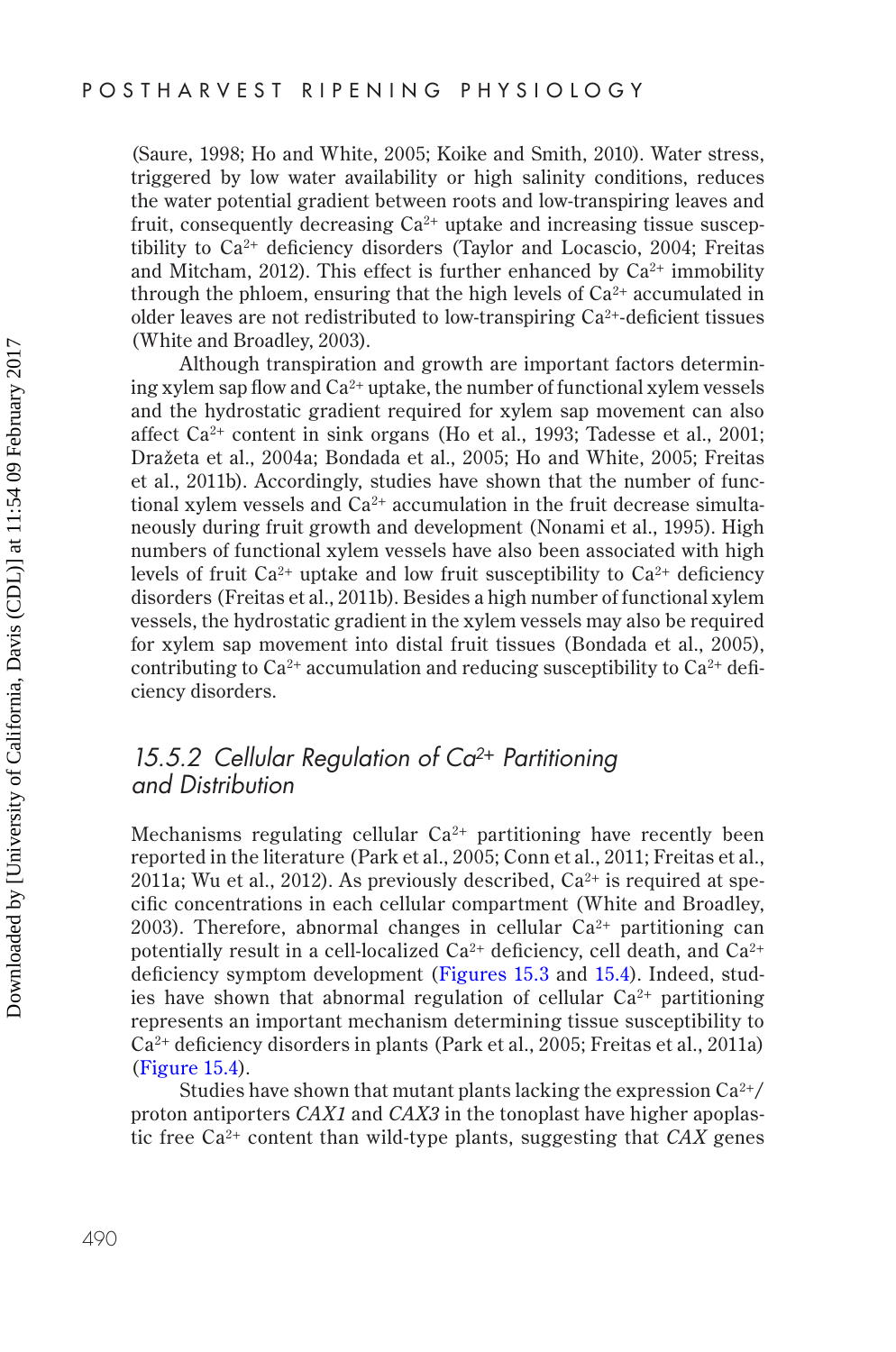<span id="page-14-0"></span>are indeed important mechanisms regulating cellular  $Ca<sup>2+</sup>$  partitioning (Conn et al., 2011). Accordingly, attempts to increase fruit  $Ca^{2+}$  content by enhancing the expression of a tonoplast *CAX* resulted not only in higher fruit  $Ca^{2+}$  accumulation, but also in higher fruit susceptibility to  $Ca^{2+}$  deficiency disorder (Park et al., 2005) (Figure 15.4). In these studies, the *Arabidopsis CAX1* gene without the N terminus regulatory region (*sCAX1*) was inserted into the tomato genome under the control of the cell cycle promoter *cdc2a* (Park et al., 2005). The *cdc2a*::*sCAX1* construct resulted in high *sCAX1* expression during cell division, which produces a constitutively active protein (Park et al., 2005). The *sCAX1-*transformed fruit had about twofold higher total tissue  $Ca^{2+}$  content and higher vacuolar Ca2+ accumulation than wild-type fruit (Figure 15.4). However, *sCAX1* expressing fruit also showed lower cytosolic and apoplastic  $Ca^{2+}$  concentrations that possibly resulted in the observed higher plasma membrane leakage, cell plasmolysis, and  $100\%$  incidence of  $Ca^{2+}$  deficiency symptoms in fruit, compared to wild-type fruit that did not develop  $Ca^{2+}$  deficiency symptoms (Freitas et al., 2011a) (Figure 15.4). Coexpression of an endoplasmic reticulum  $Ca^{2+}$  binding protein known as calreticulin has been shown to mitigate Ca2+ deficiency symptoms observed in *sCAX1* expressing fruit (Wu et al., 2012). Although the authors suggested that



**Figure 15.4** Potential mechanisms regulating cellular  $Ca^{2+}$  distribution and fruit and vegetable susceptibility to Ca2+ deficiency disorders. *CAX*, *Ca2*+*/ proton antiporters*; *PME*, *pectin methylesterase*; Apopl. sol., apoplastic soluble; M. leakage, membrane leakage.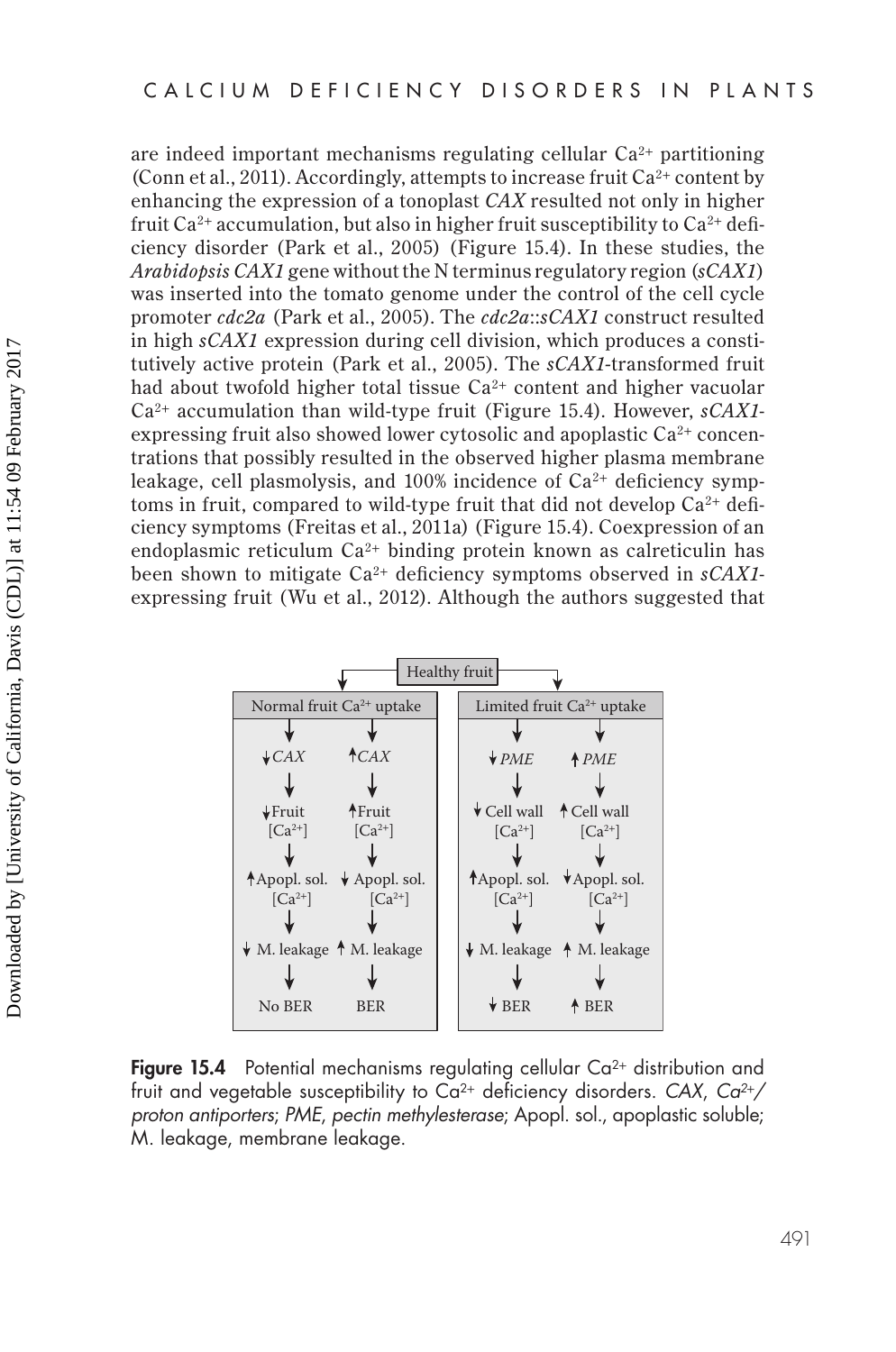coexpression of the endoplasmic reticulum calreticulin reduced fruit susceptibility to  $Ca^{2+}$  deficiency disorders by altering the cellular  $Ca^{2+}$ content and distribution within the plant matrix (Wu et al., 2012), more studies are required to further understand the mechanisms involved. It is possible that calreticulin could mitigate  $Ca^{2+}$  deficiency symptoms in  $sCAX1$ -expressing fruit by mechanisms unrelated to cellular  $Ca^{2+}$  distribution (Qiu et al., 2012).

Plants have evolved with cell walls as defensive barriers, conduits for information, and sources of signaling molecules and developmental cues (Bacic et al., 1988; O'Neill et al., 1990; Carpita and Gibeaut, 1993; Ridley et al., 2001). Cell wall composition and, consequently, its  $Ca^{2+}$  binding capacity can vary widely from plant to plant (Sorensen et al., 2010). Accordingly, dicotyledeonous plants have higher cell wall  $Ca<sup>2+</sup>$  binding capacity and  $Ca<sup>2+</sup>$  requirements than monocotyledonous plants (Islam et al., 1987; Kirkby and Pilbeam, 1984; White and Broadley, 2003). Considering that the cell wall contains, on average, 70% of the total plant tissue  $Ca^{2+}$  content (Demarty et al., 1984; Freitas et al., 2010), small changes in cell wall  $Ca^{2+}$ binding capacity can potentially have a great impact on  $Ca^{2+}$  availability in other pools of the cell. Indeed, recent studies suggest that increasing cell wall  $Ca^{2+}$  binding capacity can reduce the levels of  $Ca^{2+}$  available in other pools in the cells, resulting in a cell-localized  $Ca^{2+}$  deficiency, cell death, and Ca2+ deficiency symptom development (Freitas et al., 2012b) ([Figure 15.4\)](#page-14-0). Silencing tomato fruit *pectin methylesterase* (*PME*) genes reduced the number of carboxyl groups in the cell wall matrix, and therefore reduced cell wall  $Ca^{2+}$  content (Freitas et al., 2012c) ([Figure 15.4\)](#page-14-0). These *PME*-silenced fruit had increased apoplastic water-soluble Ca<sup>2+</sup>, lower membrane leakage, and reduced susceptibility to  $Ca<sup>2+</sup>$  deficiency disorders ([Figure 15.4\)](#page-14-0). These studies suggest that regulation of cellular  $Ca<sup>2+</sup>$  distribution, either by the activity of enzymes involved in cellular  $Ca<sup>2+</sup>$  transport or by  $Ca<sup>2+</sup>$  binding to the cell wall, is a potential mechanism regulating tissue susceptibility to  $Ca^{2+}$  deficiency disorders ([Figure 15.4\)](#page-14-0).

#### *15.5.3 Other Nutrients*

#### 15.5.3.1 Nitrogen

Nitrogen (N) is commonly applied at high rates in the soil to stimulate plant growth and yield (Bramlage and Weis, 2004). However, excessive N levels might increase fruit susceptibility to  $Ca^{2+}$  deficiency disorders ([Figure 15.3](#page-11-0)) (Raese and Drake, 1997; Dris et al., 1998). Besides the total amount of N, the form of N that is used can also influence fruit quality. Soil fertilization with ammonium rather than nitrate nitrogen substantially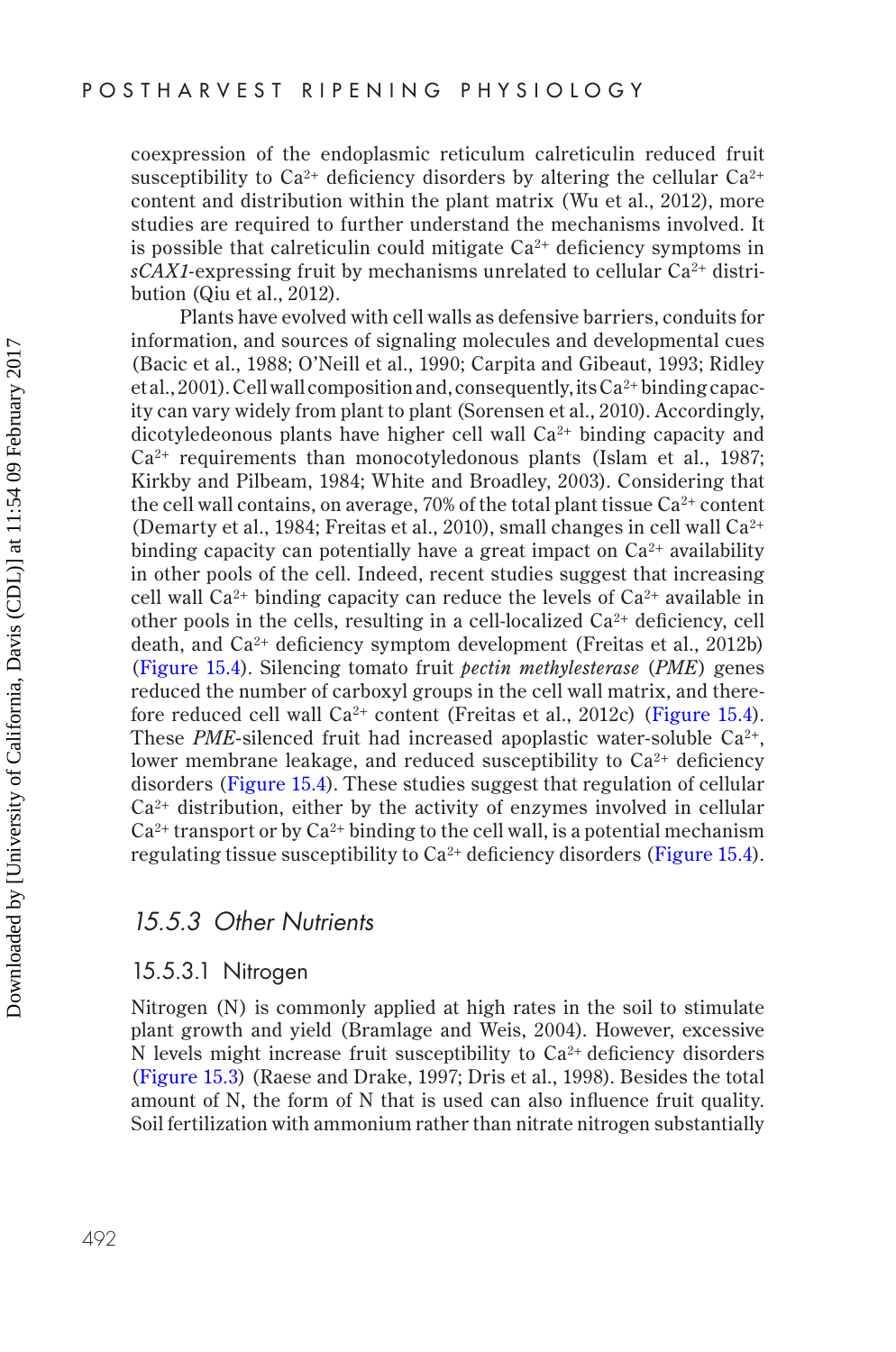reduced Ca2<sup>+</sup> accumulation in apples and greatly increased the incidence of BP (Ludders, 1979), since ammonium is antagonistic to  $Ca^{2+}$  uptake by roots (Shear and Faust, 1971). However, since ammonium can be rapidly converted to nitrate in the surface layers of the soil, it is believed that the total amount of N being applied to the soil is a much more important concern to  $Ca^{2+}$  deficiency disorders than is the form in which N is being applied (Bramlage et al., 1980).

High N fertilizer doses lead to substantial vegetative growth (Bramlage and Weis, 2004). Since  $Ca^{2+}$  moves with water in the transpiration stream, greater leaf area will shunt more water and  $Ca<sup>2+</sup>$  to the leaves rather than fruit, reducing the  $Ca^{2+}$  content in the fruit (Saure, 2005). Nitrogen fertilization also has an indirect effect on  $Ca^{2+}$  deficiency disorder development by increasing fruit size (van Schreven, 1961; Ho and White, 2005).

Fruits with high levels of N also show higher respiration and ethylene production rates after harvest, reflecting advanced ripening and senescence stages (Fallahi et al., 2010), and this possibly accelerates the mechanisms leading to  $Ca^{2+}$  deficiency disorders (Lötze and Theron, 2006; Lötze et al., 2010).

#### 15.5.3.2 Potassium and Magnesium

Excessive potassium  $(K^+)$  and magnesium  $(Mg^{2+})$  fertilization has been found to increase the incidence of BP in apples (Ferguson and Watkins, 1989) and BER in tomatoes (Ho et al., 1993) ([Figure 15.3](#page-11-0)). Concentrations of  $K^+$ ,  $Mg^{2+}$ , and  $Ca^{2+}$  in roots and mature leaves of cultivated plants are generally high, but although  $K^+$  is readily redistributed within the plant, concentrations of Mg<sup>2+</sup>, and especially Ca<sup>2+</sup>, are often low in phloem-fed tissues such as fruits and young leaves (Karley and White, 2009). In addition, at the onset of cell expansion in fruits, xylem dysfunction often begins and might lead to reduced fruit uptake of  $Ca^{+2}$ , while the function of the phloem remains unchanged relative to the xylem flow, favoring the supply of  $K^+$ (and to a lesser extent  $Mg^{2+}$ ) (Lang, 1990; Dražeta et al., 2004a).

High K<sup>+</sup>/Ca<sup>2+</sup>, Mg<sup>2+</sup>/Ca<sup>2+</sup>, or  $(K^+ + Mg^{2+})/Ca^{2+}$  ratios in the fruit have been used to predict BP in apples (Vang-Petersen, 1980; Ferguson and Watkins, 1989; Argenta and Suzuki, 1994; Nachtigall and Freire, 1998; Lanauskas and Kvikliene, 2006; Amarante et al., 2006a, 2006b, 2013). Potassium and  $Mg^{2+}$  compete with  $Ca^{2+}$  for binding sites at the plasma membrane surface, but these elements cannot replace the role of Ca2+ in membrane structure and stability (Schonherr and Bukovac, 1973; Yermiyahu et al., 1994). Consequently, less  $Ca^{2+}$  will be bound to the plasma membrane, which will become leakier, eventually leading to plasmolysis,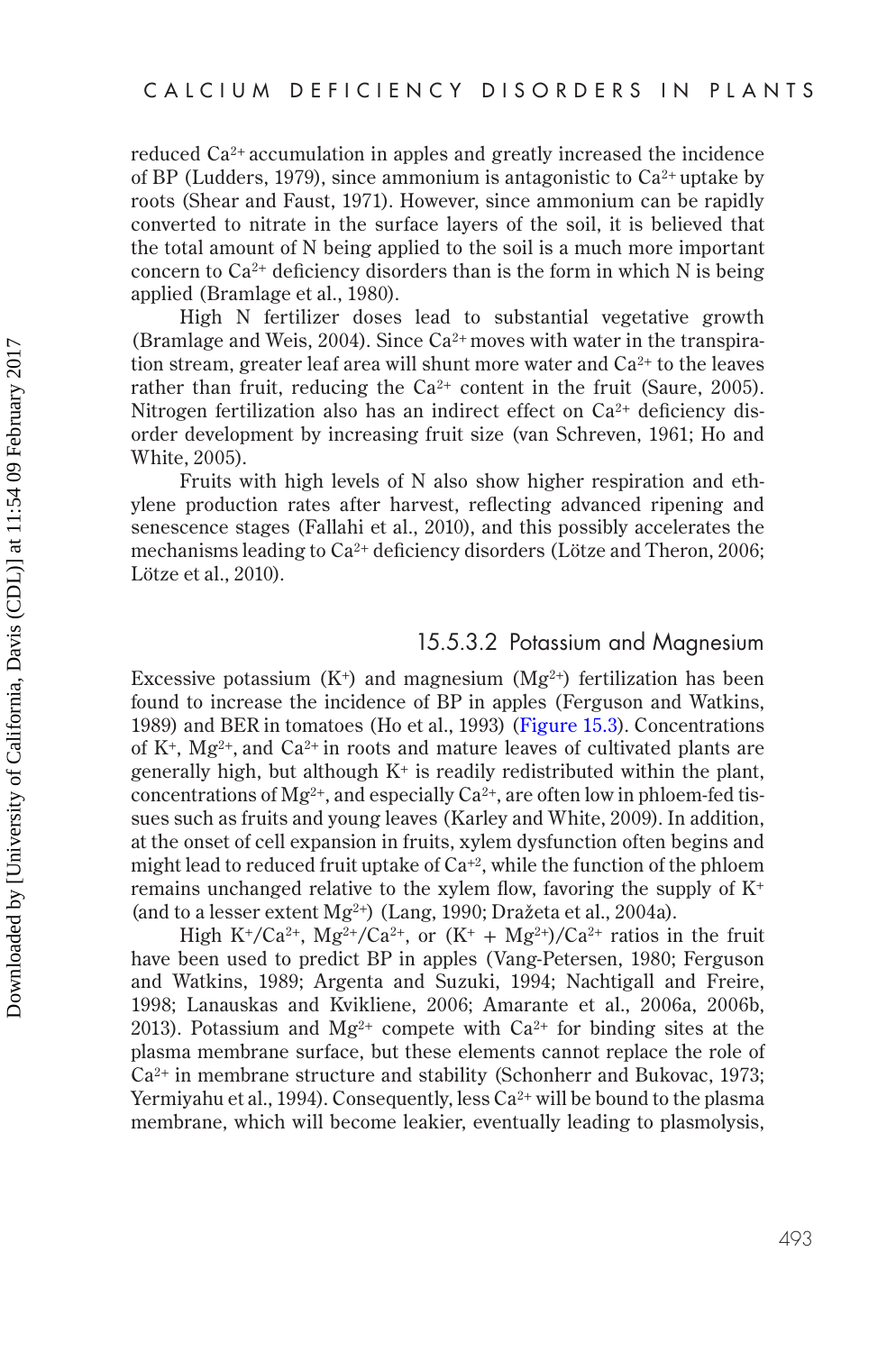membrane breakdown, and cell death, during the manifestation of  $Ca^{2+}$ deficiency disorders (Freitas et al., 2010, 2013).

#### 15.5.3.3 Boron

Boron (B) is a micronutrient element that plays a key role in reproductive processes such as pollen germination and pollen tube growth (Dickinson, 1978), and application of B increases fruit set and yield in B-deficient apple and pear trees (Wojcik and Wojcik, 2003; Wojcik and Treder, 2006; Wojcik et al., 2008). Boron has a synergistic effect with  $Ca^{2+}$  and helps to increase the  $Ca^{2+}$  concentration in fruit (Dickson et al., 1973; Bramlage et al., 1980; Wojcik et al., 1999; Wojcik and Wojcik, 2003; Bramlage and Weis, 2004) and reduce BP incidence in apples (Faust and Shear, 1968; Granelli and Ughini, 1990; Wojcik et al., 1999; Sen et al., 2010) and internal browning in pears (Wojcik and Wojcik, 2003; Mielke and Chaplin, 2008) ([Figure 15.3](#page-11-0)). Boron might suppress the activity of indole-3-acetic acid (IAA) oxidase (Marschner, 1995), leading to an increase in IAA that promotes acropetal movement of  $Ca^{2+}$  (Dela Fuente et al., 1986) and stimulates xylem tissue differentiation in the pedicel of the fruit (Dražeta et al., 2004b), thereby improving  $Ca^{2+}$  uptake by fruits. Soil fertilization with B also increased the dry weight of fine roots in apple trees (Wojcik et al., 2008), where most of the  $Ca^{2+}$  uptake is believed to take place (White, 2000, 2001; Taylor and Locascio, 2004). This might also contribute to increased  $Ca^{2+}$  content of leaves and fruits in plants fertilized with B. Boron also plays an important role in maintaining both the structural and functional properties of membranes (Cakmak and Römheld, 1977), thereby reducing internal browning disorders in pear fruit (Xuan et al., 2001, 2005; Mielke and Chaplin, 2008).

#### 15.5.3.4 Phosphorus

Mulder (1952) reported that BP in apple fruit was associated with low P content. However, several authors reported that BP was associated with high P content (Brown, 1926; Oberly and Kenworthy, 1961; Sharples, 1964). The high P content of the affected fruit is not surprising if one takes into account the observation that mineral elements move into the pitted tissue (Chamel and Bossy, 1981).

Apple trees supplied annually at bloom with P (with 20 g P per tree as ammonium polyphosphate, and receiving adequate fertigation applications of N, K+, and B) had fruit with reduced incidence of water core (also a  $Ca^{2+}$ deficiency disorder) at harvest, higher resistance to browning of cut slices, reduced membrane leakage, and elevated antioxidant content after cold-air storage (Neilsen et al., 2008). This indicates a role for P in the maintenance of apple fruit membrane stability and cellular energetics that might aid in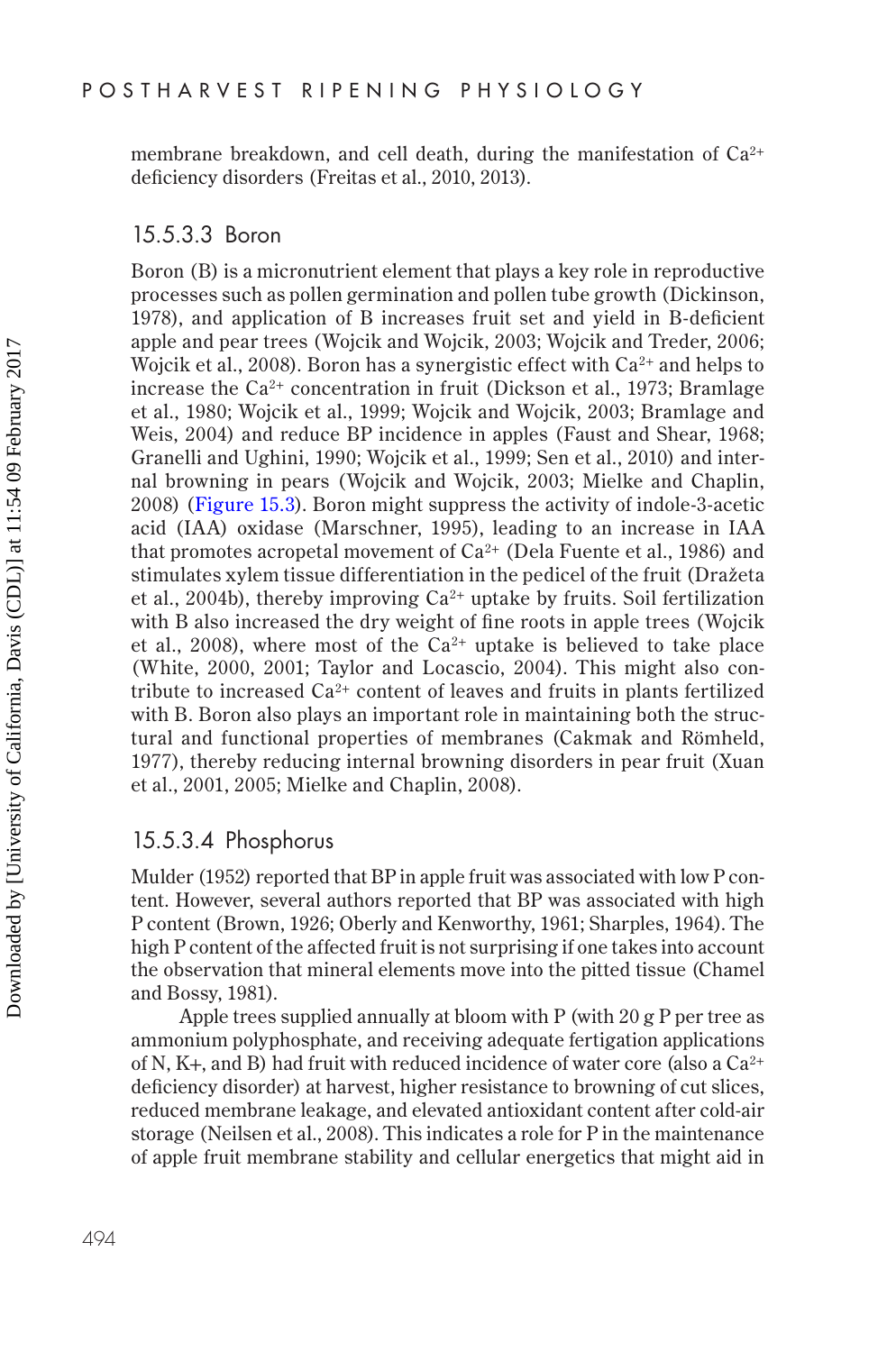reducing the incidence of  $Ca^{2+}$  deficiency disorders in apples (Bramlage et al., 1980) ([Figure 15.3](#page-11-0)).

# *15.5.4 Reactive Oxygen Species*

It has been suggested that  $Ca^{2+}$  deficiency is not the cause of BER, but a result of it, with BER caused by stress conditions leading to high levels of reactive oxygen species (ROS) that disintegrate cellular membranes, resulting in BER symptoms in fruit tissue (Saure, 2014). Indeed, previous studies have shown higher levels of ROS, such as superoxide radicals, hydroxyl radicals, and singlet oxygen  $(0_2)$ , in fruit tissue with BER (Aktas et al., 2003, 2005; Turhan et al., 2006; Mestre et al., 2012). However, an extensive study focusing on the relationship between oxidative metabolism and BER development revealed that reducing fruit  $Ca<sup>2+</sup>$  concentration also reduced the activity of the main enzymes responsible for ROS detoxification, leading to  $H_2O_2$  accumulation, lipid peroxidation, and BER symptom development (Mestre et al., 2012). Therefore,  $Ca^{2+}$  can inhibit BER development directly by binding to phospholipids and proteins on cellular membranes, and by stimulating the activity of enzymes required for ROS detoxification. Considering that environmental stress conditions can increase ROS levels independent of fruit  $Ca^{2+}$  content (Saure, 2001), it is possible that neither  $Ca^{2+}$  nor ROS alone can fully explain  $Ca^{2+}$  deficiency disorder development, but the interaction between  $Ca^{2+}$  and ROS concentrations in the tissue. In addition, studies show that regulation of cellular  $Ca^{2+}$  distribution plays an important role in fruit susceptibility to BER (Freitas et al., 2011a, 2012b), suggesting that the combined  $Ca^{2+}/ROS$  effect on  $Ca^{2+}$  deficiency disorders may also be cellularly compartmentalized in the apoplast. In that case,  $Ca<sup>2+</sup>$  deficiency disorders may develop only if  $Ca<sup>2+</sup>$  levels in the apoplast are not able to counteract the ROS effects on membrane lipid peroxidation ([Figure 15.3](#page-11-0)). Although these studies aided our understanding of the mechanisms involved in  $Ca<sup>2+</sup>$  deficiency disorders, future studies should better characterize the combined effects of different  $Ca^{2+}/ROS$  ratios in different cellular compartments on Ca2<sup>+</sup> deficiency disorders.

# *15.5.5 Growth Regulators*

Although many growth regulators have been associated with  $Ca^{2+}$  deficiency disorders through specific mechanisms (Saure, 1996, 1998, 2001, 2005; Ho and White, 2005), the final tissue susceptibility to these disorders is likely determined by the combined effects of various growth regulators on total tissue Ca2+ accumulation and cellular Ca2+ distribution (Freitas and Mitcham, 2012) ([Figure 15.3](#page-11-0)).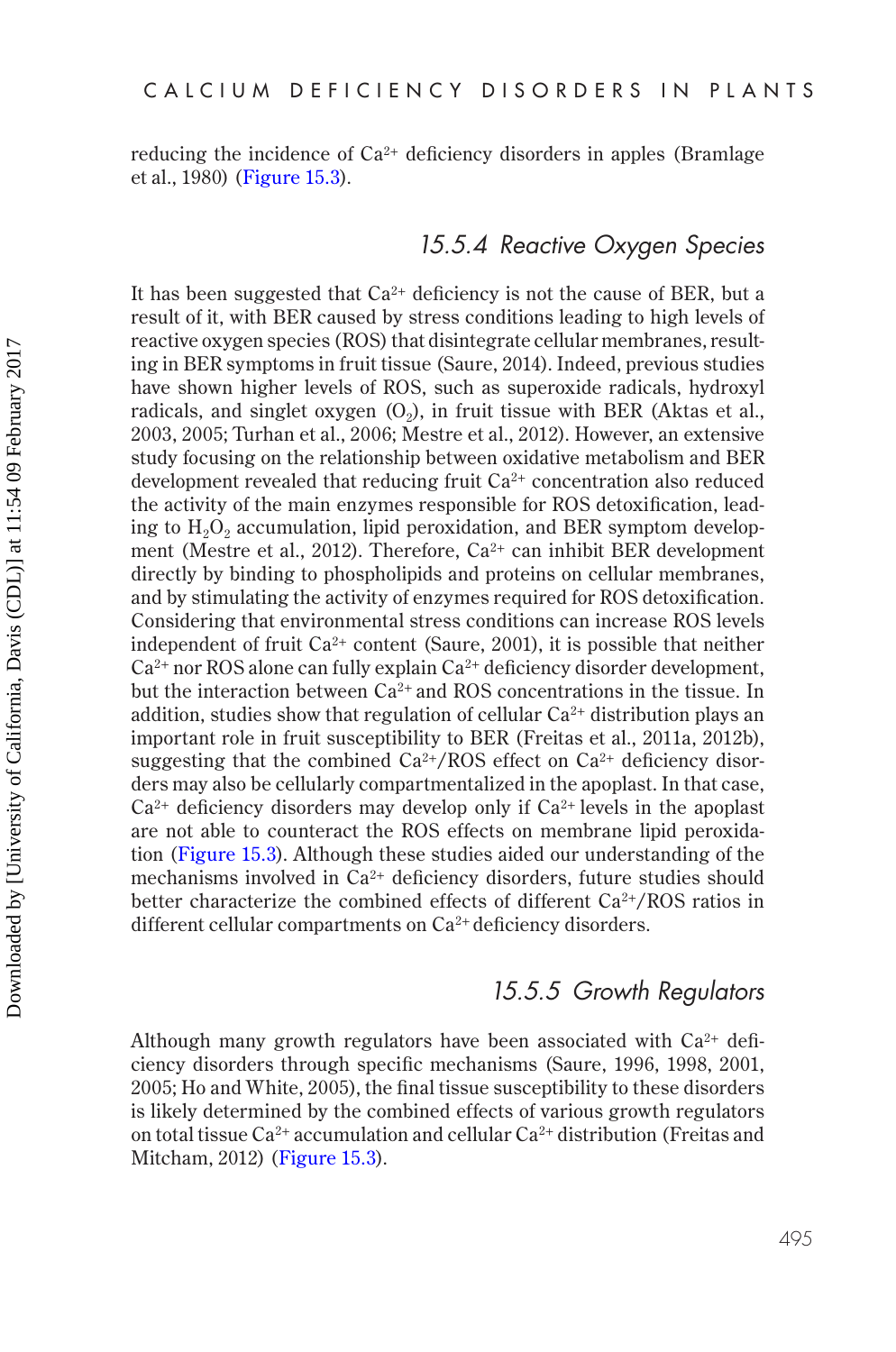#### 15.5.5.1 Growth Regulators Affecting Total Tissue Ca<sup>2+</sup> Content

15.5.5.1.1 Growth Regulators Influencing Root Growth and Ca2+ Uptake Activity Root Ca<sup>2+</sup> uptake can be determined by a growth regulator's effect on root growth and activity. Studies have suggested that basipetal auxin transport and root auxin content are responsible for increases in root growth and activity (Dewitte and Murray, 2003; Yang et al., 2004; Chapman and Estelle, 2009). Accordingly, maintaining auxin transport and increasing root auxin content have been shown to increase root activity and  $Ca^{2+}$  uptake, resulting in higher leaf and fruit  $Ca^{2+}$  accumulation (Steenkamp and de Villiers, 1979; Yang et al., 2004). Although cytokinins have been reported to promote cell differentiation in the roots (Chapman and Estelle, 2009), treating plants with cytokinins can also increase root  $Ca^{2+}$  uptake by enhancing root affinity for  $Ca^{2+}$  (Yang et al., 2008). Gibberellins (GAs) and ABA have been shown to inhibit cell division and growth by enhancing the transcription of cell cycle inhibitors (Wang et al., 1998; Achard et al., 2009). Accordingly, GAs have been suggested to reduce root  $Ca^{2+}$  uptake, decreasing  $Ca^{2+}$  accumulation in fruit, meristems, and leaves (Cohen and Greene, 1989; Monge et al., 1994; Saure, 2005). These studies show that root growth and activity are tightly regulated by several growth regulators (Ubeda-Tomás et al., 2012), affecting root  $Ca^{2+}$  uptake, plant  $Ca^{2+}$  content, and consequently, leaf and fruit susceptibility to  $Ca^{2+}$  deficiency disorders.

15.5.5.1.2 Growth Regulators and Xylem Vessel Development Since Ca2<sup>+</sup> moves in the plant exclusively through the xylem vessels, higher numbers of functional xylem vessels can favor  $Ca^{2+}$  movement into leaves and fruit, potentially reducing the susceptibility of these organs to  $Ca<sup>2+</sup>$  deficiency disorders (White and Broadley, 2003; Saure, 2005). Growth regulators are known to control vascular tissue differentiation (Aloni, 1987). Xylem vessel differentiation is triggered by basipetal auxin transport in the plant, leaf, and fruit (Bustan et al., 1995; Saure, 2005), which can be enhanced by the presence of cytokinins (Aloni, 2001). Accordingly, plants treated with the auxin transport inhibitor 2,3,5-triiodobenzoic acid have reduced  $Ca<sup>2+</sup>$  uptake into sink tissues (Banuelos et al., 1987; Cutting and Bower, 1989). Other studies suggest that xylem differentiation is triggered by high auxin/GA ratios, whereas low ratios have been associated with the development of phloem (Aloni, 1987, 2001; Saure, 2005). Gibberellins are also known to trigger cell expansion, which has been suggested to result in the constriction of xylem vessels during stages of rapid fruit expansion, leading to reduced fruit  $Ca^{2+}$  uptake and increased fruit susceptibility to  $Ca^{2+}$  deficiency disorders (Dražeta et al., 2004a; Saure, 2005; Freitas et al., 2012a). Accordingly, treating tomato plants with GA has been shown to decrease, whereas treating plants with prohexadione-calcium, a GA biosynthesis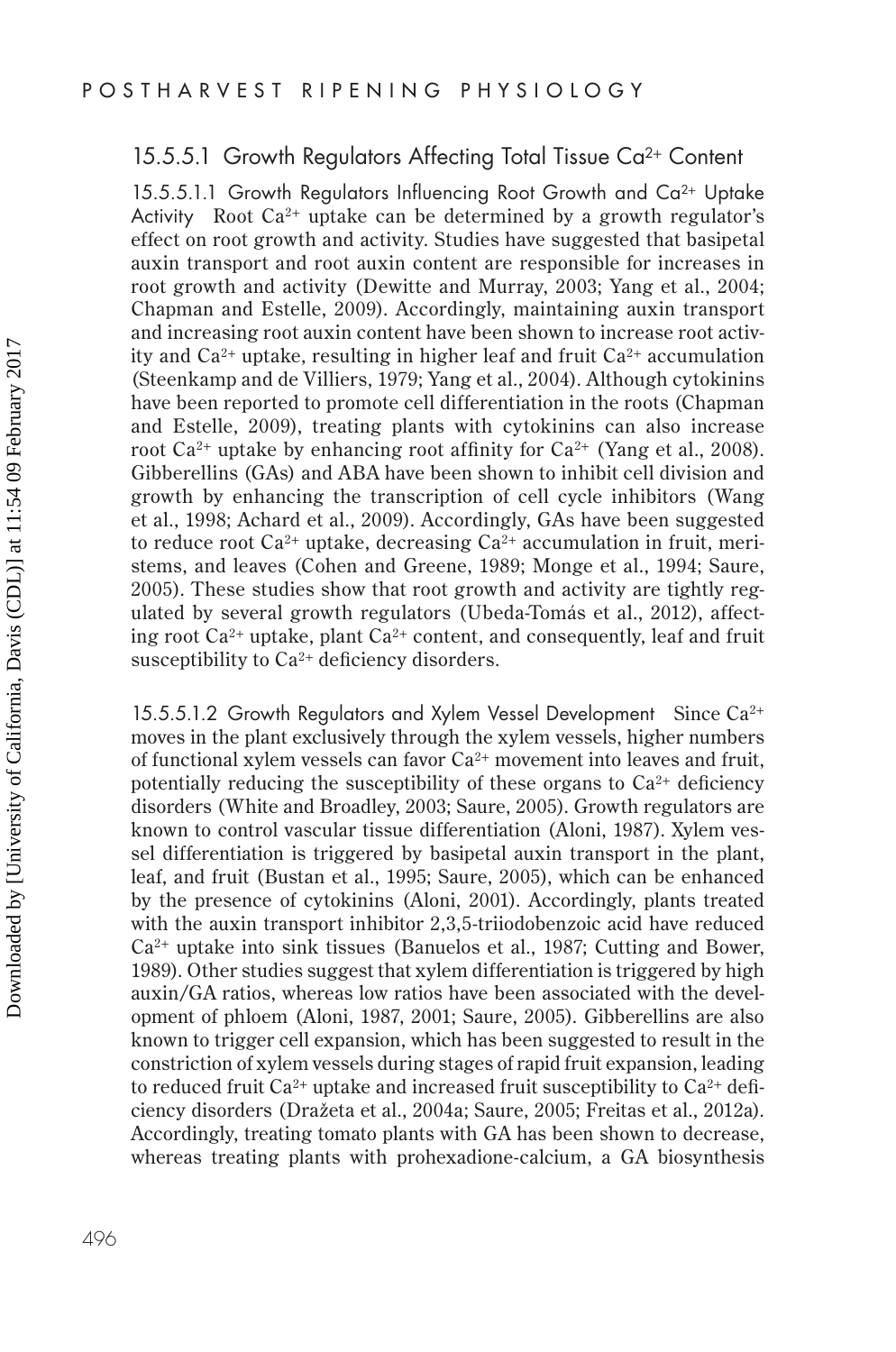inhibitor, has been shown to maintain the number of functional xylem vessels during fruit growth and development, which was highly correlated with fruit  $Ca^{2+}$  uptake and susceptibility to  $Ca^{2+}$  deficiency disorders (Freitas et al., 2012a). Treating tomato plants with ABA has also been shown to maintain higher numbers of functional xylem vessels and higher xylem/ phloem ratios of water uptake into the fruit, which resulted in higher  $Ca^{2+}$ uptake and lower fruit susceptibility to  $Ca<sup>2+</sup>$  deficiency disorders (Freitas et al., 2011b, 2014; Barickman et al., 2014).

15.5.5.1.3 Growth Regulators Controlling Transpiration and Growth Leaf transpiration is known to be regulated by stomatal opening in response to ABA content in the leaf (Li et al., 2000). Studies have shown that treating whole plants with ABA can specifically trigger leaf stomatal closure, decreasing whole-plant leaf transpiration without affecting fruit transpiration (Freitas et al., 2011b, 2014). Leaf stomatal closure decreased xylem sap and  $Ca^{2+}$  uptake into mature leaves and increased xylem sap and  $Ca^{2+}$ uptake into the fruit, reducing fruit susceptibility to  $Ca<sup>2+</sup>$  deficiency disorders under Ca2+ stress conditions (Freitas et al., 2011b, 2014). Accordingly, conditions that favor high mature leaf transpiration, plant water loss, and plant water stress have been shown to reduce fruit xylem sap and  $Ca^{2+}$ uptake and increase fruit susceptibility to  $Ca^{2+}$  deficiency disorders (Abdal and Suleiman, 2005; Guichard et al., 2005; Freitas et al., 2011b, 2014; Barickman et al., 2014).

Fruit and leaf growth rates are determined by the combined processes of cell division and expansion, which are controlled by growth regulator homeostasis in the tissue (Gillaspy et al., 1993). Studies have suggested that plant organs are usually more susceptible to  $Ca^{2+}$  deficiency disorders when higher growth rates are combined with lower tissue  $Ca^{2+}$  uptake, which leads to dilution of tissue  $Ca^{2+}$  content (Taylor and Locascio, 2004; Ho and White, 2005; Saure, 2005). Accordingly, distal leaf and fruit tissues are believed to have higher susceptibility to  $Ca^{2+}$ deficiency disorders because of their higher growth rates and lowest total Ca2+ content (Saure, 1998, 2005; Barta and Tibbitts, 2000). Gibberellins trigger cell expansion (Gillaspy et al., 1993; Achard et al., 2009), which has been suggested to decrease  $Ca^{2+}$  uptake and dilute  $Ca^{2+}$  content in leaves and fruit, increasing tissue susceptibility to  $Ca<sup>2+</sup>$  deficiency disorders (Saure, 1998, 2005). The inhibition of  $Ca^{2+}$  deficiency disorders by ABA has also been attributed to its antagonistic effect on GA responses that limit leaf and fruit  $Ca^{2+}$  uptake (Saure, 1998; Freitas et al., 2011b; Freitas and Mitcham, 2012).

Amarante et al. (2003) have shown that spraying apple trees at full bloom with increasing concentrations (up to 20 mg  $L^{-1}$ ) of thidiazuron (TDZ; N-phenyl-N′-1,2,3-thiadiazol-5-ylureia), which has cytokinin-like activity, to promote fruit set, increases vegetative growth and consequently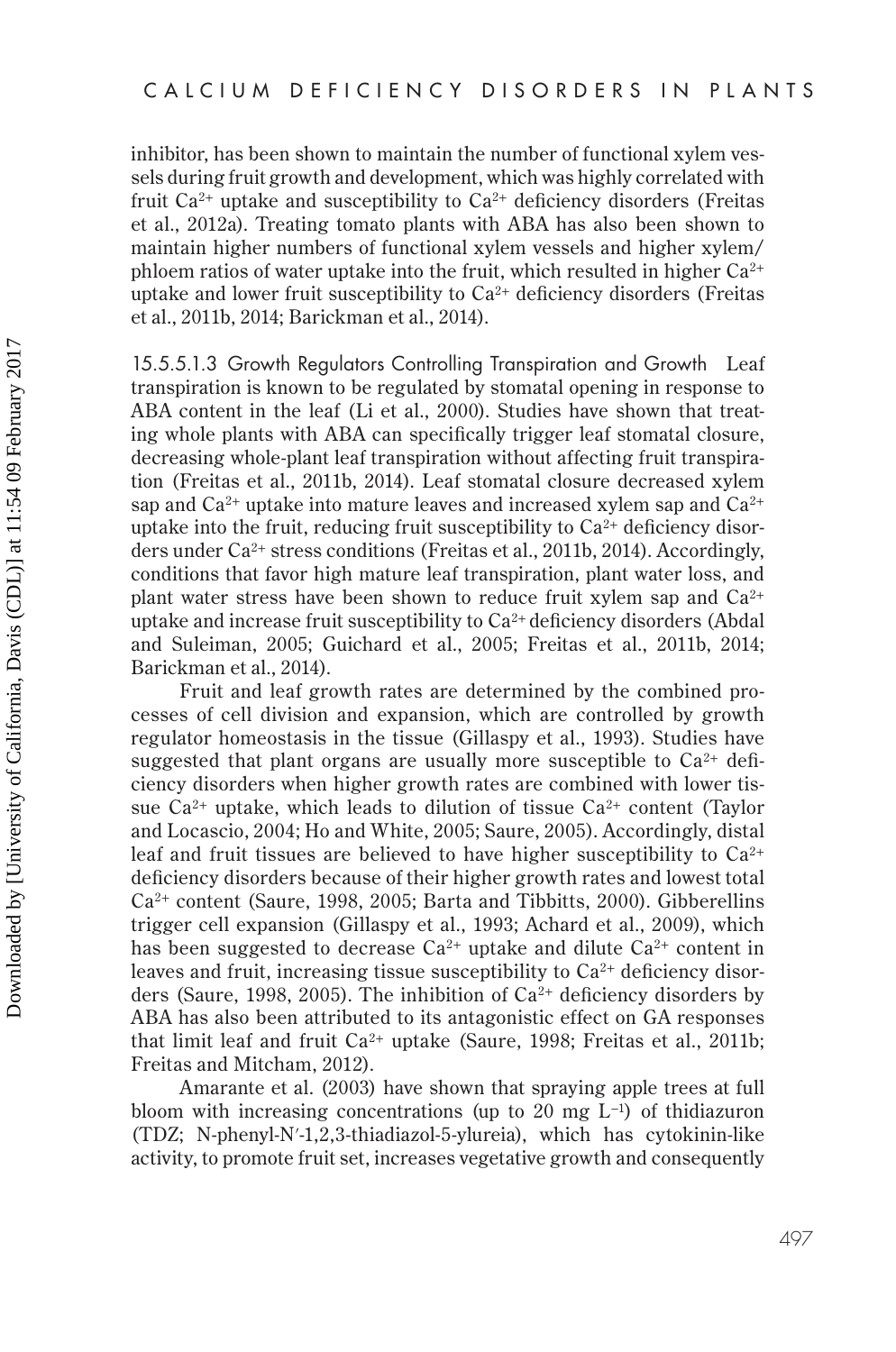reduces  $Ca^{2+}$  concentrations in the fruit. According to the authors, the intense promoting growth effect of TDZ on vegetative tissues (terminal buds and growing leaves) might increase the accumulation of nutrients into these organs, especially  $Ca^{2+}$ , to the detriment of growing fruit. On the other hand, Greene (1995) reported a higher BP incidence at harvest when apple trees were sprayed 18 days after full bloom with 15 mg L−1 TDZ, to promote fruit thinning. Therefore, the treatment with TDZ to reduce crop load might promote fruit growth and dilute fruit  $Ca<sup>2+</sup>$  content, increasing the risk of BP (Greene et al., 1990; Elfving and Cline, 1993; Greene, 1993).

#### 15.5.5.2 Growth Regulators Influencing Cellular Ca2+ Distribution

At the cellular level, growth regulators have been demonstrated to affect tissue susceptibility to  $Ca^{2+}$  deficiency disorders by regulating cellular  $Ca<sup>2+</sup>$  partitioning and possibly by modulating cell responses to symptom development (Ho and White, 2005). Both auxins and GAs are known to trigger cell enlargement and tissue expansion (Saure, 1996, 2001, 2005; Perrot-Rechenmann, 2010). The combined effect of high cell enlargement rates and restricted tissue  $Ca^{2+}$  uptake triggered by auxin and GAs could result in excessive cell expansion, leading to increased membrane leakage and Ca2+ deficiency symptom development (Ho and White, 2005). Recently, studies have shown that spraying tomato plants with GAs or a GA biosynthesis inhibitor (prohexadione-calcium) resulted in 100% or 0% incidence of Ca<sup>2+</sup> deficiency symptoms, respectively (Freitas et al., 2012a). More detailed analyses revealed that GA treatment increased the expression of genes coding for  $Ca^{2+}$  transport proteins that lead to  $Ca^{2+}$  movement into cellular storage organelles, reduced apoplastic water-soluble  $Ca^{2+}$ , and increased fruit tissue membrane leakage (Freitas et al., 2012a). These data suggest that GAs trigger abnormal cellular  $Ca^{2+}$  distribution that increases tissue susceptibility to  $Ca^{2+}$  deficiency disorders. ABA is believed to act as an antagonist of many GA responses (Saure, 2001). Indeed, studies have shown that ABA not only increases total fruit tissue  $Ca^{2+}$  uptake, but also may act as a GA antagonist, maintaining higher levels of apoplastic watersoluble  $Ca^{2+}$  and decreasing fruit susceptibility to  $Ca^{2+}$  deficiency disorders (Freitas et al., 2011b, 2014).

Ethylene is known to accelerate fruit ripening and senescencerelated processes, and possibly accelerate the mechanisms leading to  $Ca^{2+}$ deficiency symptom development (Lötze and Theron, 2006; Lötze et al., 2010). Ethylene could accelerate  $Ca^{2+}$  deficiency disorders by increasing the expression and activity of PMEs, increasing  $Ca^{2+}$  binding to the cell wall and reducing  $Ca^{2+}$  availability in other pools in the cell (Freitas et al., 2010, 2013). Later, during fruit ripening and softening, increasing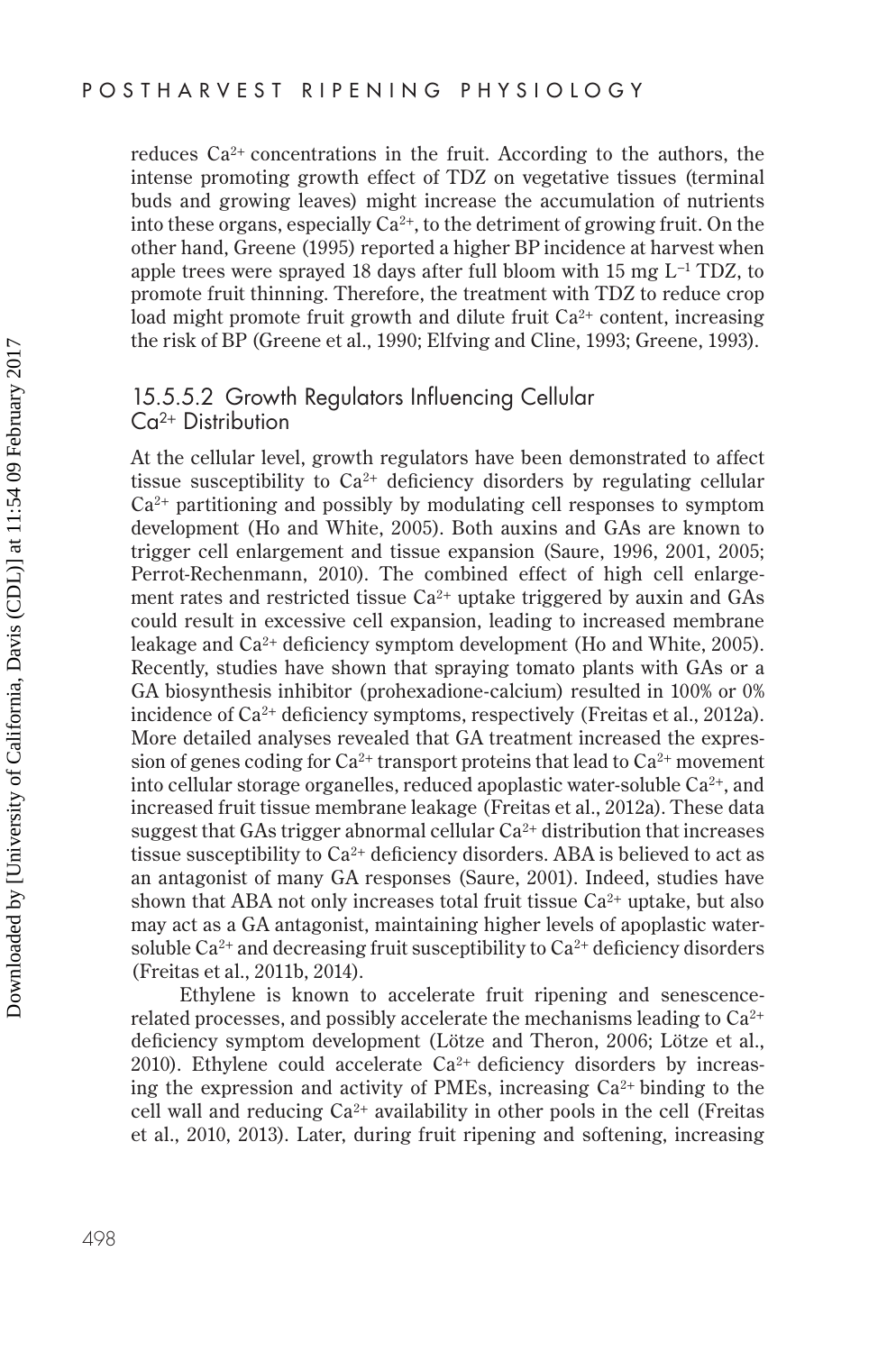the activity of cell wall–degrading enzymes could release  $Ca^{2+}$  from the cell wall matrix back into other pools in the cell, reducing tissue susceptibility to  $Ca^{2+}$  deficiency disorders (Freitas et al., 2010). Accordingly,  $Ca^{2+}$ deficiency symptom development is usually restricted to a short period of time during apple development, which is highly correlated with an increase in PME expression and activity (Freitas et al., 2010). Previous studies have also shown that ethylene increases plasma membrane permeability (Candan et al., 2008), which could also enhance tissue susceptibility to  $Ca^{2+}$ deficiency disorders under conditions of low  $Ca^{2+}$ . Other growth regulators not mentioned here may also affect plant tissue susceptibility to  $Ca<sup>2+</sup>$  deficiency disorders. However, the mechanisms involved remain to be explored and understood.

# 15.5.5.3 Growth Regulator Effect on Oxidative Metabolism

It has recently been suggested that GAs increase the susceptibility to Ca2+ deficiency disorders by downregulating ROS scavenging enzymes such as superoxide dismutase, catalase, and ascorbate peroxidase (Kwak et al., 2006; Saure, 2014), and by stimulating the destruction of the growthinhibiting DELLA proteins, which normally cause ROS levels to remain low under environmental stress (Achard et al., 2008; Saure, 2014). Since ABA is an antagonist to GAs, it has been suggested that ABA inhibition of  $GA$ -induced  $Ca<sup>2+</sup>$  deficiency disorders can be due to its effect on increasing plant and fruit stress tolerance (Saure, 2014).

Growth regulators such as brassinosteroids have been reported to increase plant stress tolerance by increasing the activity of ROS scavenging enzymes (Schenabel et al., 2001; Liu et al., 2009). Although there are no studies showing the effect of brassinosteroids on  $Ca<sup>2+</sup>$  deficiency disorders, the role of these growth regulators suggests a possible inhibition of fruit susceptibility to  $Ca^{2+}$  deficiency disorders by enhancing ROS scavenging (Freitas and Mitcham, 2012). Similarly, salicylic acid has also been shown to make plants more tolerant to high salinity conditions, reducing membrane permeability of leaf tissue (Stevens et al., 2006). Considering that salinity conditions are known to increase ROS levels in plants, salicylic acid, similar to brassinosteroids, can act on ROS scavenging and may have an inhibitory effect on  $Ca^{2+}$  deficiency disorders. Other studies have shown that high levels of methyl jasmonate increase fruit susceptibility to Ca2+ deficiency disorders (Rudell et al., 2005) and fruit phenol content (Rudell et al., 2002). Since  $Ca^{2+}$  deficiency symptoms involve phenol oxidation (Dekock et al., 1980; Casado-Vela et al., 2005), methyl jasmonate may increase fruit susceptibility to  $Ca^{2+}$  deficiency disorders by increasing phenol content that favors phenol oxidation in fruit tissue (Freitas and Mitcham, 2012).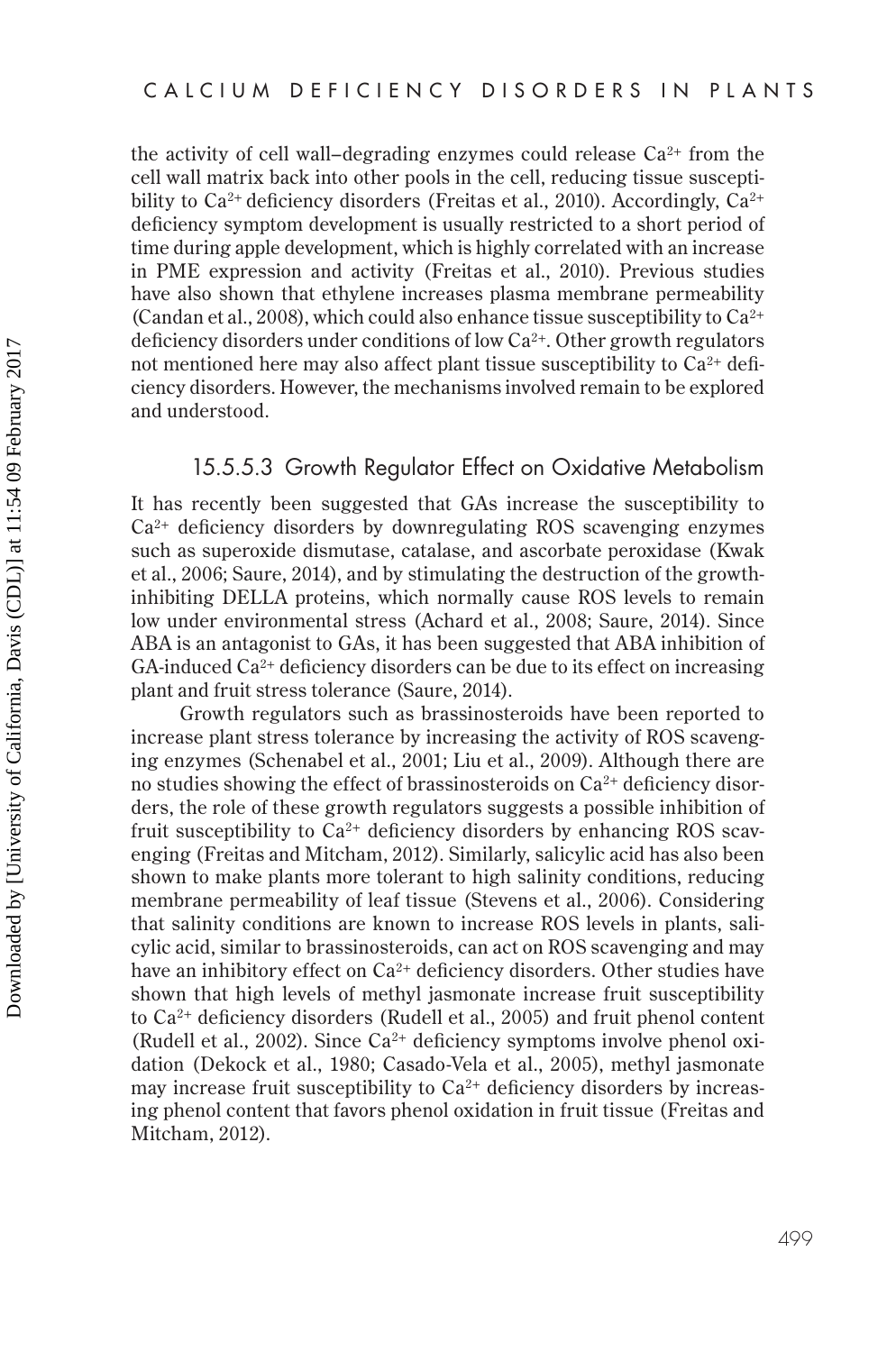# **15.6 Possible Control Strategies**

The information presented in this review demonstrates that fruit and leafy vegetable susceptibility to  $Ca^{2+}$  deficiency disorders is determined by genetic and environmental factors affecting tissue  $Ca^{2+}$  content and cellular  $Ca^{2+}$  distribution. Therefore, prior to developing control strategies, one should first identify the genetic and environmental factors leading to limited tissue  $Ca^{2+}$ content or abnormal cellular Ca2+ distribution in order to develop specific strategies that can effectively control  $Ca^{2+}$  deficiency disorders.

# *15.6.1 At the Tissue Level*

Adequate soil Ca<sup>2+</sup> availability and root Ca<sup>2+</sup> uptake are usually the first strategy to ensure  $Ca^{2+}$  accumulation in leaf and fruit tissue. Selection of genotypes and rootstocks with higher root  $Ca^{2+}$  uptake activity can potentially reduce susceptibility of new crop plants to  $Ca<sup>2+</sup>$  deficiency disorders. Adequate use of other nutrients can avoid root uptake competition with  $Ca<sup>2+</sup>$  or excessive vegetative growth that leads to higher  $Ca<sup>2+</sup>$  movement into mature leaves and away from low-transpiring young leaves and fruit. Calcium uptake and movement into low-transpiring young leaves and fruit is negatively correlated to plant water stress. Therefore, adequate plant watering can also facilitate root  $Ca^{2+}$  uptake and movement into low-transpiring young leaves and fruit.

Although  $Ca^{2+}$  is believed to move in the plant exclusively through the xylem vessels, the development of technologies that allow Ca2+ movement through the phloem could allow  $Ca^{2+}$  movement from older leaves into lowtranspiring young leaves and fruit, which receive most of their water from the phloem. One example of such a technology was developed for boron (B), which is also considered to be phloem immobile or to have only limited phloem mobility in higher plants (Brown and Hu, 1996). Studies revealed that B is mobile in the phloem of some plant species when it forms stable complexes with sorbitol (Brown and Hu, 1996). Based on these studies, tobacco plants were engineered to synthesize high amounts of sorbitol, which resulted in a marked increase in B mobility in the plant and increased plant growth and yield when grown with limited or interrupted soil B supply, compared to wild-type plants (Brown et al., 1999). Analyses revealed that transgenic plants were able to remobilize B present in mature leaves through the phloem into sink organs, which was not observed in wild-type plants (Brown et al., 1999). A similar approach might also be developed for  $Ca<sup>2+</sup>$  mobility in the phloem, decreasing plant susceptibility to  $Ca<sup>2+</sup>$  deficiency disorders.

Plant treatments with growth regulators, such as ABA and GA biosynthesis inhibitors, have demonstrated their ability to maintain higher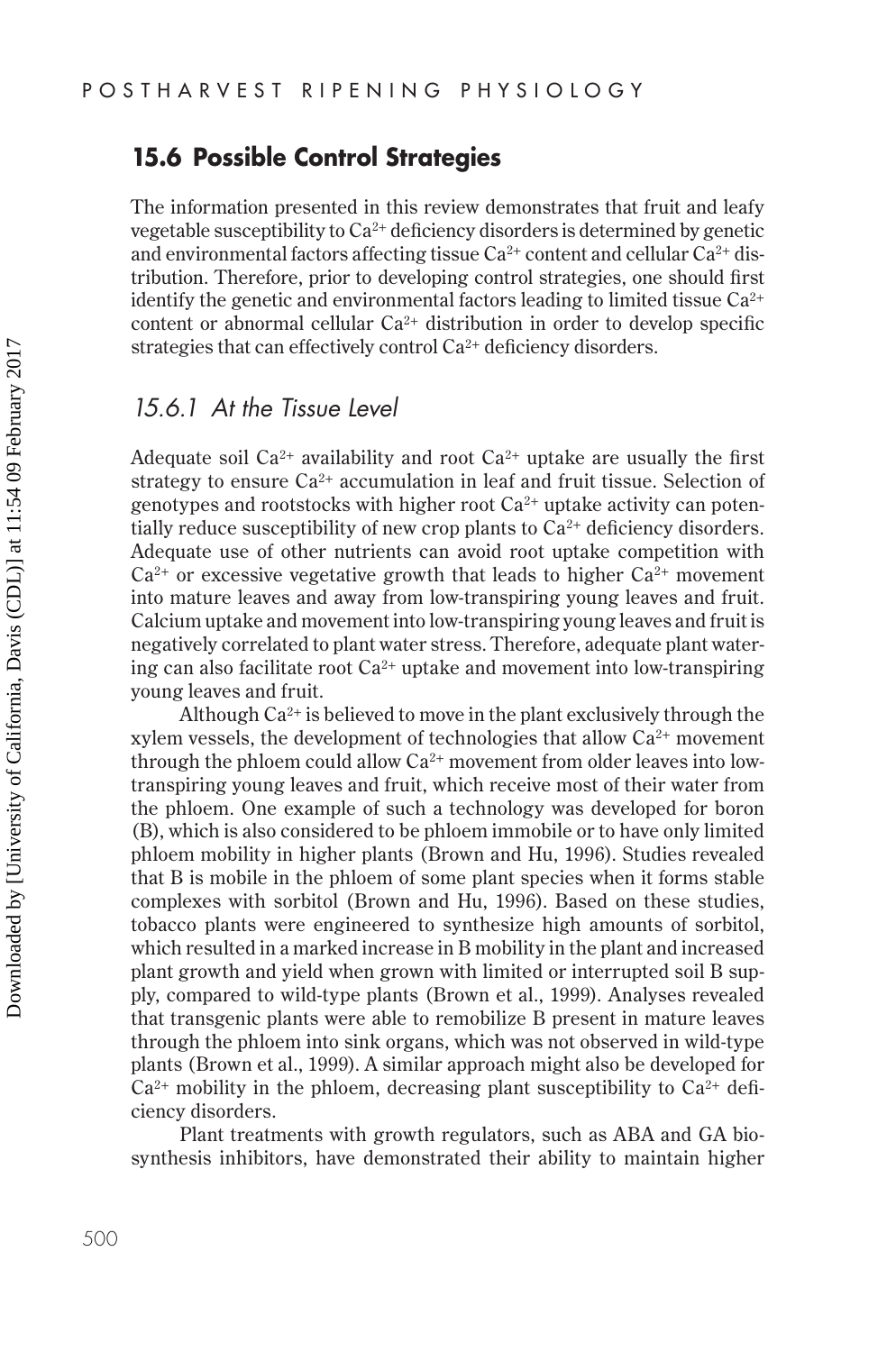numbers of functional xylem vessels during fruit growth and development, and can be used commercially to favor fruit  $Ca^{2+}$  uptake and decrease fruit susceptibility to  $Ca^{2+}$  deficiency disorders. In addition, selection of new fruit and leafy vegetable genotypes that maintain high numbers of functional xylem vessels during growth and development can also potentially favor higher  $Ca^{2+}$  accumulation and reduce fruit and young leaf susceptibility to Ca2+ deficiency disorders. Besides the higher number of functional xylem vessels, the hydrostatic gradient is also required for xylem sap and  $Ca<sup>2+</sup>$  movement in the fruit. In that case, techniques that favor fruit transpiration, such as reduced wax deposition and shoot and mature leaf pruning, as well as techniques that reduce mature leaf transpiration, such as reductions in WVPD, can favor fruit  $Ca^{2+}$  uptake and reduce fruit susceptibility to Ca2+ deficiency disorders.

# *15.6.2 At the Cellular Level*

Selection of new crop genotypes with lower  $Ca^{2+}$  precipitation inside storage organelles or lower  $Ca^{2+}$  binding to the cell wall has been suggested to reduce fruit susceptibility to  $Ca^{2+}$  deficiency disorders. Breeding programs could use marker-assisted selection of new genotypes that require lower amounts of  $Ca^{2+}$  for proper tissue growth and development. In addition, treating plants with growth regulators, such as ABA and GA biosynthesis inhibitors, has been suggested to favor an adequate cellular  $Ca^{2+}$  distribution that could be used commercially to reduce fruit susceptibility to  $Ca^{2+}$ deficiency disorders.

# **15.7 Final Considerations and Future Research Needs**

More than a hundred years of study on  $Ca^{2+}$  deficiency disorders has revealed the complexity of the mechanisms involved. It is reasonable to consider that many additional mechanisms remain undiscovered. For example, although the effects of individual growth regulators have been tested on plant susceptibility to  $Ca^{2+}$  deficiency disorders, future research should focus on growth regulator homeostasis and on the network of responses determining fruit susceptibility to Ca2+ deficiency disorders.

Although recent studies have shown the effect of xylem and the xylem/phloem ratio on  $Ca^{2+}$  uptake into low-transpiring sink organs, more detailed studies are required to better understand the mechanisms regulating  $Ca<sup>2+</sup>$  movement in the plant. These studies may help the development of technologies that increase the efficiency of  $Ca^{2+}$  movement in plants and into low-transpiring young leaves and fruit, which can be used to reduce crop plant's susceptibility to  $Ca^{2+}$  deficiency disorders.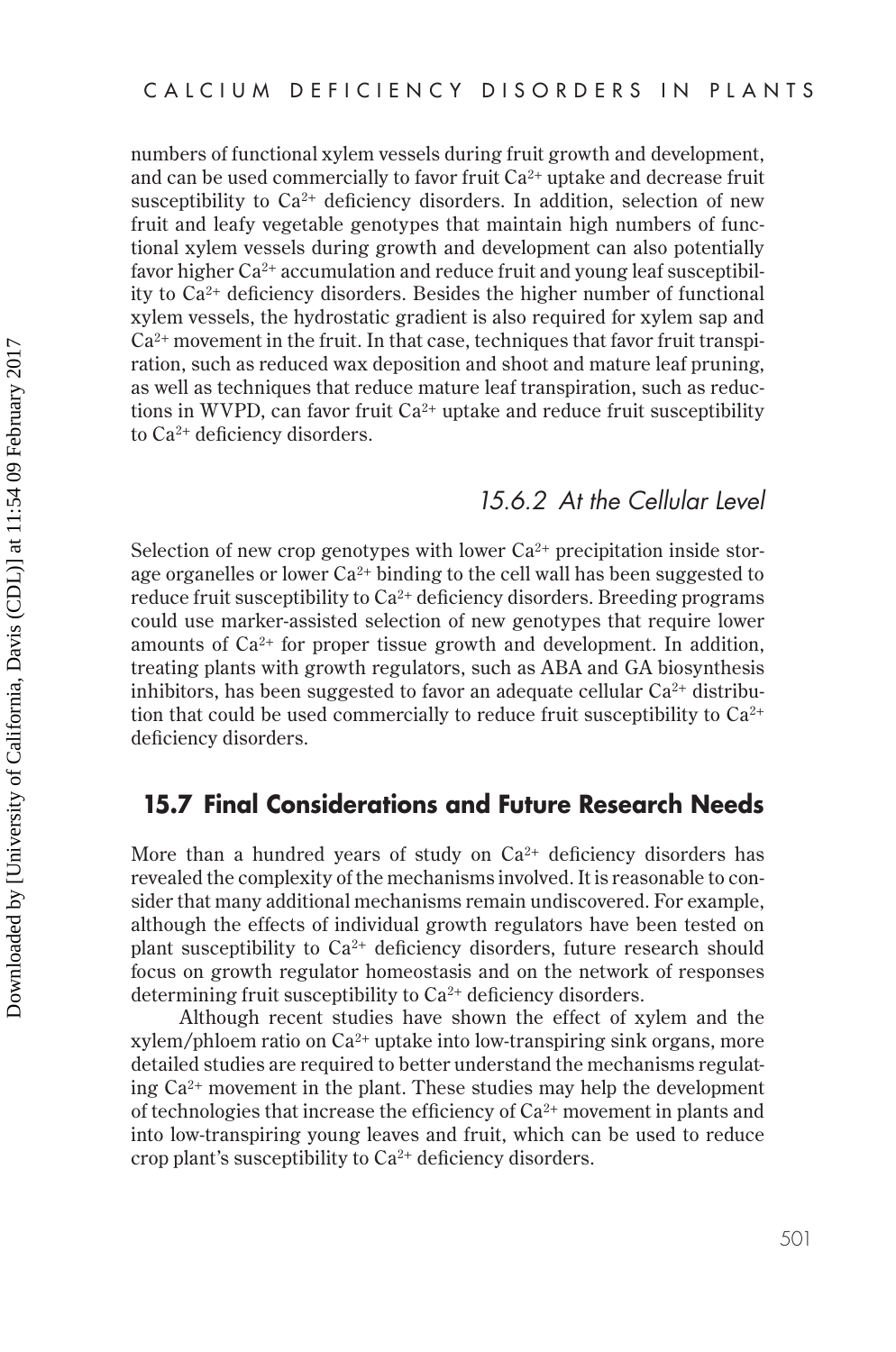The regulation of cellular  $Ca^{2+}$  distribution has been recently suggested to be the final step in the control of tissue susceptibility to  $Ca^{2+}$ deficiency disorders. Therefore, better understanding of the mechanisms regulating cellular Ca2+ distribution can potentially reveal powerful approaches to control plant tissue susceptibility to  $Ca<sup>2+</sup>$  deficiency disorders. In addition, future studies should also better characterize the combined effects of  $Ca^{2+}/ROS$  ratios in different cellular compartments on  $Ca^{2+}$ deficiency disorders.

# **References**

- Abdal, M., and Suleiman, M. 2005. Blossom end rot occurrence in calcareous soil of Kuwait. *Acta Horticulturae* 695, 63–65.
- Achard, P., Gusti, A., Cheminant, S., Alioua, M., Dhondt, S., Coppens, F., Beemster, G.T., and Genschik, P. 2009. Gibberellin signaling controls cell proliferation rate in *Arabidopsis*. *Current Biology* 19, 1188–1193.
- Achard, P., Renou, J.P., Berthomé, R., Harberd, N.P., and Genschik, P. 2008. Plant DELLAs restrain growth and promote survival of adversity by reducing the levels of reactive oxygen species. *Current Biology* 18, 656–660.
- Adams, P., and Ho, L.C. 1993. Effects of environment on the uptake and distribution of calcium in tomato and on the incidence of blossom-end rot. *Plant and Soil* 154, 127–132.
- Aktas, H., Karni, L., Aloni, B., and Bar-Tal, A. 2003. Physiological and biochemical mechanisms leading to blossom-end rot in greenhouse-grown peppers, irrigated with saline solution. *Acta Horticulturae* 609, 81–88.
- Aktas, H., Karni, L., Chang, D.C., Turhan, E., Bar-Tal, A., and Aloni, B. 2005. The suppression of salinity-associated oxygen radicals production in pepper (*Capsicum annuum*) fruit by manganese, zinc and calcium in relation to its sensitivity to blossom-end rot. *Physiologia Plantarum* 123, 67–74.
- Aloni, R. 1987. Differentiation of vascular tissues. *Annual Review of Plant Physiology* 38, 179–204.
- Aloni, R. 2001. Foliar and axial aspects of vascular differentiation: Hypotheses and evidence. *Journal of Plant Growth Regulation* 20, 22–34.
- Amarante, C.V.T., Chaves, D.V., and Ernani, P.R. 2006a. Multivariate analysis of nutritional attributes associated with bitter pit in 'Gala' apples. *Pesquisa Agropecuária Brasileira* 41, 841–846.
- Amarante, C.V.T., Chaves, D.V., and Ernani, P.R. 2006b. Mineral composition and bitter pit severity in 'Catarina' apples. *Revista Brasileira de Fruticultura* 28, 51–54.
- Amarante, C.V.T., Ernani, P.R., Blum, L.E.B., and Megguer, C.A. 2003. Thidiazuron affects fruit set, return bloom, shoot growth, and nutrition of apples. *Pesquisa Agropecuária Brasileira* 37, 1365–1372.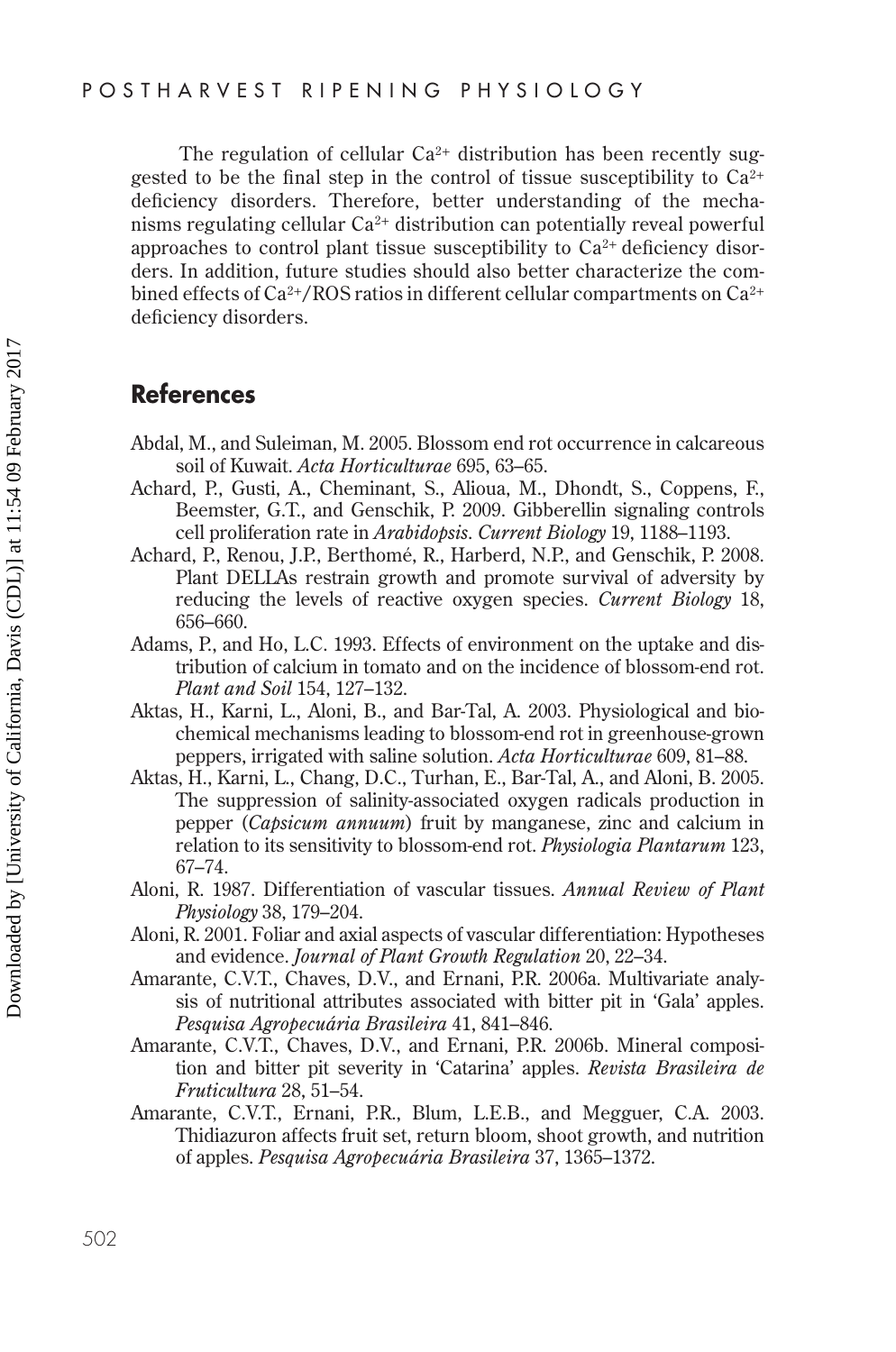- Amarante, C.V.T., Miqueloto, A., De Freita, S.T., Steffens, C.A., Silveira, J.P.G., and Corrêa, T.R. 2013. Fruit sampling methods to quantify calcium and magnesium contents to predict bitter pit development in 'Fuji' apple: A multivariate approach. Scientia Horticulturae 157, 19-23.
- Argenta, L.C., and Suzuki, A. 1994. Relação entre teores minerais e frequência de "bitter pit" em maçãs cv. Gala no Brasil. Revista Brasileira de Fruticultura 16, 267–277.
- Atanasoff, D. 1934. Is bitter pit of apples a virus? *Journal of Phytopathology*  $13, 1 - 8.$
- Bacic, A., Harris, P.J., and Stone, B.A. 1988. Structure and function of plant cell walls. In Preiss, J. (ed.), The Biochemistry of Plants. Vol. 14. Academic Press, New York, 297–371.
- Bangerth, F. 1979. Calcium-related physiological disorders of plants. Annual Review of Phytopathology 17, 97-122.
- Banuelos, G.S., Bangerth, F., and Marschner, H. 1987. Relationship between polar basipetal auxin transport and acropetal Ca<sup>2+</sup> transport into tomato fruits. Physiolgia Plantarum 71, 321-327.
- Barickman, T.C., Kopsell, D.A., and Sams, C.E. 2014. Foliar applications of abscisic acid decrease the incidence of blossom-end rot in tomato fruit. Scientia Horticulturae 179, 356–362.
- Barta, D.J., and Tibbitts, T.W. 2000. Calcium localization and tipburn development in lettuce leaves during early enlargement. *Journal of the American* Society for Horticultural Science 125, 294-298.
- Batistic, O., and Kudla, J. 2010. Calcium: not just another ion. In Hell, R., and Mendel, R.R. (eds.), *Cell Biology of Metals and Nutrients*. Plant Cell Monographs 17. Springer-Verlag, Berlin, 17–54.
- Bondada, B.R., Matthews, M.A., and Shackel, K.A. 2005. Functional xylem in the post-veraison grape berry. Journal of Experimental Botany 56, 2949-2957.
- Bramlage, W.J., and Weis, S.A. 2004. Postharvest fruit quality and storage life in relation to mineral nutrients. New York State Fruit Quarterly 12, 11–12.
- Bramlage, W.J., Drake, M., and Lord, W.J. 1980. The influence of mineral nutrition on the quality and storage performance of pome fruits grown in North America. Acta Horticulturae 92, 29-40.
- Brett, C., and Waldron, K. 1996. Physiology and Biochemistry of Plant Cell Walls. 2nd ed. Chapman & Hall, London.
- Brooks, C. 1914. Blossom-end rot of tomatoes. Phytopathology 4, 345–374.
- Brown, J.W. 1926. Chemical studies in the physiology of apples. Annals of *Botany* 40, 129–147.
- Brown, P.H., and Hu, H. 1996. Phloem mobility of boron is species dependent: Evidence for phloem mobility in sorbitol-rich species. Annals of Botany 77, 497–505.
- Brown, P.H., Bellaloui, N., Hu, H., and Dandekar, A. 1999. Transgenically enhanced sorbitol synthesis facilitates phloem boron transport and increases tolerance of tobacco to boron deficiency. Plant Physiology 119,  $17 - 20.$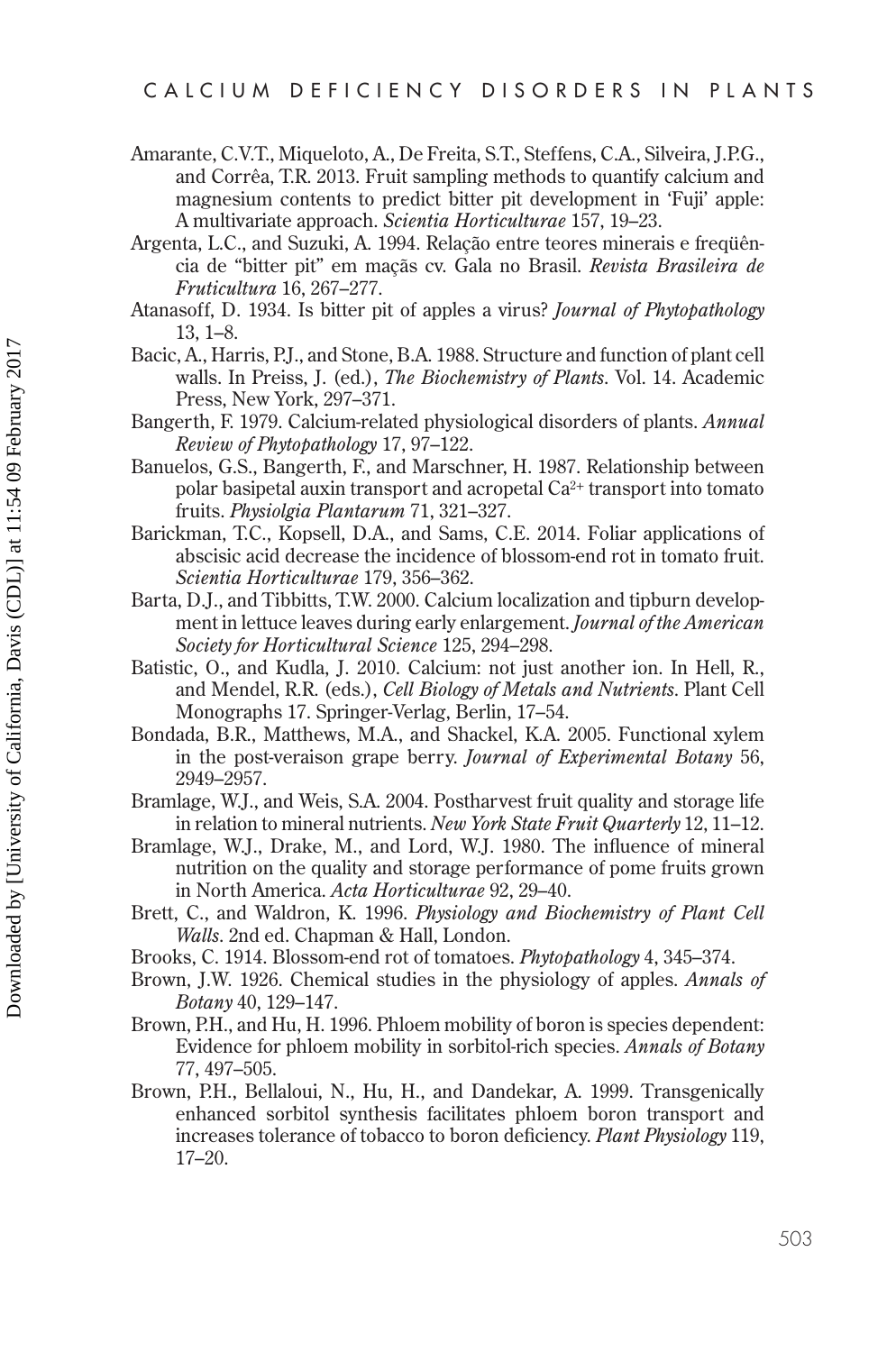Bush, D.S. 1995. Calcium regulation in plant cells and its role in signaling. *Annual Review of Plant Physiology and Plant Molecular Biology* 46, 95–122.

- Bussler, W. 1962. Ca-Mangelsymptome bei Sonnenblumen. *Zeitschrift für Pflanzenernährung, Düngung, Bodenkunde*, 99, 207–215.
- Bustan, A., Erner, Y., and Goldschmidt, E.E. 1995. Interaction between developing citrus fruits and their supportive vascular system. *Annals of Botany* 76, 657–666.
- Cakmak, I., and Römheld, V. 1977. Boron deficiency-induced impairments of cellular functions in plants. *Plant and Soil* 193, 71–83.
- Candan, A.P., Graell, J., and Larrigaudiere, C. 2008. Roles of climacteric ethylene in the development of chilling injury in plums. *Postharvest Biology and Technology* 47, 107–112.
- Carne, W.M., and Martin, D. 1934. Apple investigations in Tasmania. Miscellaneous notes, I.I. Virus theory of bitter pit. *Bulletin of CSIRO* [Australia] 7, 203–214.
- Carpita, N.C., and Gibeaut, D.M. 1993. Structural models of primary cell walls in flowering plants: consistency of molecular structure with the physical properties of the walls during growth. *Plant Journal* 3, 1–30.
- Casado-Vela, J., Selles, S., and Martinez, R.B. 2005. Proteomic approach to blossom-end rot in tomato fruits (*Lycopersicon esculentum* M.): antioxidant enzymes and the pentose phosphate pathway. *Proteomics* 5, 2488–2496.
- Chamberlain, E.E. 1933. Blossom-end rot of tomatoes. *New Zealand Journal of Agricultural Research* 46, 293–296.
- Chamel, A.R., and Bossy, J.P. 1981. Electron-microprobe analysis of apple fruit tissues affected with bitter pit. *Scientia Horticulturae* 15, 155–163.
- Chapman, E.J., and Estelle, M. 2009. Cytokinin and auxin intersection in root meristems. *Genome Biology* 10, 1–5.
- Chiu, T.E., and Bould, C. 1977. Sand-culture studies on the calcium nutrition of young apple trees with particular reference to bitter pit. *Journal of Horticultural Science* 52, 19–28.
- Clarkson, D.T., and Hanson, J.B. 1980. The mineral nutrition of higher plants. *Annual Review of Plant Physiology* 31, 239–298.
- Cobb, N.A. 1895. Bitter pit of apple. *Agricultural Gazette of New South Wales* 6, 859–861.
- Cohen, R.A., and Greene, D.W. 1989. A possible relationship between fruit calcium and gibberellin A4 response on 'Delicious' apple. *HortScience* 24, 223.
- Collier, G.F., and Tibbitts, T.W. 1982. Tipburn of lettuce. *Horticultural Reviews* 4, 49–65.
- Conn, S.J., Gilliham, M., Athman, A., Schreiber, A.W., Baumann, U., Moller, I., Cheng, N.H., Stancombe, M.A., Hirschi, K.D., Webb, A.A.R., Burton, R., Kaiser, B.N., Tyerman, S.D., and Leigh, R.A. 2011. Cell-specific vacuolar calcium storage mediated by *CAX1* regulates apoplastic calcium concentration, gas exchange, and plant productivity in *Arabidopsis*. *Plant Cell* 23, 240–257.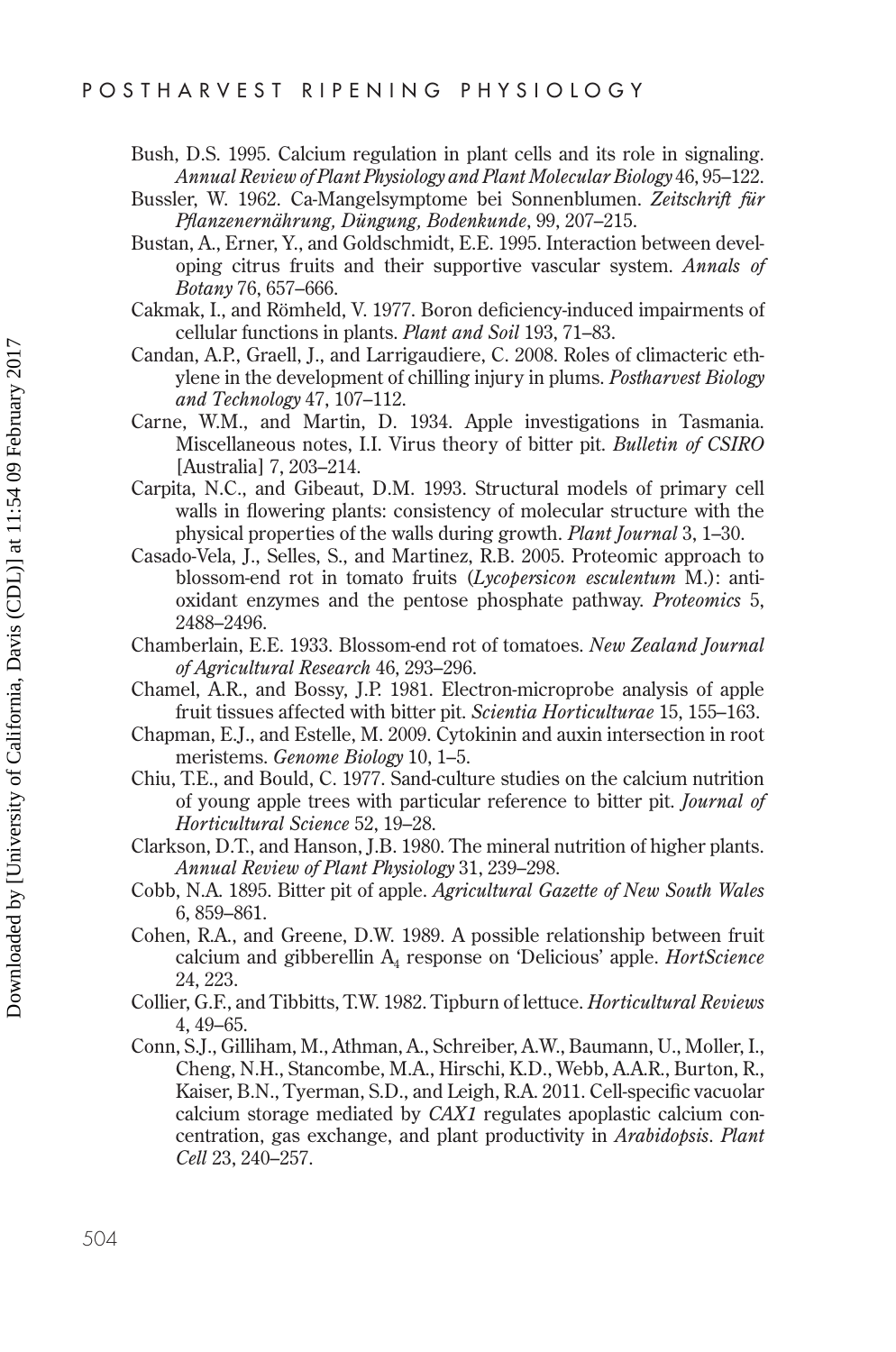- Cutting, J.G.M., and Bower, J.P. 1989. The relationship between basipetal auxin transport and calcium allocation in vegetative and reproductive flushes in avocado. Scientia Horticulturae 41, 27-34.
- Dekock, P.C., Vaughan, D., Hall, A., and Ord, B.G. 1980. Biochemical studies on blossom-end rot of tomatoes. Physiologia Plantarum 48, 312-316.
- Dela Fuente, R.K., Tang, P.M., and Guzman, C.C. 1986. The requirement of calcium and boron in auxin transport. In Plant Growth Substances, Bopp, M. (ed.), Springer-Verlag, Berlin, 227–230
- Demarty, M., Morvan, C., and Thellier, M. 1984. Calcium and the cell wall. Plant, Cell and Environment 7, 441-448.
- Dewitte, W., and Murray, J.A. 2003. The plant cell cycle. Annual Review of Plant Biology 54, 235-264.
- Dickinson, D.B. 1978. Influence of borate and pentaerythritol concentrations on germination and tube growth of *Lolium longiflorum* pollen. *Journal of* the American Society for Horticultural Science 103, 414-416.
- Dickson, B., Sagar, G.R., and Shorrocks, V.M. 1973. Effect of calcium and boron on the incidence of tree and storage pit in apples of the cultivar Egrement Russet. Journal of Horticultural Science 48, 403-411.
- Dolmetsch, R.E., Lewis, R.S., Goodnow, C.C., and Healy, J.I. 1997. Differential activation of transcription factors by  $Ca^{2+}$  response amplitude and duration. Nature 386, 855-858.
- Dražeta, L., Lang, A., Cappellini, C., Hall, A.J., Volz, R.K., and Jameson, P.E. 2004b. Vessel differentiation in the pedicel of apple and the effects of auxin transport inhibition. *Physiologia Plantarum* 120, 162–170.
- Dražeta, L., Lang, A., Hall, A.J., Volz, R.K., and Jameson, P.E. 2004a. Causes and effects of changes in xylem functionality in apple fruit. Annals of Botany 93, 275-282.
- Dris, R., Niskanen, R., and Fallahi, E. 1998. Nitrogen and calcium nutrition and fruit quality of commercial apple cultivars grown in Finland. Journal of Plant Nutrition 21, 2389-2402.
- Ehrhardt, R.J., Wais, R., and Long, S.R. 1996. Calcium spiking in plant root hairs responding to rhizobium nodulation signals. Cell 85, 673-681.
- Elfving, D.C., and Cline, R.A. 1993. Cytokinin and ethephon affects crop load, shoot growth, and nutrient concentration of 'Empire' apple trees. HortScience 28, 1011-1014.
- Fallahi, E., Fallahi, B., and Peryea, F.J. 2010. Effects of mineral nutrition on fruit quality and nutritional disorders in apples. Acta Horticulturae 868, 49–59.
- Faust, M., and Shear, C.B. 1968. Corking disorders of apples: A physiological and biochemical review. Botanical Review 34, 441-469.
- Francois, L.E., Donovan, T.J., and Maas, E.V. 1991. Calcium deficiency of artichoke buds in relation to salinity. *HortScience* 26, 549–553.
- Ferguson, I.B., and Watkins, C.B. 1989. Bitter pit in apple fruit. Horticultural *Reviews* 11, 289–355.
- Freitas, S.T., and Mitcham, E.J. 2012. Factors involved in fruit calcium deficiency disorders. Horticultural Reviews 40, 107-146.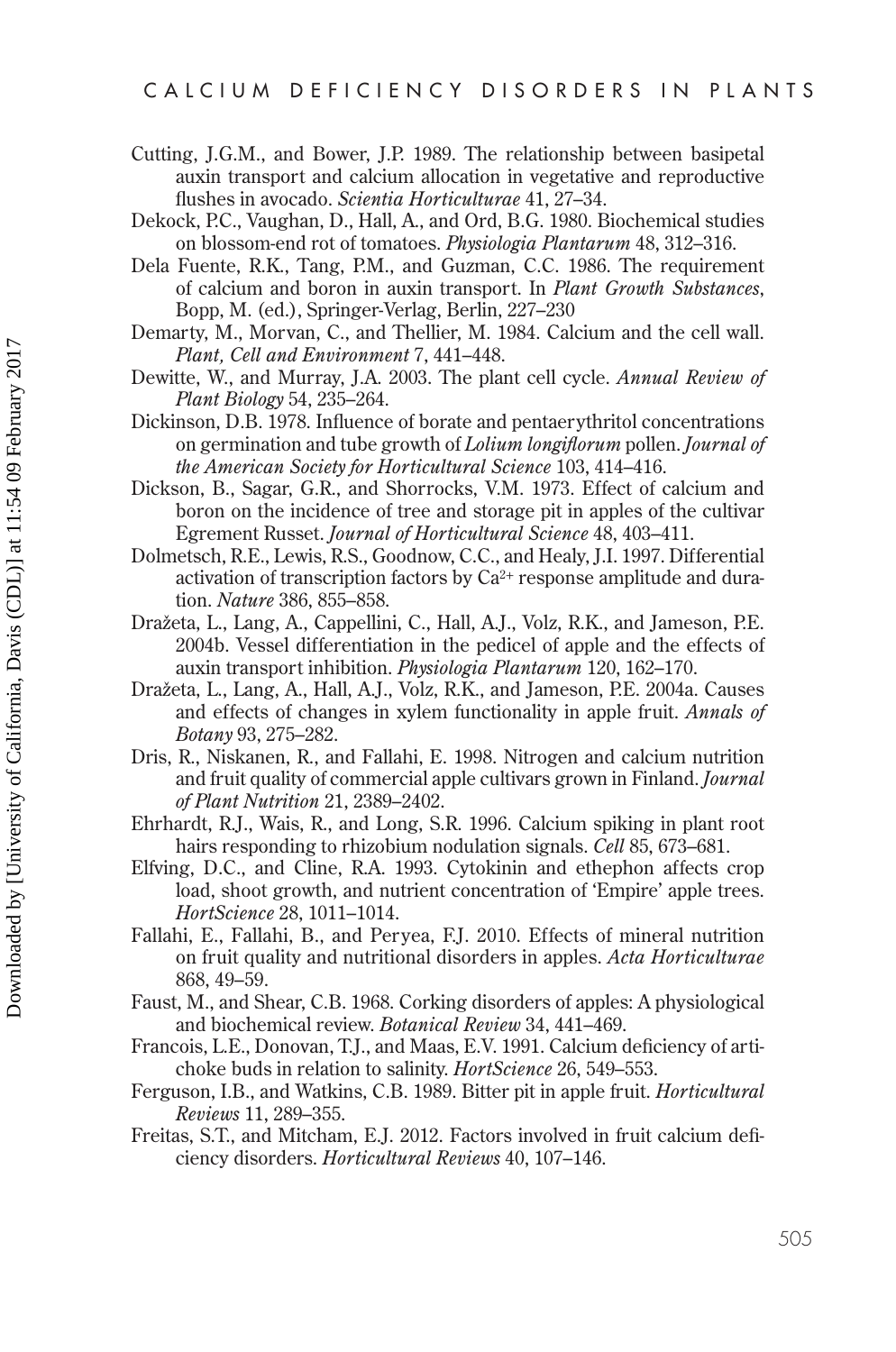- Freitas, S.T., Amarante, C.V.T., Dandekar, A.M., and Mitcham, E.J. 2013. Shading affects flesh calcium uptake and concentration, bitter pit incidence and other fruit traits in 'Greensleeves' apple. *Scientia Horticulturae* 161, 266–272.
- Freitas, S.T., Amarante, C.V.T., Labavitch, J.M., and Mitcham, E.J. 2010. Cellular approach to understand bitter pit development in apple fruit. *Postharvest Biology and Technology* 57, 6–13.
- Freitas, S.T., Handa, A.K., Wu, Q., Park, S., and Mitcham, E.J. 2012b. Role of pectin methylesterase in cellular calcium distribution and blossom-end rot development in tomato fruit. *Plant Journal* 71, 824–835.
- Freitas, S.T., Jiang, C.Z., and Mitcham, E.J. 2012a. Mechanisms involved in calcium deficiency development in tomato fruit in response to gibberellins. *Journal of Plant Growth Regulation* 31, 221–234.
- Freitas, S.T., McElrone, A.J., Shackel, K.A., and Mitcham, E.J. 2014. Calcium partitioning and allocation and blossom-end rot development in tomato plants in response to whole-plant and fruit-specific abscisic acid treatments. *Journal of Experimental Botany* 65, 235–247.
- Freitas, S.T., Padda, M., Wu, Q., Park, S., and Mitcham, E.J. 2011a. Dynamic alterations in cellular and molecular components during blossom-end rot development in tomatoes expressing *sCAX1*, a constitutively active Ca2+/H+ antiporter from *Arabidopsis*. *Plant Physiology* 156, 844–855.
- Freitas, S.T., Shackel, K.A., and Mitcham, E.J. 2011b. Abscisic acid triggers whole-plant and fruit-specific mechanisms to increase fruit calcium uptake and prevent blossom end rot development in tomato fruit. *Journal of Experimental Botany* 62, 2645–2656.
- Fuller, M.M. 1980. Cell ultra-structure in apple fruits in relation to calcium concentration and fruit quality. *Acta Horticulturae* 92, 51–55.
- Galloway, B.T. 1888. Notes on the black-rot of tomatoes. Report of the Commissioner of Agriculture. U.S. Department of Agriculture, Washington, DC, 339–345.
- Gillaspy, G., Ben-David, H., and Gruissem, W. 1993. Fruits: A developmental perspective. *Plant Cell* 5, 1439–1451.
- Granelli, G., and Ughini, V. 1990. Leaf boron contents and bitter pit in apple. *Acta Horticulturae* 274, 169–174.
- Greene, D.W. 1993. A review of the use of benzyladenine (BA) as a chemical thinner for apples. *Acta Horticulturae* 329, 231–236.
- Greene, D.W. 1995. Thidiazuron effects on fruit set, fruit quality, and return bloom of apples. *HortScience* 30, 1238–1240.
- Greene, D.W., Autio, W.R., and Miller, P. 1990. Thinning activity of benzyladenine on several apple cultivars. *Journal of the American Society for Horticultural Science* 115, 394–400.
- Guichard, S., Gary, C., Leonardi, C., and Bertin, N. 2005. Analysis of growth and water relations of tomato fruit in relation to air vapor pressure deficit and plant fruit load. *Journal of Plant Growth Regulation* 24, 201–213.
- Hammouda, A.M. 1987. Blossom-end rot of watermelon in the southern region of Oman (Dhofan). *Journal of Agricultural Science* 108, 667–669.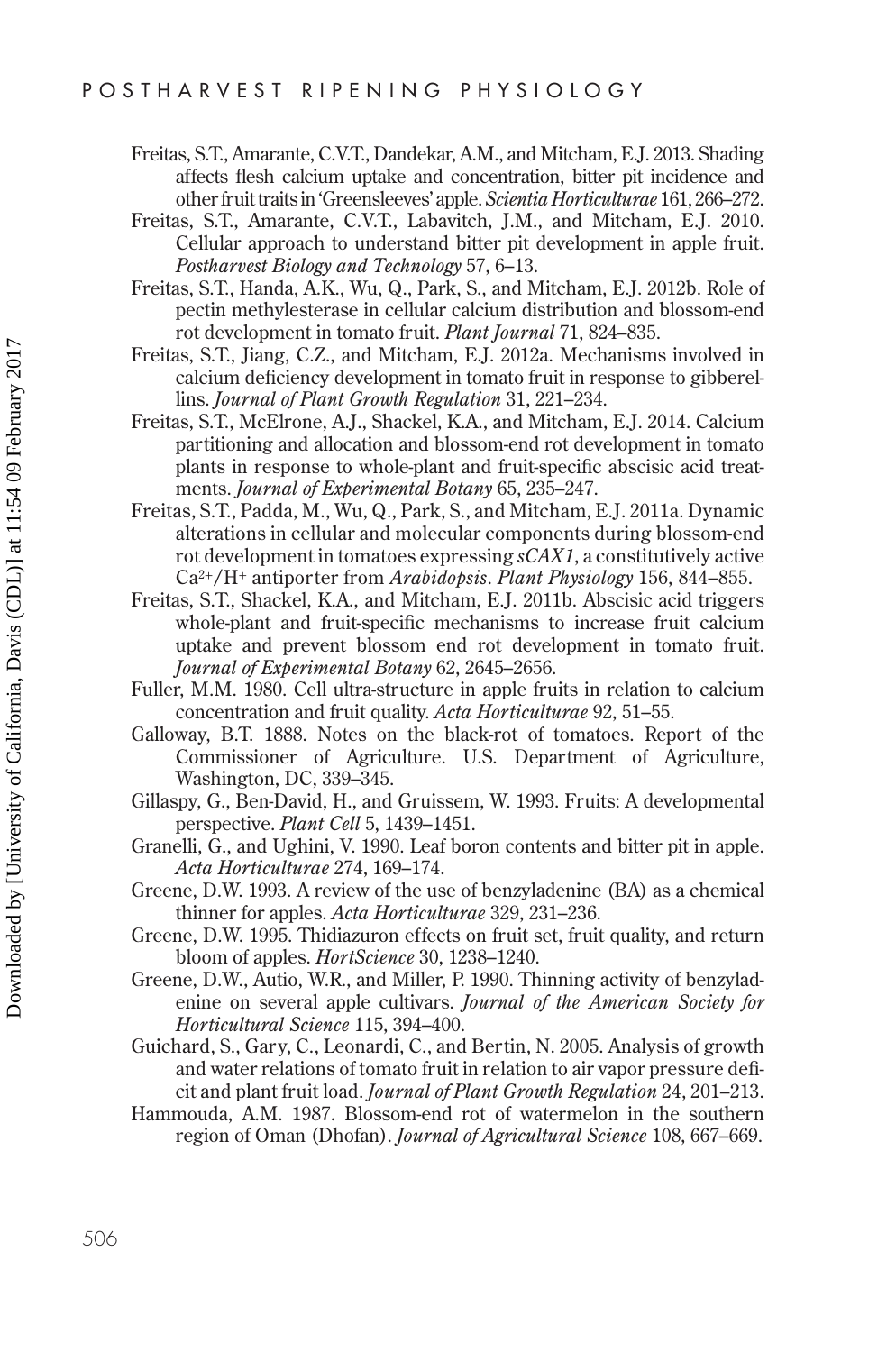- Hanson, J.B. 1960. Impairment of respiration, ion accumulation, and ion retention in root tissue treated with ribonuclease and ethylenediamine tetraacetic acid. Plant Physiology 35, 372-379.
- Hauser, H., Levine, B.A., and Williams, R.J.P. 1976. Interaction of ions with membranes. Trends in Biochemical Sciences 1, 278-281.
- Hepler, P.K., and Wayne, R.O. 1985. Calcium and plant development. Annual Review of Plant Physiology 36, 397-439.
- Hewitt, E.J. 1963. The essential nutrient elements: Requirements and interactions in plants. In Steward, F.C. (ed.), Plant Physiology. Vol. 3. Academic Press, New York, 137-329.
- Hirschi, K.D. 2004. The calcium conundrum. Both versatile nutrient and specific signal. Plant Physiology 136, 2438-2442.
- Ho, L.C., and White, P.J. 2005. A cellular hypothesis for the induction of blossom-end rot in tomato fruit. Annals of Botany 95, 571-581.
- Ho, L.C., Belda, R., Brown, M., Andrews, J., and Adams, P. 1993. Uptake and transport of calcium and the possible causes of blossom-end rot in tomato. Journal of Experimental Botany 44, 509-518.
- Hochmuth, G.J. and Hochmuth, R.C. 2012. Blossom-end rot in bell pepper: causes and prevention. Copyright@2015 University of Florida, Institute of Food and Agricultural Sciences, http://edis.ifas.ufl.edu/ ss497#FIGURE%203 (accessed June 16th, 2015).
- Islam, A.K.M.S., Asher, C.J., and Edwards, D.G. 1987. Response of plants to calcium concentration in flowing solution culture with chloride or sulphate as the counter-ion. Plant and Soil 98, 377-395.
- Jager, G. 1869. Uber das pelzig oder stippigwerden der kernobstfrucht. Illustr. Monatshefte fur Obst- u Weinbau 318–319.
- Johnson, C.H., Knight, M.R., Kondo, T., Masson, P., Sedbrook, J., Haley, A., and Trewavas, A.J. 1995. Circadian oscillations of cytosolic and chloroplastic free calcium in plants. Science 269, 1863–1865.
- Jones, R.L., and Bush, D.S. 1991. Gibberellic acid regulates the level of a BiP cognate in the endoplasmic reticulum. Plant Physiology 97, 456-459.
- Jaiswal, J.K. 2001. Calcium-How and why? Journal of Biosciences 26, 357-363.
- Karley, A.J., and White, P.J. 2009. Moving cationic minerals to edible tissues: Potassium, magnesium, calcium. Current Opinion in Plant Biology 12, 291-298.
- Kauss, H. 1987. Some aspects of calcium-dependent regulation in plant metabolism. Annual Review of Plant Physiology 38, 47–72.
- Kendall, J.M., Dormer, R.L., and Campbell, A.K. 1992. Targeting aequorin to the endoplasmic reticulum of living cells. *Biochemical and Biophysical* Research Communications 189, 1008-1016.
- Kirby, E.A., and Pilbeam, D.J. 1984. Calcium as a plant nutrient. *Plant, Cell* and Environment 7, 397-405.
- Knight, H., Trewavas, A.J., and Knight, M.R. 1996. Cold calcium signaling in Arabidopsis thaliana involves two cellular pools and a change in calcium signature after acclimation. Plant Cell 8, 489–503.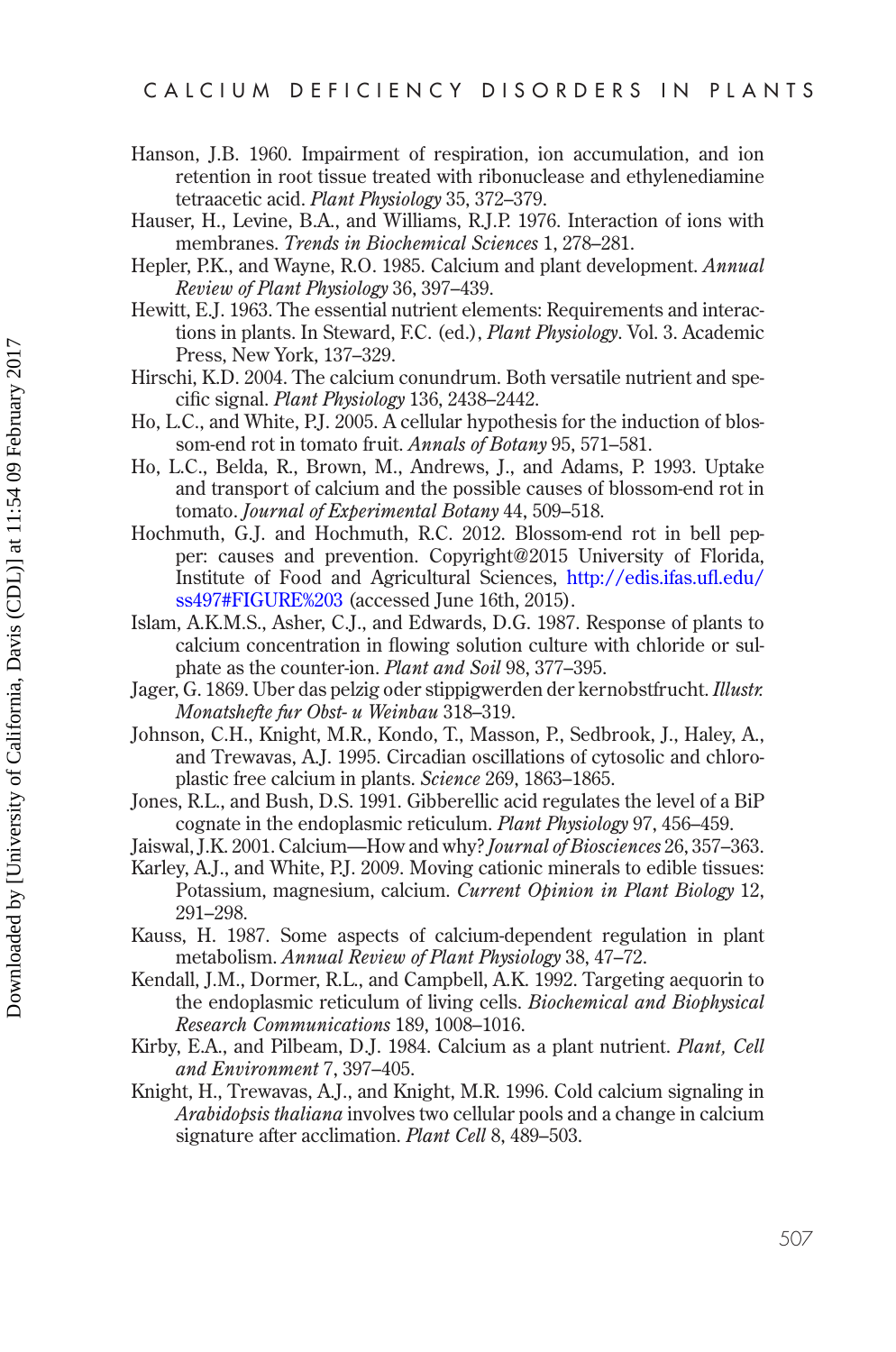- Koike, S. and Smith, R. 2010. Calcium deficiency disorders hit vegetable crops in central coast. Copyright©2015 Regents of the University of California, Agriculture and Natural Resources, [http://ucanr.org/blogs/](http://ucanr.org) [blogcore/postdetail.cfm?postnum=3407](http://ucanr.org) (accessed June 16th, 2015).
- Kwak, J.M., Nguyen, V., and Schroeder, J.I. 2006. The role of reactive oxygen species in hormonal responses. *Plant Physiology* 141, 323–329.
- Lanauskas, J., and Kvikliene, N. 2006. Effect of calcium foliar application on some fruit quality characteristics of 'Sinap Orlovskij' apple. *Agronomy Research* 4, 31–36.
- Lang, A. 1990. Xylem, phloem and transpiration flows in developing apple fruits. *Journal of Experimental Botany* 41, 645–651.
- Legge, R.L., Thompson, J.E., Baker, J.E., and Lieberman, M. 1982. The effect of calcium on the fluidity of phase properties of microsomal membranes isolated from postclimacteric Golden Delicious apples. *Plant and Cell Physiology* 23, 161–169.
- Li, J., Wang, X.Q., Watson, M.B., and Assmann, S.M. 2000. Regulation of abscisic acid-induced stomatal closure and anion channels by guard cell AAPK kinase. *Science* 287, 300–303.
- Liu, Y., Zhao, Z., Si, J., Di, C., Han, J., and An, L. 2009. Brassinosteroids alleviate chilling-induced oxidative damage by enhancing antioxidant defense system in suspension cultured cells of *Chorispora bungeana*. *Plant Growth Regulation* 59, 207–214.
- Logan, D.C., and Knight, M.R. 2003. Mitochondrial and cytosolic calcium dynamics are differentially regulated in plants. *Plant Physiology* 133, 21–24.
- Lötze, E., and Theron, K.I. 2006. Existing pre-harvest predictions and models for bitter pit incidence. *South African Fruit Journal* 5, 20–25.
- Lötze, E., Theron, K.I., and Joubert, J. 2010. Assessment of pre-harvest physiological infiltration methods for predicting commercial bitter pit in 'Braeburn' and 'Golden Delicious'. *Acta Horticulturae* 868, 347–352.
- Ludders, P. 1979. The effect of nitrogen nutrition on bitter pit in apples. *Communications in Soil Science and Plant Analysis* 10, 401–415.
- Lund, Z.F. 1970. The effect of calcium and its relation to several cations in soybean root growth. *Soil Science Society of America Journal* 34, 456–459.
- MacArthur, M. 1940. Histology of some physiological disorders of the apple fruit. *Canadian Journal of Research* 18, 26–39.
- Marcelis, L.F.M., and Ho, L.C. 1999. Blossom-end rot in relation to growth rate and calcium content in fruits of sweet pepper (*Capsicum annuum* L.). *Journal of Experimental Botany* 50, 357–363.
- Marschner, H. 1995. *Mineral Nutrition of Higher Plants*. 2nd ed. Academic Press, London.
- Maynard, D.N., and Hopkins, D.L. 1999. Watermelon fruit disorders. *HortTechnology* 9, 155–161.
- Maynard, D.N., Warner, D.C., and Howell, J.C. 1981. Cauliflower leaf tipburn: A calcium deficiency disorder. *HortScience* 16, 193–195.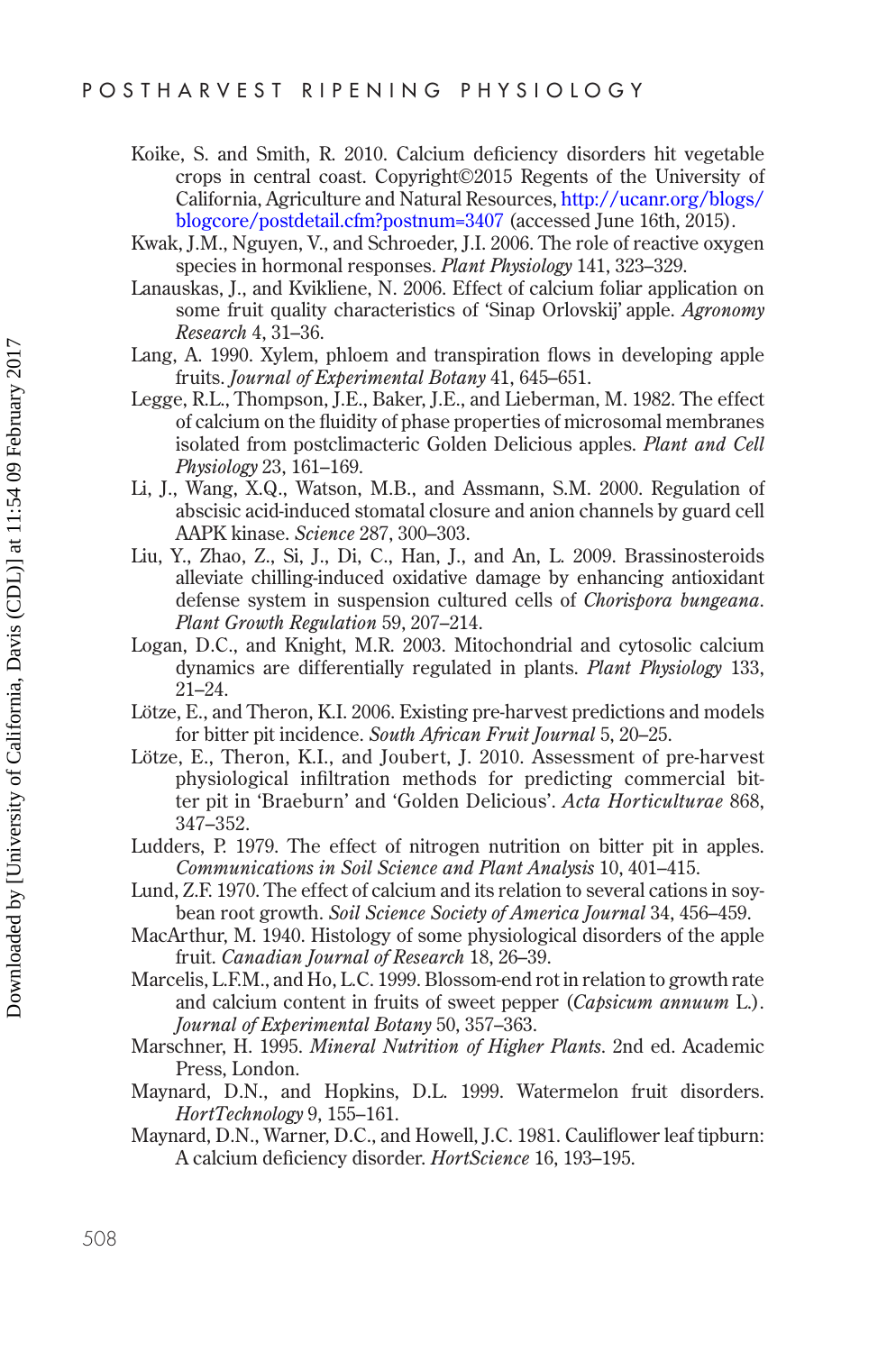- McAinsh, M.R., Webb, A.A.R., Taylor, J.E., and Hetherington, A.M. 1995. Stimulus-induced oscillations in guard-cell cytosolic free calcium. Plant Cell 7, 1207-1219.
- Mestre, T.C., Garcia-Sanchez, F., Rubio, F., Martinez, V., and Rivero, R.M. 2012. Glutathione homeostasis as an important and novel factor controlling blossom-end rot development in calcium-deficient tomato fruits. Journal of Plant Physiology 169, 1719–1727.
- Mielke, E.A., and Chaplin, M.H. 2008. Controlling post-harvest storage problems on 'Concorde' pear with boron application. Acta Horticulturae 800, 571-575.
- Monge, E., Aguirre, R., and Blanco, A. 1994. Application of paclobutrazol and  $GA<sub>3</sub>$  to adult peach trees: effects on nutritional status and photosynthetic pigments. Journal of Plant Growth Regulation 13, 15-19.
- Mulder, D. 1952. Nutritional studies on fruit trees. Plant and Soil 4, 107-117.
- Nachtigall, G.R., and Freire, C.J.S. 1998. Previsão da incidência de "bitter pit" em maçãs através dos teores de cálcio em folhas e frutos. Revista Brasileira de Fruticultura 20, 158-166.
- Neilsen, G.H., Neilsen, D., Toivonen, P., and Herbert, L. 2008. Annual bloomtime phosphorus fertigation affects soil phosphorus, apple tree phosphorus nutrition, yield, and fruit quality. *HortScience* 43, 885–890.
- Nonami, H., Fukuyama, T., Yamamoto, M., Yang, L., and Hashimoto, Y. 1995. Blossom-end rot of tomato plants may not be directly caused by calcium deficiency. Acta Horticulturae 396, 107-114.
- Oberly, G.H., and Kenworthy, A.L. 1961. Effect of mineral nutrition on the occurrence of bitter pit in Northern Spy apples. Proceedings of the American Society for Horticultural Science 77, 29-34.
- Olle, M., and Bender, I. 2009. Causes and control of calcium deficiency disorders in vegetables: A review. Journal of Horticultural Science and Biotechnology 84, 577-584.
- O'Neill, M., Albersheim, P., and Darvill, A. 1990. The pectic polysaccharides of primary cell walls. In Dey, P.M. (ed.), Methods in Plant Biochemistry, Vol. 2. Academic Press, London, 415–441.
- Ontario Crop Integrated Pest Management (IPM). 2009. Blossom-end rot. Copyright © Queen's Printer for Ontario, 2015. http://www.omafra.gov. on.ca/IPM/english/cucurbits/diseases-and-disorders/blossom-endrot.html (accessed June 16th, 2015).
- Park, S., Cheng, N.H., Pittman, J.K., Yoo, K.S., Park, J., Smith, R.H., and Hirschi, K.D. 2005. Increasing calcium levels and prolonged shelf life in tomatoes expressing Arabidopsis H+/Ca<sup>2+</sup> transporters. Plant Physiology 139, 1194–1206.
- Perrot-Rechenmann, C. 2010. Cellular responses to auxin: Division versus expansion. Cold Spring Harbor Perspectives in Biology 2, 1-15.
- Picchioni, G.A., Watada, A.E., Conway, W.S., Whitaker, B.D., and Sams, C.E. 1998. Postharvest calcium infiltration delays membrane lipid catabolism in apple fruit. *Journal of Agricultural and Food Chemistry* 46, 2452–2457.
- Plieth, C. 2005. Calcium: just another regulator in the machinery of life? Annals of Botany 96, 1-8.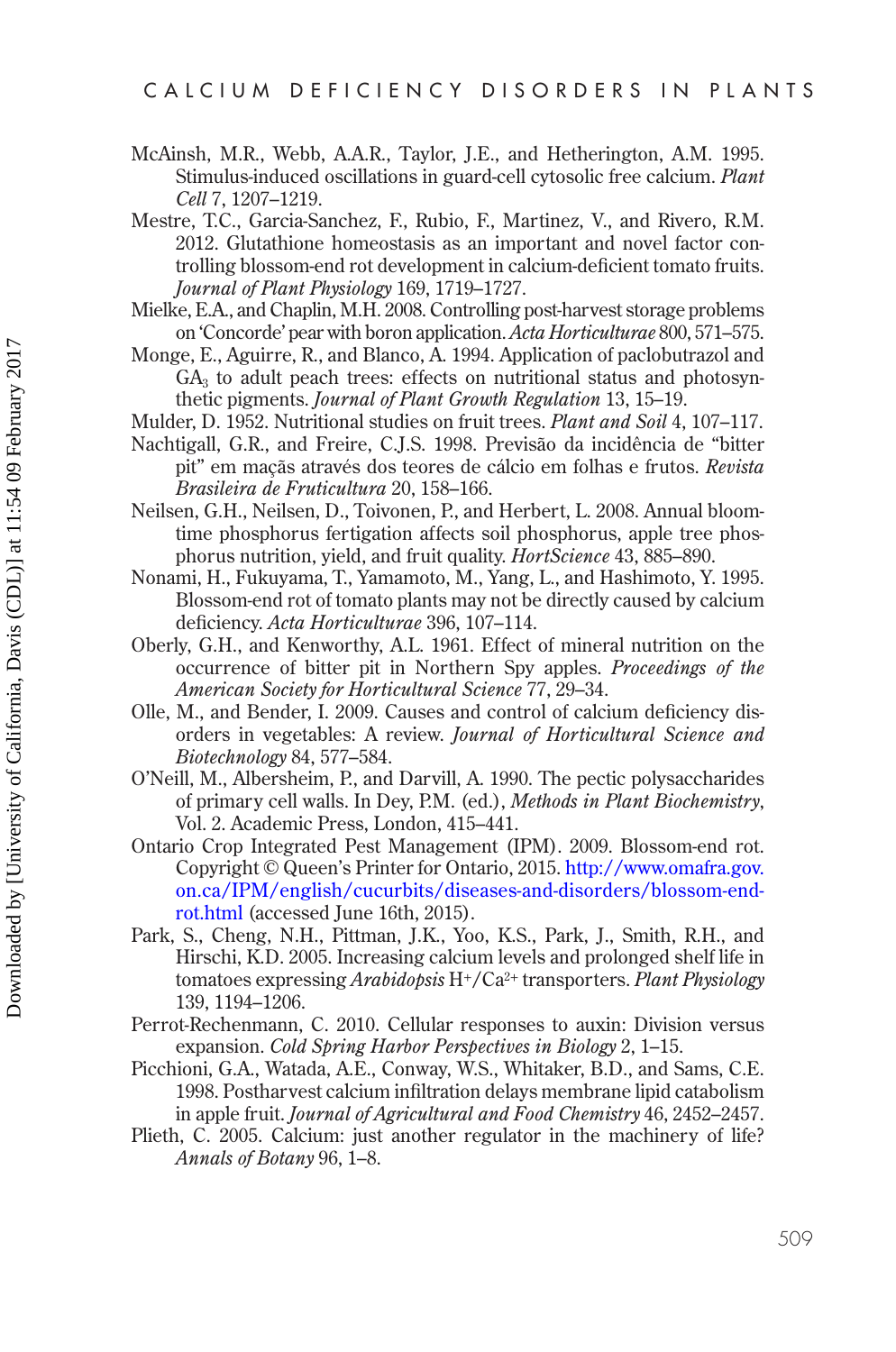- Qiu, Y., Xi, J., Du, L., and Poovaiah, B.W. 2012. The function of calreticulin in plant immunity—New discoveries for an old protein. *Plant Signaling and Behavior* 7, 907–910.
- Raese, J.T., and Drake, S.R. 1997. Nitrogen fertilization and elemental composition affects fruit quality of 'Fuji' apples. *Journal of Plant Nutrition* 20, 1797–1809.
- Raleigh, S.M., and Chucka, J.A. 1944. Effect of nutrient ratio and concentration on growth and composition of tomato plants and on the occurrence of blossom-end rot of the fruit. *Plant Physiology* 19, 671–678.
- Ridley, B.L., O'Neill, M.A., and Mohnen, D. 2001. Pectins: Structure, biosynthesis, and oligogalacturonide-related signaling. *Phytochemistry* 57, 929–967.
- Rosen, C.J. 1990. Leaf tipburn in cauliflower as affected by cultivar, calcium sprays, and nitrogen nutrition. *HortScience* 25, 660–663.
- Rudd, J.J., and Franklin-Tong, V.E. 1999. Calcium signaling in plants. *Cellular and Molecular Life Sciences* 55, 214–232.
- Rudell, D.R., Fellman, J.K., and Mattheis, J.P. 2005. Preharvest application of methyl jasmonate to 'Fuji' apples enhances red coloration and affects fruit size, splitting, and bitter pit incidence. *HortScience* 40, 1760–1762.
- Rudell, D.R., Mattheis, J.P., Fan, X., and Fellman, J.K. 2002. Methyl jasmonate enhances anthocyanin accumulation and modifies production of phenolics and pigments in 'Fuji' apples. *Journal of the American Society for Horticultural Science* 127, 435–441.
- Saure, M.C. 1996. Reassessment of the role of calcium in development of bitter pit in apple. *Australian Journal of Plant Physiology* 23, 237–243.
- Saure, M.C. 1998. Causes of tipburn disorder in leaves of vegetables. *Scientia Horticulturae* 76, 131–147.
- Saure, M.C. 2001. Blossom-end rot of tomato (*Lycopersicon esculentum* Mill.): a calcium or a stress-related disorder? *Scientia Horticulturae* 90, 193–208.
- Saure, M.C. 2005. Calcium translocation to fleshy fruit: Its mechanism and endogenous control. *Scientia Horticulturae* 105 65–89.
- Saure, M.C. 2014. Why calcium deficiency is not the cause of blossom-end rot in tomato and pepper fruit—A reappraisal. *Scientia Horticulturae* 174, 151–154.
- Schenabel, H., Roth, U., and Friebe, A. 2001. Brassinosteroids-induced stress tolerances of plants. *Recent Research Developments in Phytochemistry* 5, 169–183.
- Schonherr, J., and Bukovac, M.J. 1973. Ion exchange properties of isolated tomato fruit cuticular membrane: exchange capacity, nature of fixed charges and cation selectivity. *Planta* 109, 73–93.
- Scrase-Field, S.A.M.G., and Knight, M.R. 2003. Calcium: Just a chemical switch? *Current Opinion in Plant Biology* 6, 500–506.
- Sen, F., Karacali, I., Irget, M.E., Elmaci, O.L., and Tepecik, M. 2010. A new strategy to enrich calcium nutrition of fruit: Synergic effects of postharvest foliar calcium and boron sprays. *Journal of Plant Nutrition* 33, 175–184.
- Sharples, R.O. 1964. The effects of fruit thinning on the development of Cox's Orange Pippin apples in relation to the incidence of storage disorders. *Journal of Horticultural Science* 39, 224–235.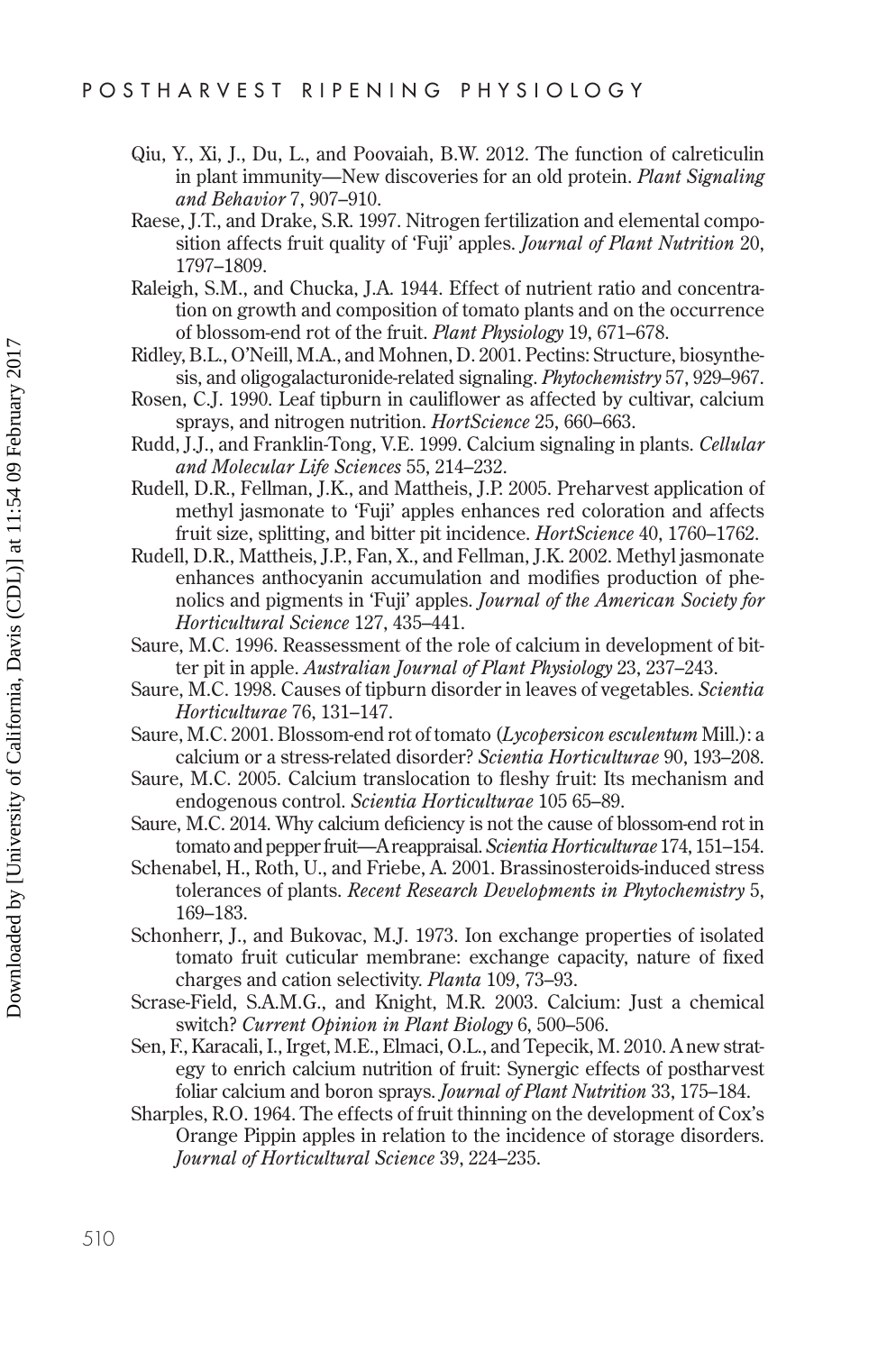- Shear, C.B. 1975. Calcium-related disorders of fruit and vegetables. HortScience 10, 361-365.
- Shear, C.B., and Faust, M. 1971. Don't neglect calcium in your apple tree's diet. American Fruit Grower Magazine 91, 18-20, 23.
- Simon, E.W. 1978. The symptoms of calcium deficiency in plants. New Phytologist 80, 1–15.
- Smith, A.J.M. 1926. Bitter pit in apples: A review of the problem. Special Report 28. Food Investigation Board, London, UK, 23.
- Sorensen, I., Domozych, D., and Willats, W.G.T. 2010. How have plant cell walls evolved? *Plant Physiology* 153, 366–372.
- Steenkamp, J., and de Villiers, O.T. 1979. The effect of growth regulators on the uptake and distribution of calcium in Golden Delicious apples. Agroplantae 11, 79–81.
- Steveninck, R.F.M.V. 1965. The significance of calcium on the apparent permeability of cell membranes and the effects of substitution with other divalent ions. Physiologia Plantarum 18, 54–69.
- Stevens, J., Senaratna, T., and Sivasithamparam, K. 2006. Salicylic acid induces salinity tolerance in tomato (Lycopersicon esculentum cv. Roma): associated changes in gas exchange, water relations and membrane stabilization. Plant Growth Regulation 49, 77–83.
- Suzuki, K., Shono, M., and Egawa, Y. 2003. Localization of calcium in the pericarp cells of tomato fruit during the development of blossom-end rot. Protoplasma 222, 149-156.
- Suzuki, K., Takeda, H., and Egawa, Y. 2000. Morphological aspect of blossomend rot fruits of tomato. Acta Horticulturae 511, 257-264.
- Tadesse, T., Nichols, M.A., Hewett, E.W., and Fisher, K.J. 2001. Relative humidity around the fruit influences the mineral composition and incidence of blossom-end rot in sweet pepper. Journal of Horticultural Science and Biotechnology 76, 9-16.
- Taylor, M.D., and Locascio, S.J. 2004. Blossom-end rot: A calcium deficiency. Journal of Plant Nutrition 27, 123-139.
- Turhan, E., Karni, L., Aktas, H., Deventurero, G., Chang, D.C., Bar-Tal, A., and Aloni, B. 2006. Apoplastic antioxidants in pepper (Capsicum annuum L.) fruit and their relationship to blossom-end rot. Journal of Horticultural Science and Biotechnology 81, 661-667.
- Ubeda-Tomás, S., Beemster, G.T.S., and Bennett, M.J. 2012. Hormonal regulation of root growth: Integrating local activities into global behaviour. Trends in Plant Science 17, 326–331.
- Vang-Petersen, O. 1980. Calcium nutrition of apple trees: A review. Scientia Horticulturae 12, 1-9.
- van Schreven, A.C. 1961. Bitter pit. Bulletin of the International Institute of Refrigeration 1, 167-171.
- Xuan, H., Streif, J., Pfeffer, H., Dannel, F., Römheld, V., and Bangerth, F. 2001. Effects of pre-harvest boron application on the incidence of CA-storage related disorders in 'Conference' pears. Journal of Horticultural Science and Biotechnology 76, 133-137.